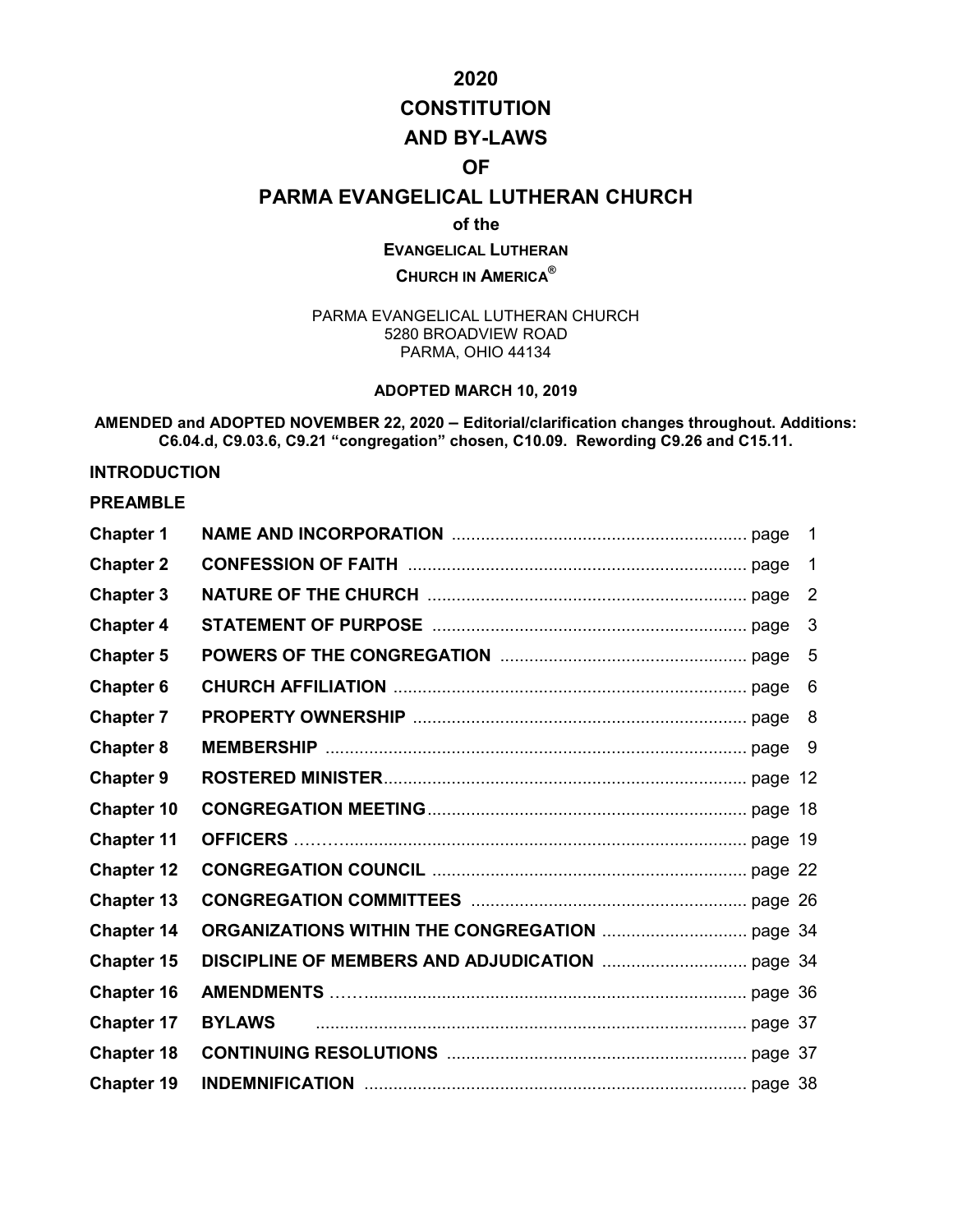## **INTRODUCTION**

This Constitution, effective March 10, 2019, is based on the 2016 Model Constitution for Congregations of the Evangelical Lutheran Church in America. Reference material is available via the internet at www.ELCA.org. Look under 'Resources,' then under 'Office of the Secretary.'

**Required provisions:** Some constitutional provisions have wording that is required by the Evangelical Lutheran Church in America and cannot be changed by Parma Lutheran Church.

- The ELCA requires that sections of this constitution marked by an asterisk  $[{}^*]$  are required when a congregation amends its governing documents. These sections must be used without alteration or amendment of the text in any manner (neither additions nor deletions).
- This is in keeping with provision 9.52, in the Constitution, Bylaws, and Continuing Resolutions of the Evangelical Lutheran Church in America. This provision stipulates that when a congregation of this church "wishes to amend any provision of its governing documents, the governing documents of that congregation shall be so amended to conform to 9.25.b." in the churchwide constitution.
- The provisions herein marked by an asterisk are those that are indicated as required in ELCA constitutional provision 9.25.b.

**References to church:** The use of the word 'church' may be clarified based on the reference.

- In the governing documents, "Church" with a capital letter is used in references to the one, holy, catholic, and apostolic Church.
- In references to the Evangelical Lutheran Church in America, the words "church" and "this church" in lower case letters are employed, although, for clarity in this constitution, the full name or "ELCA" normally is used.
- The specific congregation may be identified, as provided in C1.02., as "this congregation."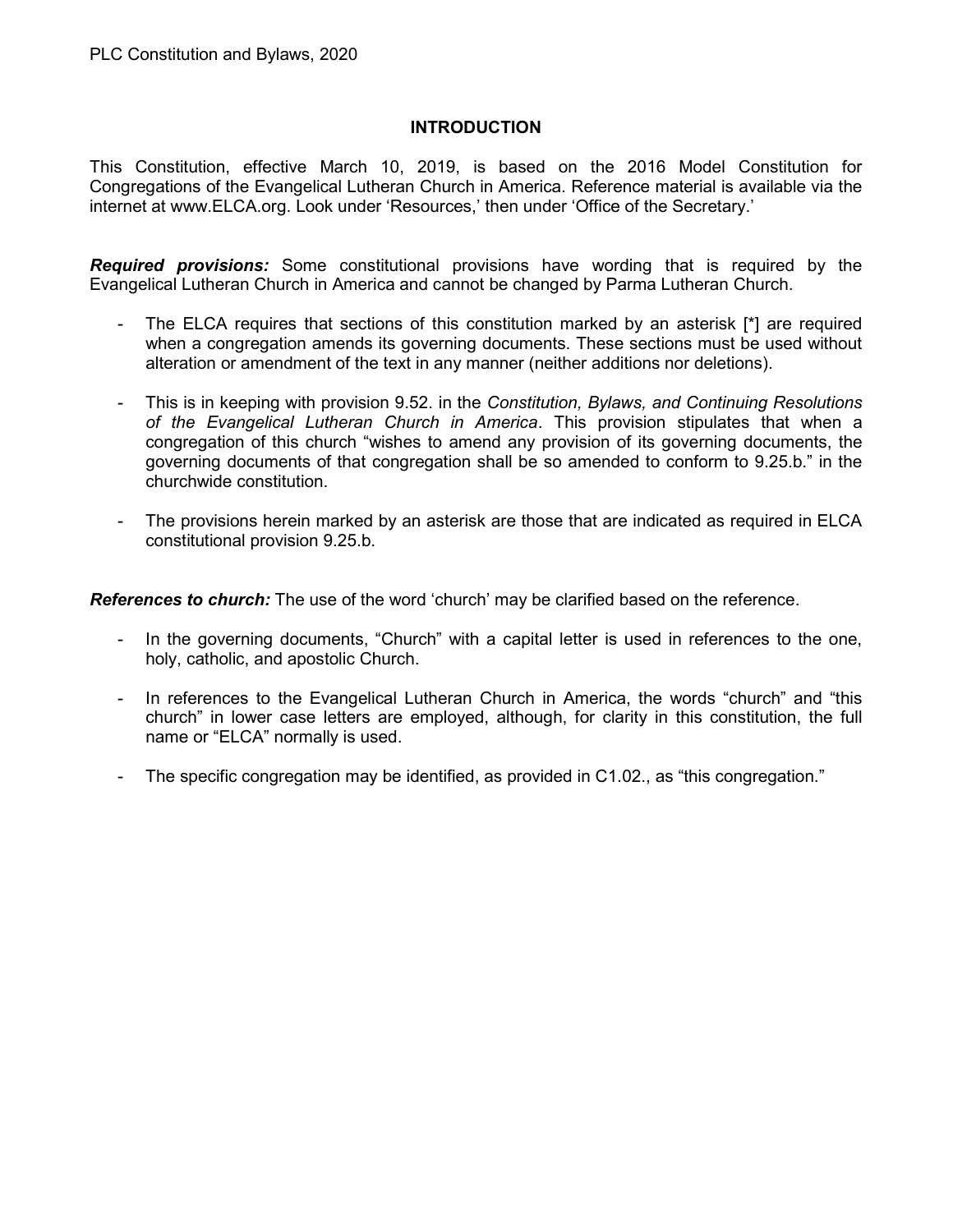## \*PREAMBLE

We, baptized members of the Church of Christ, responding in faith to the call of the Holy Spirit through the Gospel, desiring to unite together to preach the Word, administer the sacraments, and carry out God's mission, do hereby adopt this constitution and solemnly pledge ourselves to be governed by its provisions. In the name of the Father and of the Son and of the Holy Spirit.

## Chapter 1

## NAME AND INCORPORATION

- C1.01. The name of this congregation shall be Parma Evangelical Lutheran Church. This congregation shall also be known as Parma Lutheran Church ("PLC").
- C1.02. For the purpose of this constitution and the accompanying bylaws, the congregation Parma Evangelical Lutheran Church is hereafter designated as "this congregation".
- $C1.03. C1.10. -$  (reserved by ELCA)
- C1.11. This congregation shall be incorporated under the laws of the State of Ohio.
- C1.11.01. This congregation was incorporated in the State of Ohio as Parma Evangelical Lutheran Church on March 17, 1937.
- C1.11.02. The principal office is located in Parma, Cuyahoga County, Ohio.
- C1.11.03. The fiscal year is January 1 through December 31.

## Chapter 2

## CONFESSION OF FAITH

- \*C2.01. This congregation confesses the Triune God, Father, Son, and Holy Spirit.
- \*C2.02. This congregation confesses Jesus Christ as Lord and Savior and the Gospel as the power of God for the salvation of all who believe.
	- a. Jesus Christ is the Word of God incarnate, through whom everything was made and through whose life, death, and resurrection God fashions a new creation.
	- b. The proclamation of God's message to us as both Law and Gospel is the Word of God, revealing judgment and mercy through word and deed, beginning with the Word in creation, continuing in the history of Israel, and centering in all its fullness in the person and work of Jesus Christ.
	- c. The canonical Scriptures of the Old and New Testaments are the written Word of God. Inspired by God's Spirit speaking through their authors, they record and announce God's revelation centering in Jesus Christ. Through them God's Spirit speaks to us to create and sustain Christian faith and fellowship for service in the world.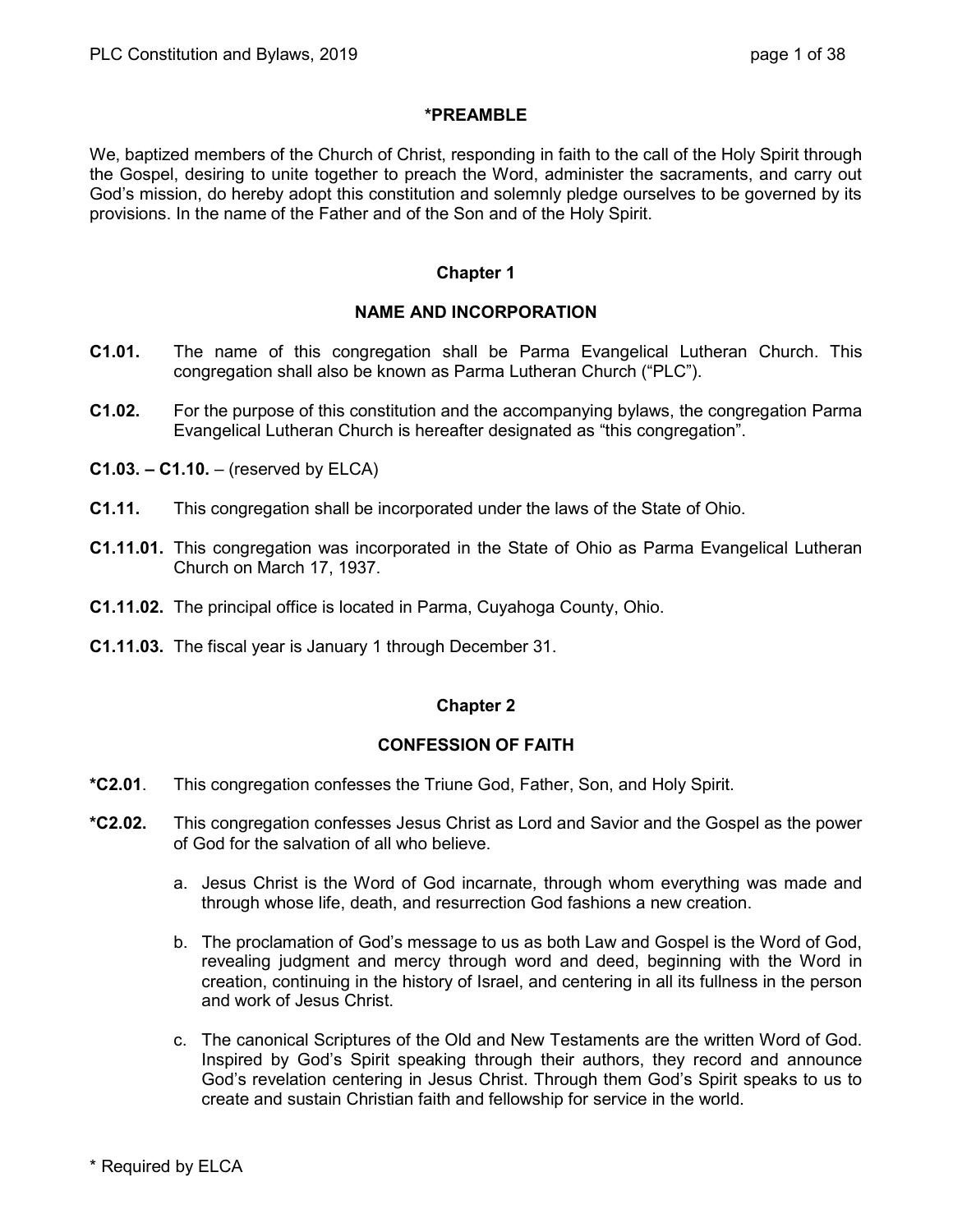- \*C2.03. This congregation accepts the canonical Scriptures of the Old and New Testaments as the inspired Word of God and the authoritative source and norm of its proclamation, faith, and life.
- \*C2.04. This congregation accepts the Apostles', Nicene, and Athanasian Creeds as true declarations of the faith of this congregation.
- \*C2.05. This congregation accepts the Unaltered Augsburg Confession as a true witness to the Gospel, acknowledging as one with it in faith and doctrine all churches that likewise accept the teachings of the Unaltered Augsburg Confession.
- \*C2.06. This congregation accepts the other confessional writings in the Book of Concord, namely, the Apology of the Augsburg Confession, the Smalcald Articles and the Treatise, the Small Catechism, the Large Catechism, and the Formula of Concord, as further valid interpretations of the faith of the Church.
- \*C2.07. This congregation confesses the Gospel, recorded in the Holy Scripture and confessed in the ecumenical creeds and Lutheran confessional writings, as the power of God to create and sustain the Church for God's mission in the world.

### NATURE OF THE CHURCH

- \*C3.01. All power in the Church belongs to our Lord Jesus Christ, its head. All actions of this congregation are to be carried out under his rule and authority.
- \*C3.02. This church confesses the one, holy, catholic, and apostolic Church and is resolved to serve Christian Unity throughout the world.
- \*C3.03. The Church exists both as an inclusive fellowship and as local congregations gathered for worship and Christian service. Congregations find their fulfillment in the universal community of the Church, and the universal Church exists in and through congregations. The Evangelical Lutheran Church in America, therefore, derives its character and powers both from the sanction and representation of its congregations and from its inherent nature as an expression of the broader fellowship of the faithful. In length, it acknowledges itself to be in the historic continuity of the communion of saints; in breadth, it expresses the fellowship of believers and congregations in our day.
- \*C3.04. This church, inspired and led by the Holy Spirit, participates in The Lutheran World Federation as a global communion of churches, engaging in faithful witness to the gospel of Jesus Christ and in service for the sake of God's mission in the world.
- \*C3.05. The name Evangelical Lutheran Church in America (ELCA or "this church") as used herein refers in general references to this whole church, including its three expressions: congregations, synods, and the churchwide organization. The name Evangelical Lutheran Church in America is also the name of the corporation of the churchwide organization to which specific references may be made herein.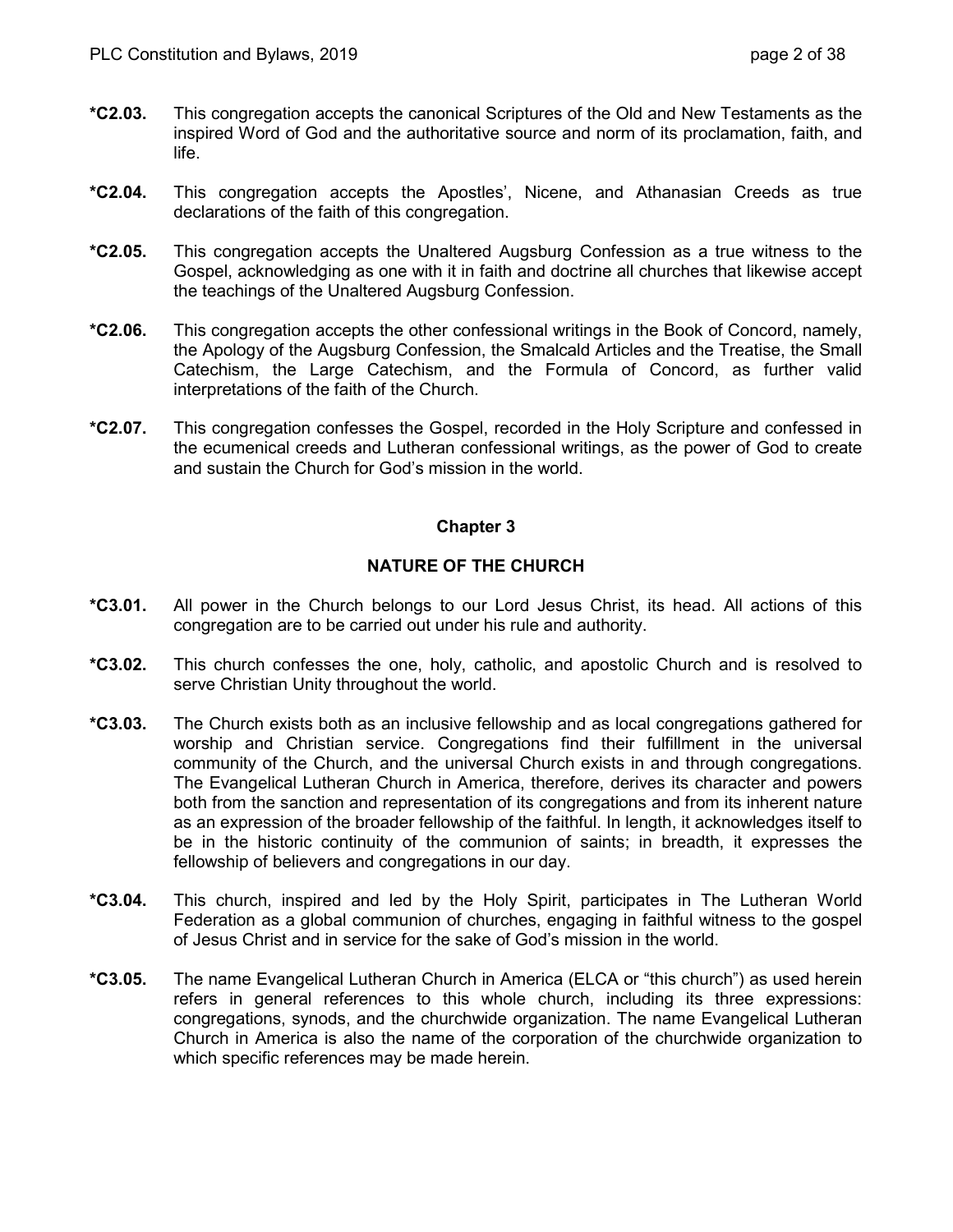## STATEMENT OF PURPOSE

- \*C4.01. The Church is a people created by God in Christ, empowered by the Holy Spirit, called and sent to bear witness to God's creative, redeeming, and sanctifying activity in the world.
- \*C4.02. To participate in God's mission, this congregation as a part of the Church shall:
	- a. Worship God in proclamation of the Word and administration of the sacraments and through lives of prayer, praise, thanksgiving, witness, and service.
	- b. Proclaim God's saving Gospel of justification by grace for Christ's sake through faith alone, according to the apostolic witness in the Holy Scripture, preserving and transmitting the Gospel faithfully to future generations.
	- c. Carry out Christ's Great Commission by reaching out to all people to bring them to faith in Christ and by doing all ministry with a global awareness consistent with the understanding of God as Creator, Redeemer, and Sanctifier of all.
	- d. Serve in response to God's love to meet human needs, caring for the sick and the aged, advocating dignity and justice for all people, working for peace and reconciliation among the nations, and standing with the poor and powerless, and committing itself to their needs.
	- e. Nurture its members in the Word of God so as to grow in faith and hope and love, to see daily life as the primary setting for the exercise of their Christian calling, and to use the gifts of the Spirit for their life together and for their calling in the world.
	- f. Manifest the unity given to the people of God by living together in the love of Christ and by joining with other Christians in prayer and action to express and preserve the unity which the Spirit gives.
- \*C4.03. To fulfill these purposes, this congregation shall:
	- a. Provide services of worship at which the Word of God is preached and the sacraments are administered.
	- b. Provide pastoral care and assist all members to participate in this ministry.
	- c. Challenge, equip, and support all members in carrying out their calling in their daily lives and in their congregation.
	- d. Teach the Word of God.
	- e. Witness to the reconciling Word of God in Christ, reaching out to all people.
	- f. Respond to human need, work for justice and peace, care for the sick and the suffering, and participate responsibly in society.
	- g. Motivate its members to provide financial support for this congregation's ministry and the ministry of the other expressions of the Evangelical Lutheran Church in America.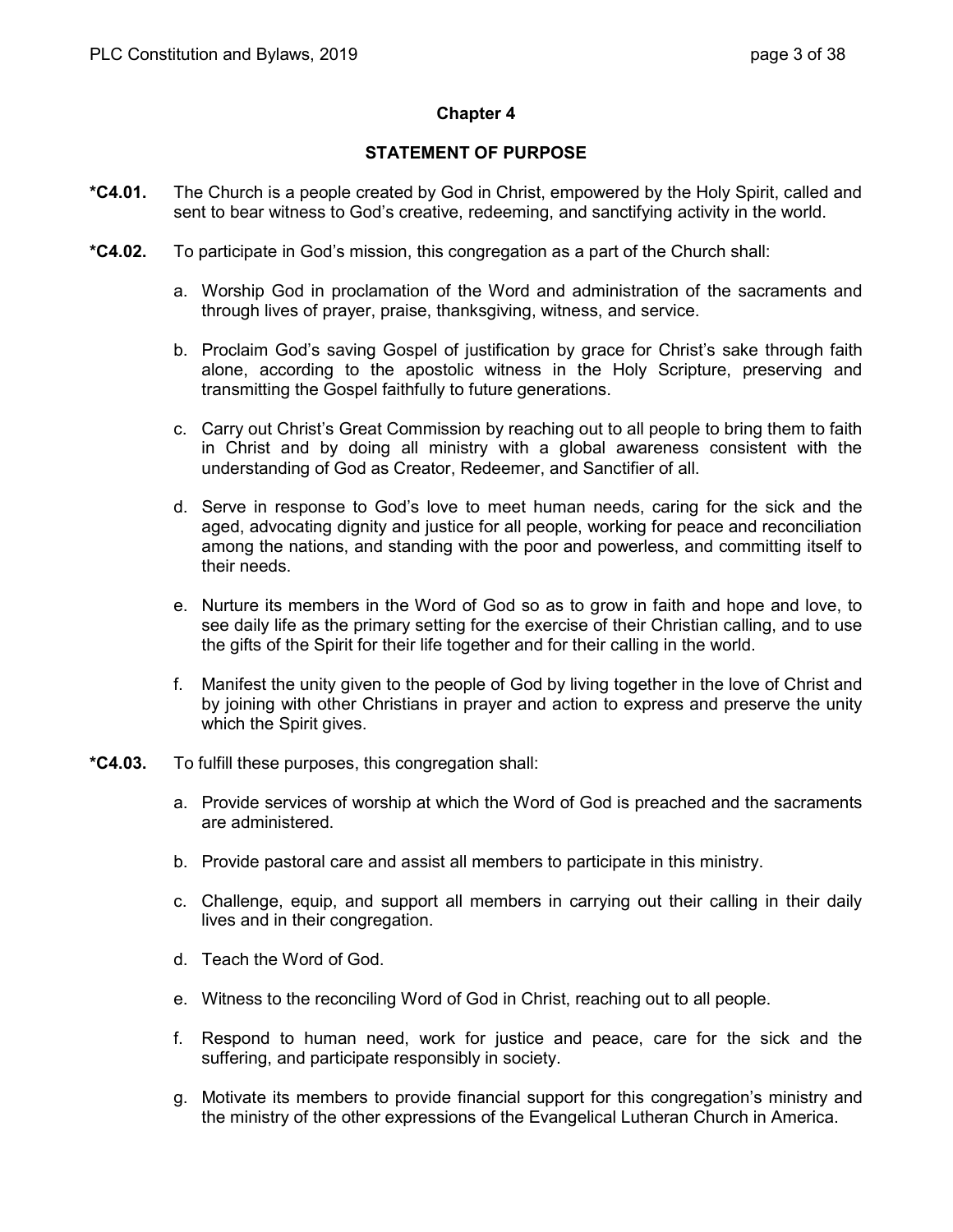- h. Foster and participate in interdependent relationships with other congregations, the synod, and the churchwide organization of the Evangelical Lutheran Church in America.
- i. Foster and participate in ecumenical relationships consistent with churchwide policy.
- \*C4.04. This congregation shall develop an organizational structure to be described in the bylaws. The Congregation Council shall prepare descriptions of the responsibilities of each committee, task force, or other organizational group and shall review their actions.
- C4.04.01. This congregation's organizational structure shall be as follows:
	- 1. Executive Committee Oversight of programs and policies for staff and volunteer staff:
		- a. Staff Director of Education and Family Ministries, Director of Youth and Young Adult Ministries, Parish Nurse, Secretary, Custodian, Organist, Music Director
		- b. Volunteer Staff bookkeeper, financial secretaries
	- 2. Pastor On-site supervision of staff and volunteer staff
	- 3. Treasurer Guidance of bookkeeper and financial secretaries
	- 4. Parish Nurse Leader of Stephen Ministry Program
	- 5. Congregation Council Ministry Committee representatives to the Congregation Council
		- a. Worship Altar Guild, ushers and greeters, music program (vocal and instrumental)
		- b. Education Sunday School (youth and adult education, confirmation class), nursery, Fruit of the Spirit Bible Study, Vacation Bible School
		- c. Youth In-house programs, National Gathering
		- d. Membership membership roster, member directory
		- e. Fellowship PLC picnic, sports programs (softball, golf), social groups (men's and women's breakfast and lunch programs)
		- f. Evangelism Outreach through community garden program and through website development
		- g. Property and Facilities volunteer cleaners, maintenance program
		- h. Stewardship money counting teams program, electronic giving program, contribution records program, stewardship education programs
		- i. Community Ministry Parma Hunger Center
	- 6. Women of the Church funeral luncheons, Women's Circles
- \*C4.05. This congregation shall, adopt and periodically review a mission statement which will provide specific direction for its programs.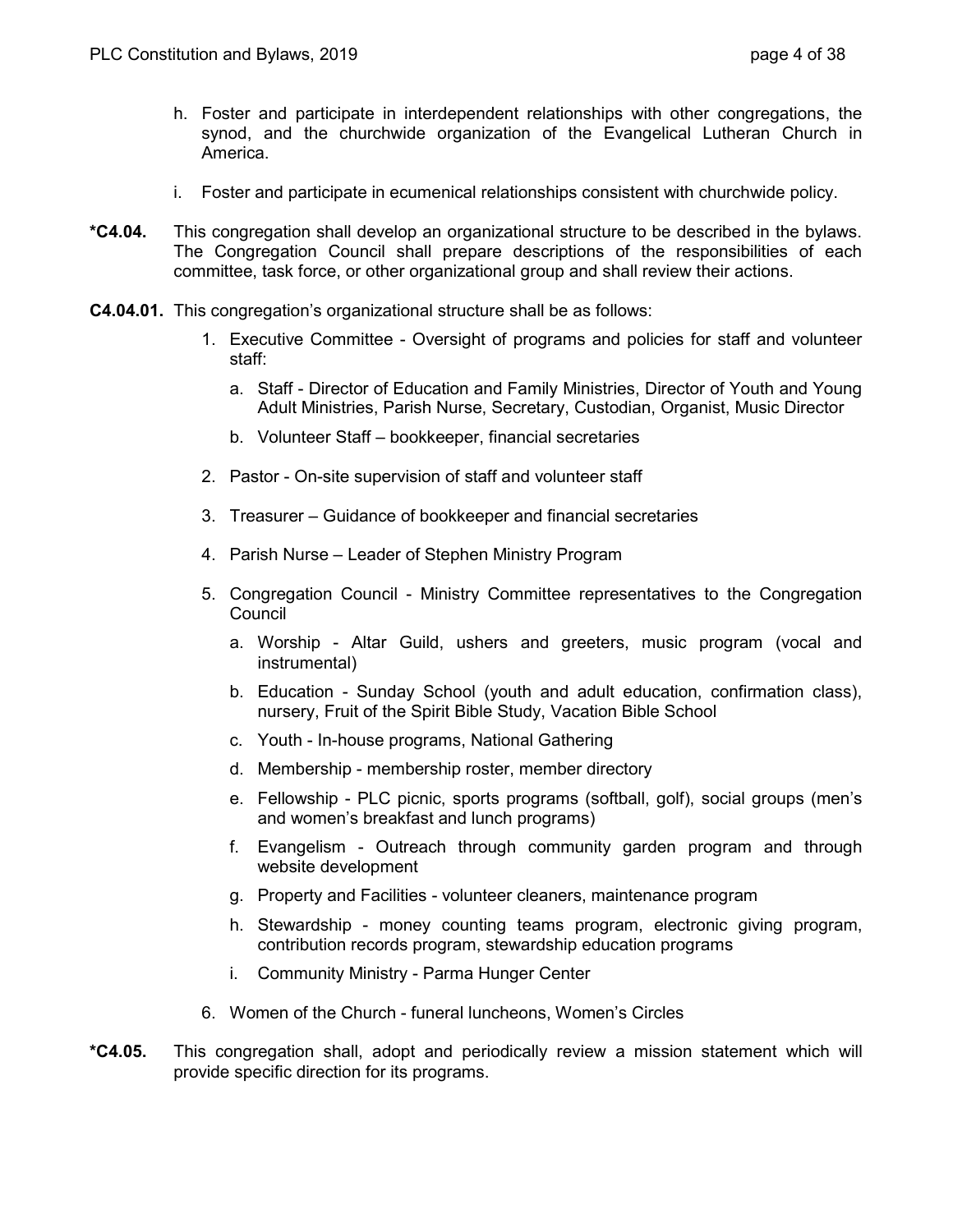\*C4.06. References herein to the nature of the relationship between the three expressions of this church—congregations, synods, and the churchwide organization—as being interdependent or as being in a partnership relationship describe the mutual responsibility of these expressions in God's mission and the fulfillment of the purposes of this church as described in this chapter, and do not imply or describe the creation of partnerships, coventures, agencies, or other legal relationships recognized in civil law.

## Chapter 5

## POWERS OF THE CONGREGATION

- \*C5.01. The powers of this congregation are those necessary to fulfill its purpose.
- \*C5.02. The powers of this congregation are vested in the Congregation Meeting called and conducted as provided in this constitution and bylaws.
- \*C5.03. Only such authority as is delegated to the Congregation Council or other organizational units in this congregation's governing documents is recognized. All remaining authority is retained by this congregation. This congregation is authorized to:
	- a. call a pastor as provided in Chapter 9;
	- b. terminate the call of a pastor as provided in Chapter 9;
	- c. call a minister of Word and Service
	- d. terminate the call of a minister of Word and Service in conformity with the constitution of the Evangelical Lutheran Church in America;
	- e. adopt amendments to the constitution, as provided in Chapter 16, amendments to the bylaws, as specified in Chapter 17, and continuing resolutions, as provided in Chapter 18.
	- f. approve the annual budget;
	- g. acquire real and personal property by gift, devise, purchase, or other lawful means;
	- h. hold title to and use its property for any and all activities consistent with its purpose;
	- i. sell, mortgage, lease, transfer, or otherwise dispose of its property by any lawful means;
	- j. elect its officers and Congregation Council and require them to carry out their duties in accordance with the constitution, bylaws and continuing resolutions; and
	- k. terminate its relationship with the Evangelical Lutheran Church in America as provided in Chapter 6.
- C5.03.01. All matters relating to the purchase, sale or mortgaging of real property must have the approval of the congregation by a two-thirds vote of voting members present at any Congregation Meeting. The president and congregation secretary shall sign all papers necessary to carry out any such action by the congregation.
- \*C5.04. This congregation shall elect from among its voting members laypersons to serve as voting members of the Synod Assembly as well as persons to represent it at meetings of any conference, cluster, coalition, or other area subdivision of which it is a member. The number of persons to be elected by this congregation and other qualifications shall be as prescribed in guidelines established by the Northeastern Ohio Synod of the Evangelical Lutheran Church in America.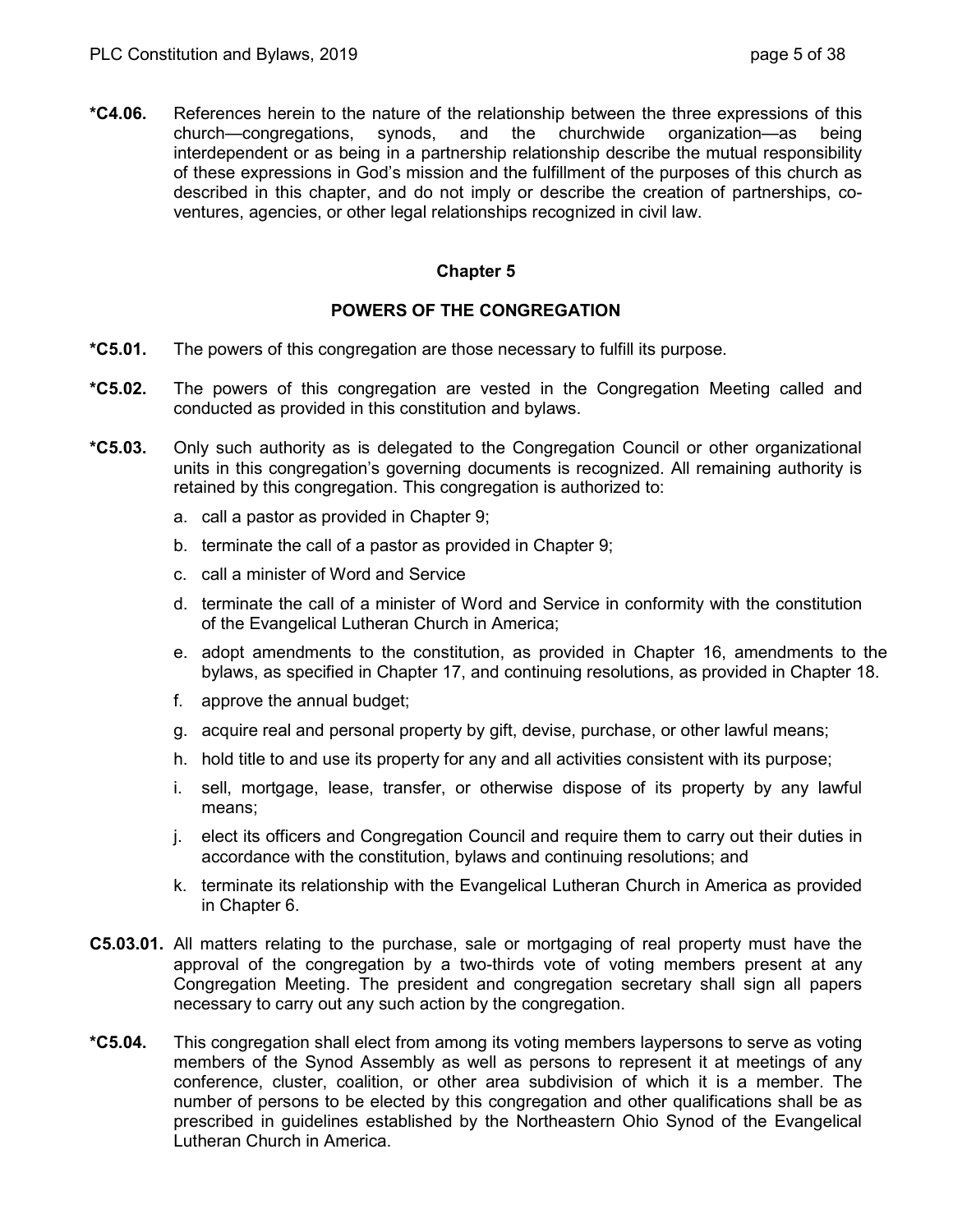C5.05. This congregation may have a mission endowment fund that will operate as specified in this congregation's continuing resolutions. The purpose of the mission endowment fund is to provide for mission work beyond the operational budget of this congregation.

## Chapter 6

### CHURCH AFFILIATION

- \*C6.01. This congregation shall be an interdependent part of the Evangelical Lutheran Church in America or its successor, and of the Northeastern Ohio Synod of the Evangelical Lutheran Church in America. This congregation is subject to the discipline of the Evangelical Lutheran Church in America.
- \*C6.02. This congregation accepts the Confession of Faith and agrees to the Purposes of the Evangelical Lutheran Church in America and shall act in accordance with them.
- \*C6.03. This congregation acknowledges its relationship with the Evangelical Lutheran Church in America in which:
	- a. This congregation agrees to be responsible for its life as a Christian community.
	- b. This congregation pledges its financial support and participation in the life and mission of the Evangelical Lutheran Church in America.
	- c. This congregation agrees to call pastoral leadership from the roster of Ministers of Word and Sacrament of the Evangelical Lutheran Church in America in accordance with its call procedures except in special circumstances and with the approval of the bishop of the synod. These special circumstances are limited either to calling a candidate approved for the roster of Ministers of Word and Sacrament of the Evangelical Lutheran Church in America or to contracting for pastoral services with a minister of Word and Sacrament of a church body with which the Evangelical Lutheran Church in America officially has established a relationship of full communion.
	- d. This congregation agrees to consider ministers of Word and Service for call to other staff positions in this congregation according to the procedures of the Evangelical Lutheran Church in America.
	- e. This congregation agrees to file this constitution and any subsequent changes to this constitution with the synod for review to ascertain that all of its provisions are in agreement with the constitution and bylaws of the Evangelical Lutheran Church in America and with the constitution of the synod.
- \*C6.04. Affiliation with the Evangelical Lutheran Church in America is terminated as follows:
	- a. This congregation takes action to dissolve.
	- b. This congregation ceases to exist.
	- c. This congregation is removed from membership in the Evangelical Lutheran Church in America according to the procedures for discipline of the Evangelical Lutheran Church in America or in accordance with provision 9.23 of the constitution and bylaws of the Evangelical Lutheran Church in America.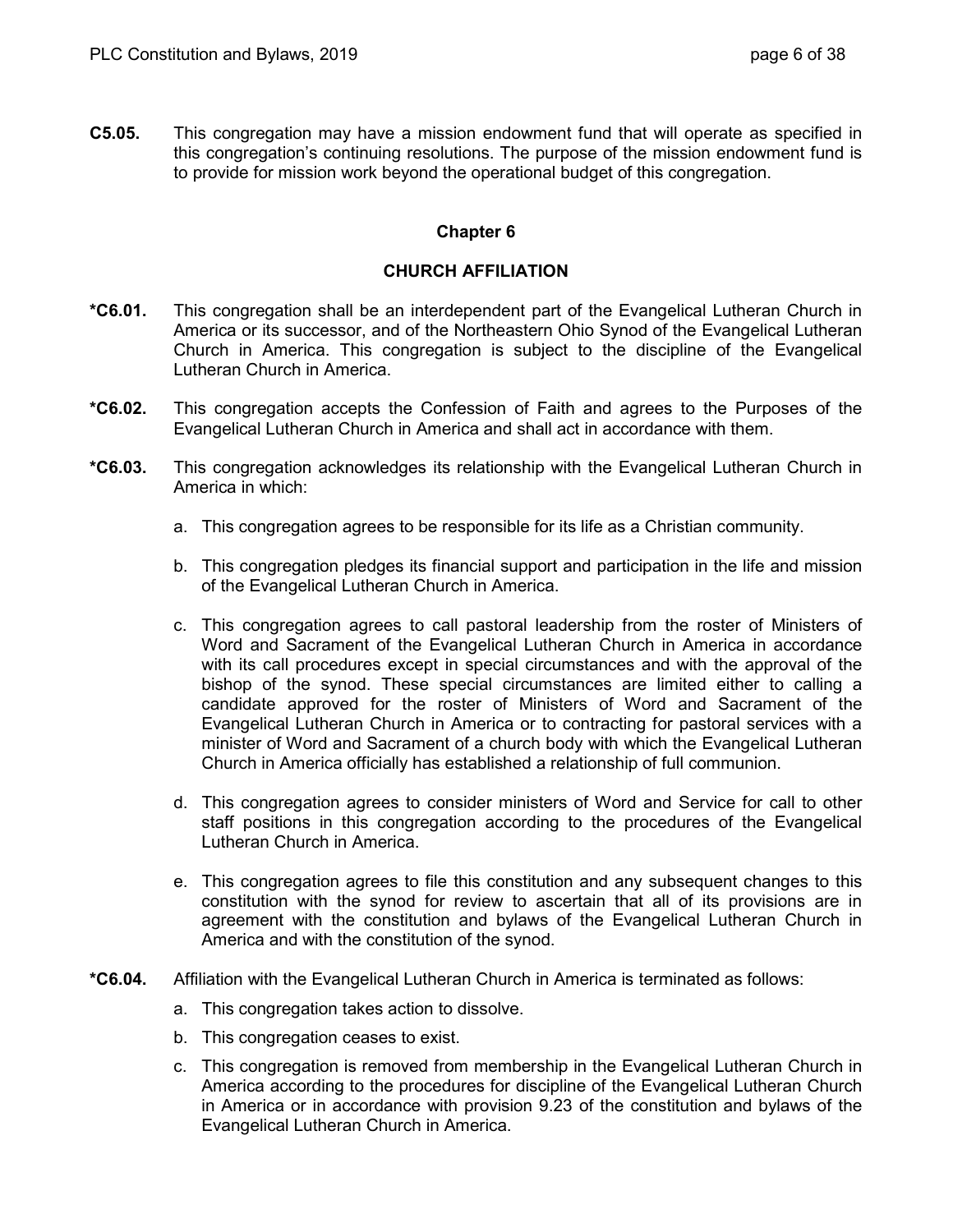- d. The Northeastern Ohio Synod takes charge and control of the property of this congregation to hold, manage, and convey the same on behalf of the synod pursuant to S13.24 of the synod constitution. This congregation shall have the right to appeal the decision to the next Synod Assembly.
- e. This congregation follows the procedures outlined in \*C6.05.
- \*C6.05. This congregation may terminate its relationship with the Evangelical Lutheran Church in America by the following procedure:
	- a. A resolution indicating the intent to terminate its relationship must be adopted at two legally called and conducted special meetings of the congregation by a two-thirds vote of the voting members present at each meeting. The first meeting may be held no sooner than 30 days after written notice of the meeting is received by the bishop of the synod, during which time this congregation shall consult with the bishop and the bishop's designees, if any. The times and manner of the consultation shall be determined by the bishop in consultation with the Congregation Council. Unless he or she is a voting member of this congregation, the bishop and the bishop's designees, if any, shall have voice but not vote at the first meeting.
	- b. Within 10 days after the resolution has been voted upon at the first meeting, the secretary of this congregation shall submit a copy of the resolution to the bishop, attesting that the special meeting was legally called and conducted and certifying the outcome of the vote, and shall send copies of the resolution and certification to voting members of this congregation.
	- c. If the resolution was adopted by a two-thirds vote of the voting members present at the first meeting, the bishop of the synod and this congregation shall continue in consultation, as specified in paragraph a. above, during a period of at least 90 days after receipt by the bishop of the attestation and certification as specified in paragraph b. above.
	- d. If this congregation, after such consultation, is still considering termination of its relationship with this church, such action may be taken at a legally called and conducted special meeting by a two-thirds vote of the voting members present. Notice of the second meeting shall be sent to all voting members and to the bishop at least 10 days in advance of the meeting. Unless he or she is a voting member of this congregation, the bishop and the bishop's designees, if any, shall have voice but not vote at the second meeting.

Within 10 days after the resolution has been voted upon, the secretary of this congregation shall submit a copy of the resolution to the bishop attesting the second special meeting was legally called and conducted and certifying the outcome of the vote, and shall send copies of the resolution and certification to the voting members of this congregation. If the resolution was adopted by a two-thirds vote of the voting members present at the second meeting, the relationship between the congregation and this church shall be terminated subject to Synod Council approval as required by paragraphs f. and g. below.

e. Unless the notification also certifies that this congregation has voted to affiliate with another Lutheran denomination, this congregation shall be deemed an independent or non-Lutheran church,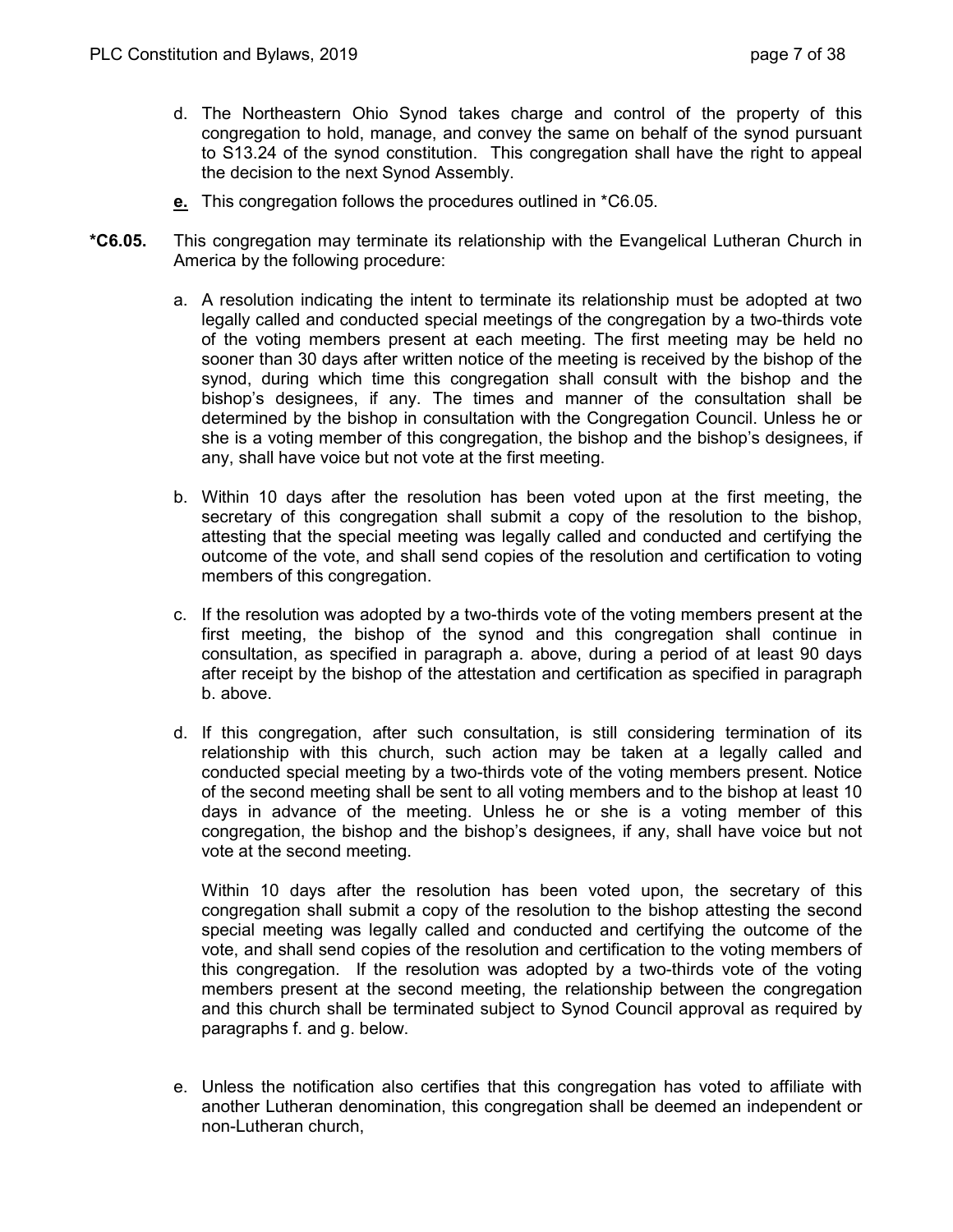- g. This congregation shall abide by these covenants by and among the three expressions of this church.
	- 1) Congregations seeking to terminate their relationship with this church which fail or refuse to comply with each of the foregoing provisions in \*C6.05., shall be required to receive synod council approval before terminating their membership in this church.
	- 2) Congregations which had been members of the Lutheran Church in America, shall be required, in addition to complying with the foregoing provisions in \*C6.05., to receive synod approval before terminating their membership in this church .
	- 3) Congregations established by the Evangelical Lutheran Church in America shall be required, in addition to complying with the foregoing provisions in \*C6.05., to satisfy all financial obligations to this church and receive Synod Council approval before terminating their membership in this church.
- h. If this congregation fails to achieve the required two-thirds vote of voting members present at this congregation's first meeting as specified in paragraph a. above, or fails to achieve the required two-thirds vote of voting members present at this congregation's second meeting as specified in paragraph d. above, another attempt to consider termination of relationship with this church must follow all requirements of \*C6.05. and may begin no sooner than six months after meeting at which the two thirds vote was not achieved.
- \*C6.06. If this congregation considers relocation, it shall confer with the bishop of the synod in which it is territorially located and the appropriate unit of the churchwide organization before any steps are taken leading to such action. The approval of the Synod Council shall be received before any such action is taken.
- \*C6.07. If this congregation considers developing an additional site to be used regularly for worship, it shall confer with the bishop of the synod in which it is territorially located and the appropriate unit of the churchwide organization before any steps are taken leading to such action.

## PROPERTY OWNERSHIP

- \*C7.01. If this congregation ceases to exist, title to undisposed property shall pass to the Northeastern Ohio Synod of the Evangelical Lutheran Church in America.
- \*C7.02. If this congregation is removed from membership in the Evangelical Lutheran Church in America according to its procedure for discipline or pursuant to 9.23 of the constitution and bylaws of the Evangelical Lutheran Church in America, title to property shall continue to reside in this congregation.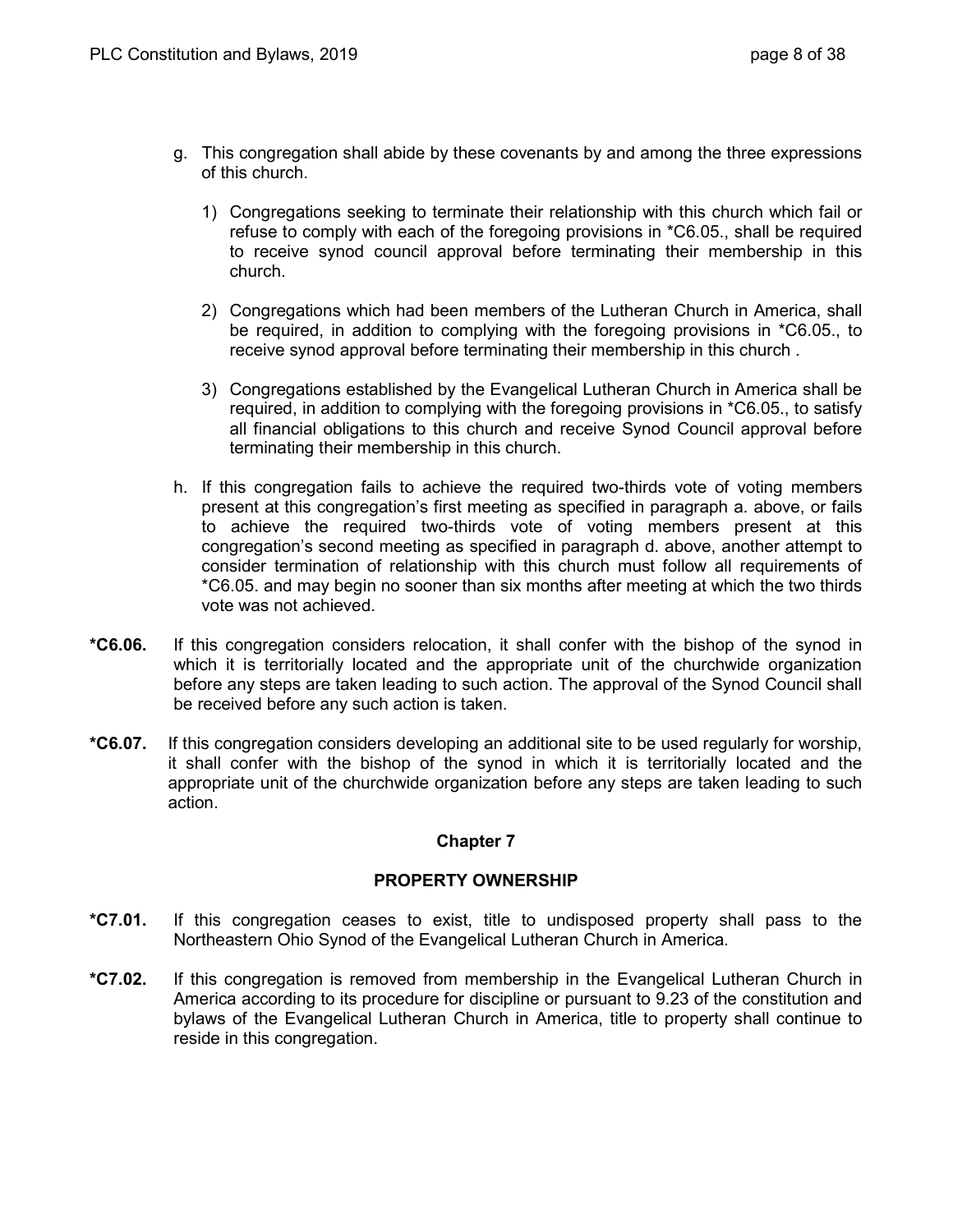- \*C7.03. If the voting members of this congregation present at a legally called and conducted special meeting of this congregation vote to transfer to another Lutheran church body, title to property shall continue to reside in this congregation, provided the process for termination of relationship in \*C6.05. has been followed. Before this congregation takes action to transfer to another Lutheran church body, it shall consult with representatives of the Northeastern Ohio Synod.
- \*C7.04. If the voting members of this congregation present at a legally called and conducted special meeting of this congregation vote to become independent or relate to a non-Lutheran church body and have followed the process for termination of relationship in \*C6.05., title to property of this congregation shall continue to reside in this congregation only with the consent of the Synod Council. The Synod Council, after consultation with this congregation by the process established by the synod, may give approval to the request to become independent or to relate to a non-Lutheran church body, in which case title shall remain with the majority of this congregation. If the Synod Council fails to give such approval, title shall remain with those members who desire to continue as a congregation of the Evangelical Lutheran Church in America. In neither case does the title to this congregation's property transfer to the synod.
- \*C7.05. Notwithstanding the provisions of \*C7.02. and \*C.7.03. above, where this congregation has received property from the synod pursuant to a deed or other instrument containing restrictions under provision 9.71.a. of the Constitution, Bylaws, and Continuing Resolutions of the Evangelical Lutheran Church in America, this congregation accepts such restrictions and:
	- a. Shall not transfer, encumber, mortgage, or in any way burden or impair any right, title, or interest in the property without prior approval of the Synod Council.
	- b. Shall—upon written demand by the Synod Council, pursuant to †S13.23. of the constitution of the Northeastern Ohio Synod—reconvey and transfer all right, title, and interest in the property to the synod.

## MEMBERSHIP

- \*C8.01. Members of this congregation shall be those baptized persons on the roll of this congregation at the time that this constitution is adopted and those who are admitted thereafter and who have declared and maintain their membership in accordance with the provisions of this constitution and its bylaws.
- \*C8.02. Members shall be classified as follows:
	- a. **Baptized** members are those persons who have been received by the Sacrament of Holy Baptism in this congregation, or, having been previously baptized in the name of the Triune God, have been received by certificate of transfer from other Lutheran congregations or by affirmation of faith.
	- b. Confirmed members are baptized persons who have been confirmed in this congregation, those who have been received by adult baptism or by transfer as confirmed members from other Lutheran congregations, or baptized persons received by affirmation of faith.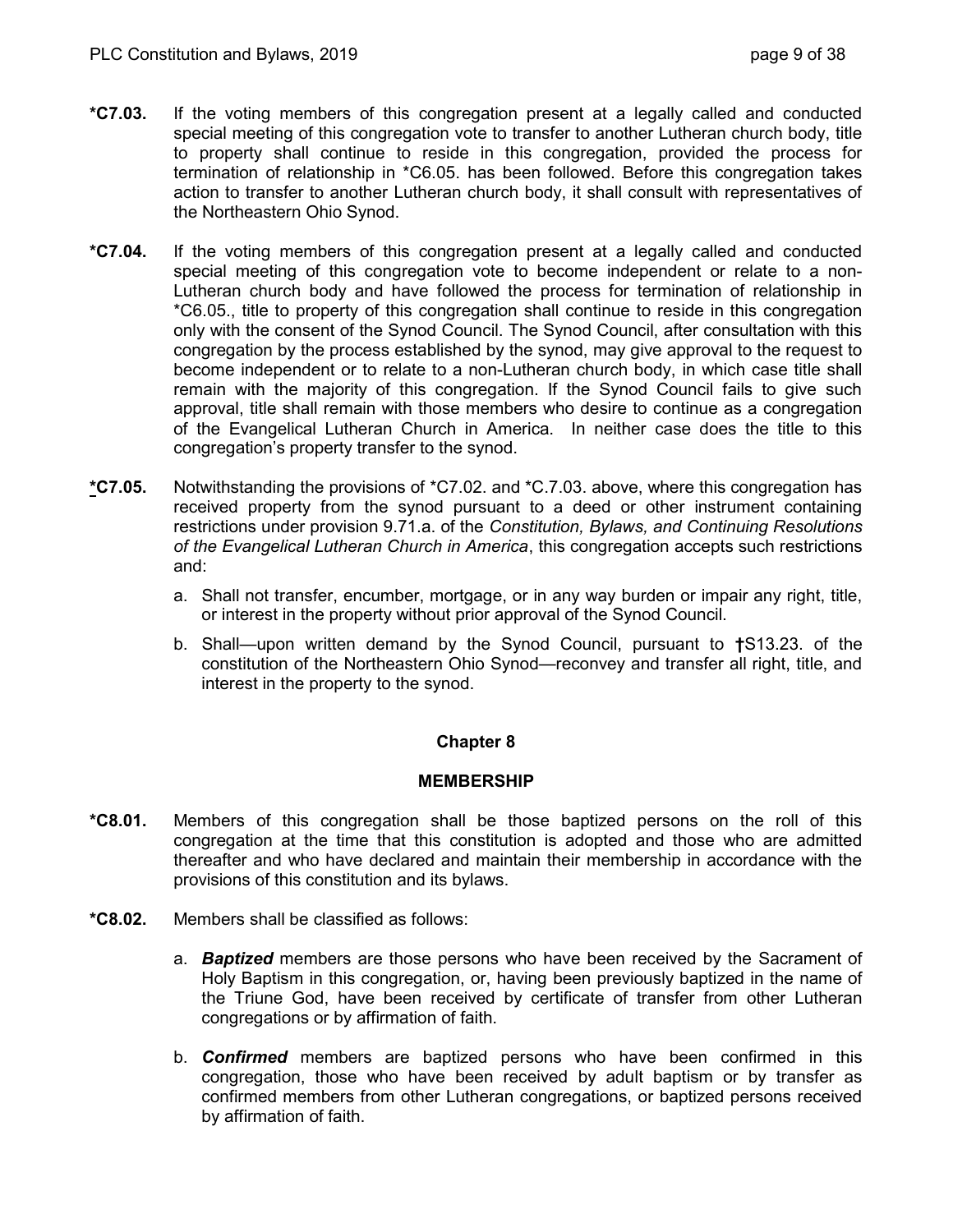- c. Voting members are confirmed members. Such confirmed members, during the current or preceding calendar year, shall have communed in this congregation and shall have made a contribution of record to this congregation. Members of this congregation who have satisfied these basic standards shall have the privilege of voice and vote at every regular and special meeting of this congregation as well as the other rights and privileges ascribed to voting members by the provisions of this constitution and its bylaws. They shall not have voted as a seasonal member of another congregation of this church in the previous two calendar months,
- d. Associate members are persons holding membership in other Christian congregations who wish to retain such membership but desire to participate in the life and mission of this congregation. These individuals have all the privileges and duties of membership except voting rights or other rights and privileges ascribed to voting members by the provisions of this constitution and its bylaws.
- e. Seasonal members are voting members of other ELCA congregations who wish to retain such membership but desire to participate in the life and mission of this congregation, including exercising limited voting rights in this congregation. The Congregation Council may grant seasonal membership to such persons provided that this congregation is a member of a synod where the Synod Council has approved seasonal member voting on its territory. Such seasonal members shall have all the privileges and duties of voting members except that:
	- 1) they shall not be eligible for elected office in, or for membership on the Congregation Council or on a call committee of, this congregation;
	- 2) they shall not have the right to vote on any matter concerning or affecting the call or termination of call of any minister of this congregation;
	- 3) they shall not have the right to vote on any matter concerning or affecting the affiliation of this congregation with this church;
	- 4) they shall not be eligible to serve as voting members from this congregation of the Synod Assembly or the Churchwide Assembly;
	- 5) they shall not, even if otherwise permitted by this congregation, vote by proxy or by absentee ballot; and
	- 6) they shall not, within any two calendar month period, exercise voting rights in this congregation and in the congregation where they remain voting members.
- C8.02.B12. A person shall be placed in the roll of associate member when the person asks to be recognized as such, has a record of attending services at least twice in the preceding twelve-month period, and demonstrates a desire to participate in the life and mission of this congregation as determined by the Membership Ministry Committee.
- \*C8.03. All applications for confirmed membership shall be submitted to and shall require the approval of the Congregation Council.
- \*C8.04. It shall be the privilege and duty of members of this congregation to:
	- a. make regular use of the means of grace, both Word and sacraments;
	- b. live a Christian life in accordance with the Word of God and the teachings of the Lutheran church; and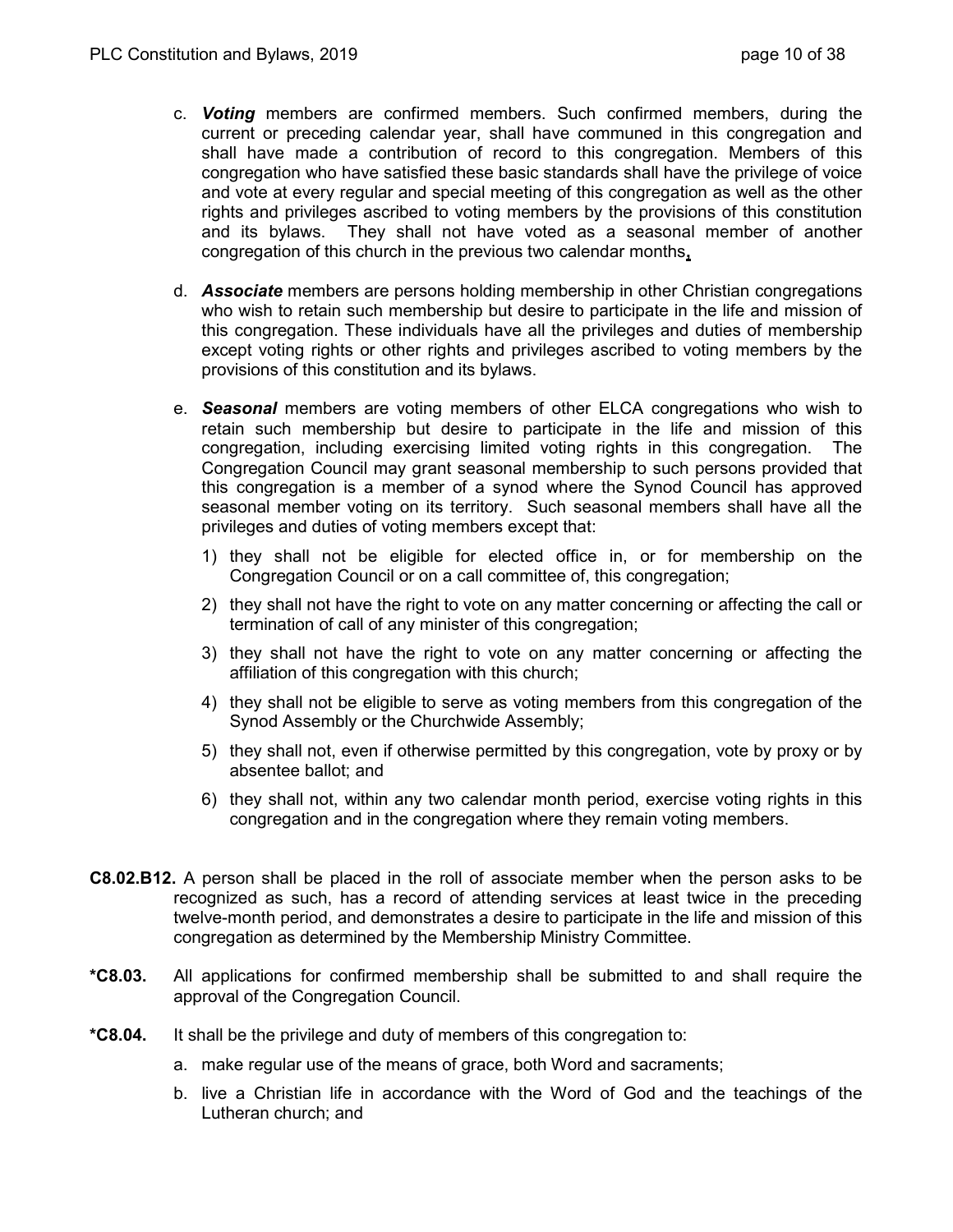- c. support the work of this congregation, the synod, and the churchwide organization of the Evangelical Lutheran Church in America through contributions of their time, abilities, and financial support as biblical stewards.
- \*C8.05. Membership in this congregation shall be terminated by any of the following:
	- a. death;
	- b. resignation;
	- c. transfer or release;
	- d. disciplinary action in accordance with Chapter 20 of the constitution and bylaws of the Evangelical Lutheran Church in America; or
	- e. removal from the roll due to inactivity in accordance with the provisions of this constitution and its bylaws.

Such persons who have been removed from the roll of members shall remain persons for whom the Church has a continuing pastoral concern.

- C8.05.01. Persons who are voting members shall be removed from the membership roll due to inactivity. Voting members shall be considered inactive who, during the current or preceding calendar year, have
	- a. failed to have a record of partaking of Holy Communion at least once, or
	- b. failed to have a record of contributing to the financial support of the congregation's program at least once.

Their names shall be removed from membership by a simple majority vote of the Congregation Council.

- C8.05.02. Persons who are confirmed, non-voting members shall be removed from the membership roll due to inactivity. Such members shall be considered inactive who, during the current or preceding calendar year, have
	- a. failed to have a record of partaking of Holy Communion at least once, or
	- b. failed to have a record of contributing to the financial support of the congregation's program at least once.

Their names shall be removed from membership by a simple majority vote of the Congregation Council

The financial requirement may be waived if, in the estimation of the Membership Ministry Committee, financial support is impossible, provided the other requirement has been met at least three times during the current or preceding calendar year, or if there are other extenuating circumstances.

- C8.05.03. A person removed from membership according to C8.05.01 shall be restored to the roll of confirmed member when the person asks to be restored and subsequently attends services at least twice, receives Holy Communion at least twice and makes a contribution of record at least twice. The person shall be restored to the roll of a voting member effective with the next meeting of this congregation.
- C8.05.04. Transfer of members. Any member desiring to leave the congregation may apply to the pastor or Congregation Council for transfer or letter of recommendation.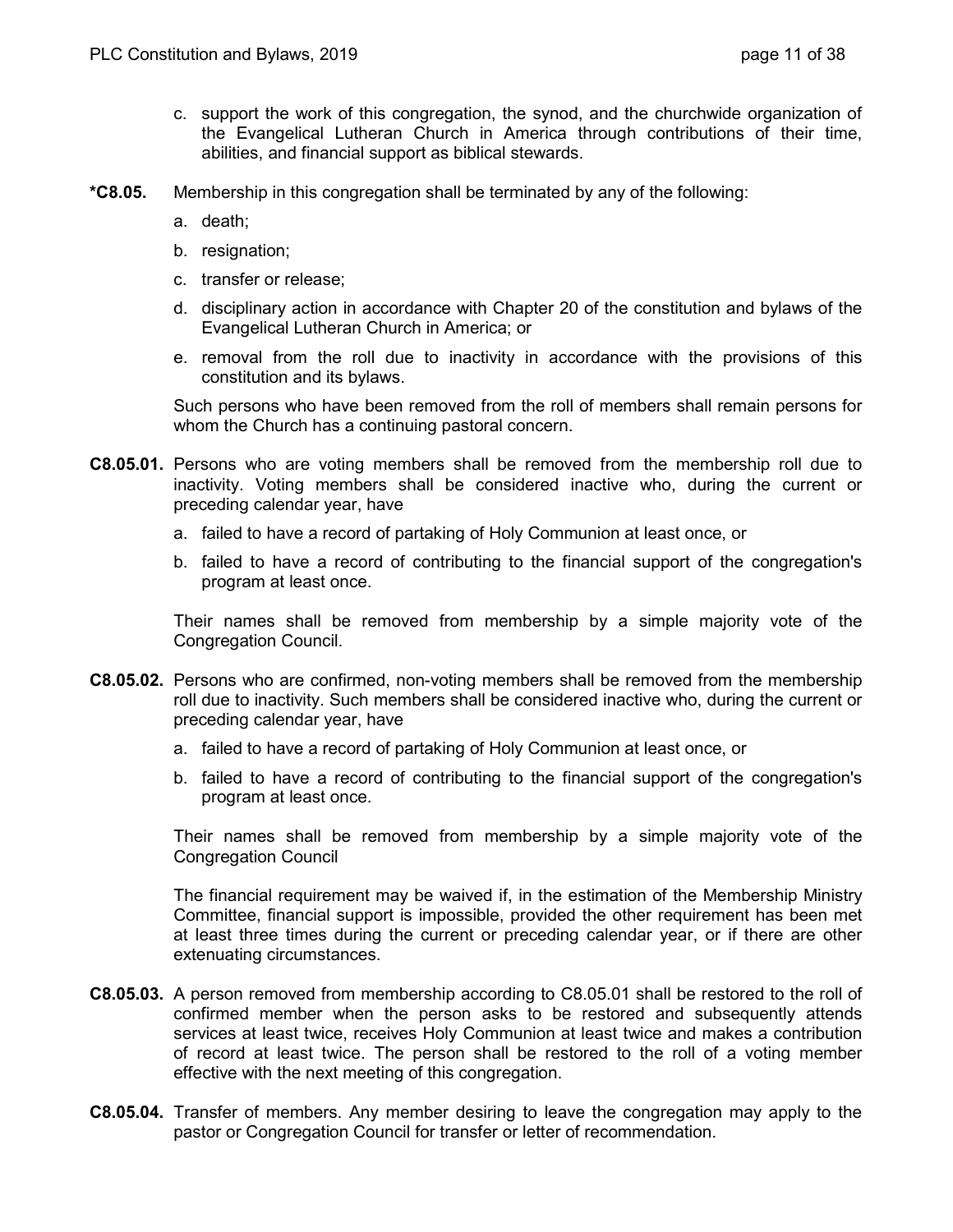## ROSTERED MINISTER

- \*C9.01. Authority to call a pastor shall be in this congregation by at least a two-thirds vote of voting members present and voting at a meeting legally called for that purpose. Before a call is issued, the officers, or a committee elected by the Congregation Council to recommend the call, shall seek the advice and help of the bishop of the synod.
- \*C9.02. Only a member of the roster of Ministers of Word and Sacrament of the Evangelical Lutheran Church in America or a candidate for the roster of Ministers of Word and Sacrament who has been recommended for this congregation by the synodical bishop may be called as a pastor of this congregation.
- \*C9.03. Consistent with the faith and practice of the Evangelical Lutheran Church in America,
	- a. Every minister of Word and Sacrament shall:
		- 1) preach the Word;
		- 2) administer the sacraments;
		- 3) conduct public worship;
		- 4) provide pastoral care;
		- 5) seek out and encourage qualified persons to prepare for the ministry of the Gospel;
		- 6) impart knowledge of this church and its wider ministry though available channels of communication;
		- 7) witness to the Kingdom of God in the community, in the nation, and abroad; and
		- 8) speak publicly to the world in solidarity with the poor and oppressed, calling for justice and proclaiming God's love for the world.
	- b. Each pastor with a congregational call shall, within the congregation:
		- 1) offer instruction, confirm, marry, visit the sick and distressed, and bury the dead;
		- 2) relate to all schools and organizations of this congregation;
		- 3) install regularly elected members of the Congregation Council;
		- 4) with the council, administer discipline;
		- 5) endeavor to increase the support given by the congregation to the work of the ELCA churchwide organization and of the Northeastern Ohio Synod of the ELCA. And
		- 6) encourage adherence to the covenantal relationship with this church as expressed in the Constitution, Bylaws and Continuing Resolutions of the Evangelical Lutheran Church in America.
- \*C9.04. The specific duties of the pastor, compensation, and other matters pertaining to the service of the pastor shall be included in a letter of call, which shall be attested by the bishop of the synod.
- \*C9.05. The provisions for termination of the mutual relationship between a minister of Word and Sacrament and this congregation shall be as follows: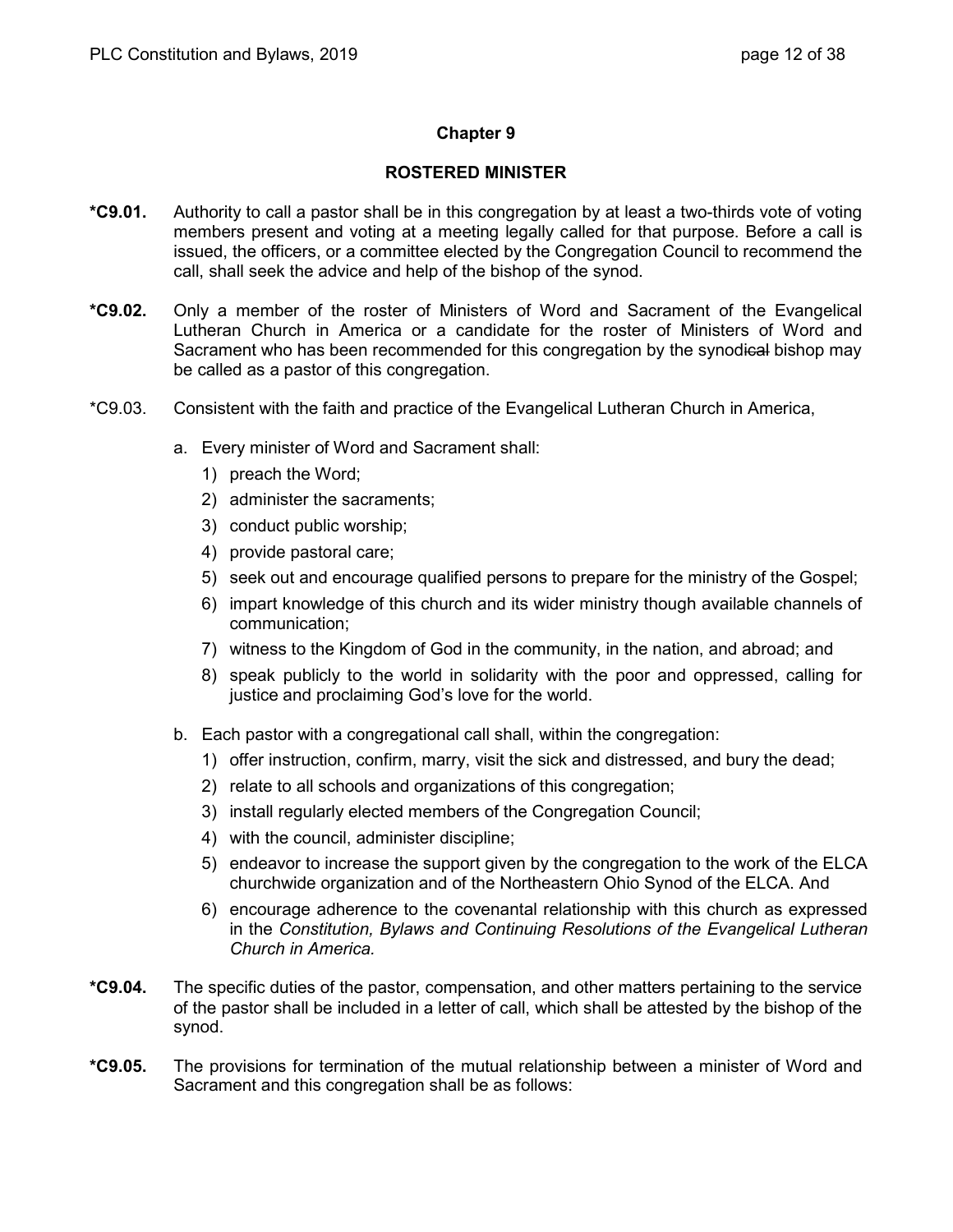- a. The call of this congregation, when accepted by a pastor, shall constitute a continuing mutual relationship and commitment, which shall be terminated only by the pastor's death or, following consultation with the synodical bishop, for the following reasons:
	- 1) mutual agreement to terminate the call or the completion of a call for a specific term;
	- 2) resignation of the pastor, which shall become effective, unless otherwise agreed, no later than 30 days after the date on which it was submitted;
	- 3) inability to conduct the pastoral office effectively in this congregation in view of local conditions;
	- 4) physical disability or mental incapacity of the pastor;
	- 5) suspension of the pastor through discipline for more than three months;
	- 6) resignation or removal of the pastor from the roster of Ministers of Word and Sacrament of this church;
	- 7) termination of the relationship between this church and this congregation;
	- 8) dissolution of this congregation or the termination of a parish arrangement; or
	- 9) suspension of t this congregation through discipline for more than six months.
- b. When allegations of physical disability or mental incapacity of the pastor under paragraph a.4) above, or ineffective conduct of the pastoral office under paragraph a.3) above, have come to the attention of the bishop of this synod,
	- 1) the bishop in his or her sole discretion may investigate such conditions personally together with a committee of two rostered ministers and one layperson, or
	- 2) when such allegations have been brought to the synod's attention by an official recital of allegations by the Congregation Council or by a petition signed by at least one-third of the voting members of this congregation, the bishop personally shall investigate such conditions together with a committee of two rostered ministers and one layperson.
- c. In case of alleged physical disability or mental incapacity under paragraph a.4) above, the bishop's committee shall obtain and document competent medical opinion concerning the pastor's condition. When a disability or incapacity is evident to the committee, the bishop of this synod may declare the pastorate vacant. When the pastorate is declared vacant, the Synod Council shall list the pastor on the roster of Ministers of Word and Sacrament with disability status. Upon removal of the disability and the restoration of the pastor to health, the bishop shall take steps to enable the pastor to resume the ministry, either in the congregation last served or in another appropriate call.
- d. In the case of alleged local difficulties that imperil the effective functioning of this congregation under paragraph a.3) above, the bishop's committee shall endeavor to hear from all concerned persons, after which the bishop together with the committee shall present their recommendations first to the pastor and then to the congregation. The recommendations of the bishop's committee must address whether the pastor's call should come to an end and, if so, may suggest appropriate severance arrangements. The committee may also propose other actions that should be undertaken by this congregation and by the pastor, if appropriate. If the pastor and congregation agree to carry out such recommendations, no further action need be taken by the synod.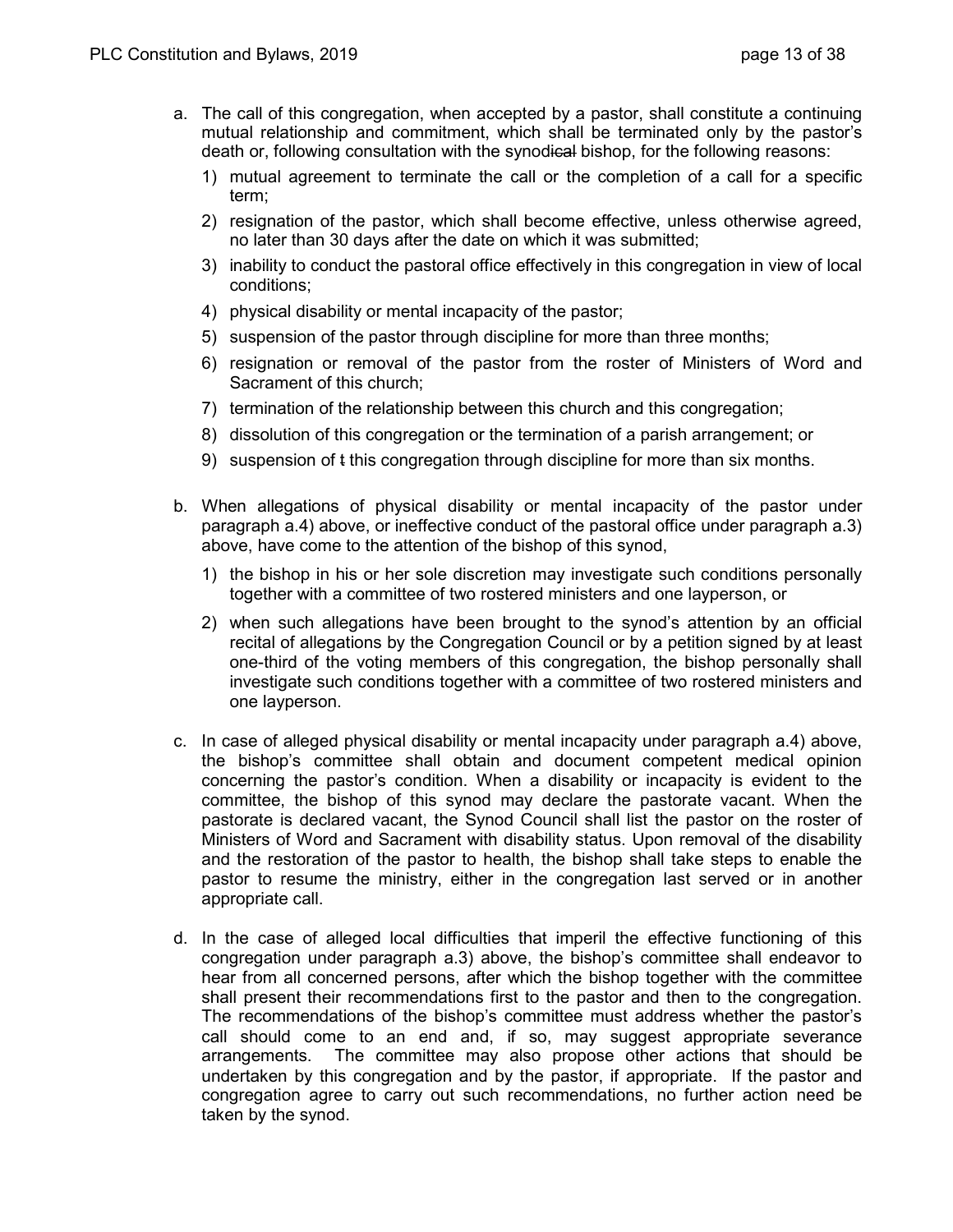- e. If either party fails to assent to the recommendations of the bishop's committee concerning the pastor's call, this congregation may dismiss the pastor only at a legally called meeting after consultation with the bishop, either (a) by a two-thirds vote of the voting members present and voting where the bishop and the committee did not recommend termination of the call, or (b) by a majority vote of the voting members present and voting where the bishop and the committee recommended termination of the call.
- f. If, in the course of proceedings described in paragraph c. or paragraph d. above, the bishop's committee concludes that there may be grounds for discipline, the committee shall make recommendations concerning disciplinary action in accordance with the provisions of this church's constitution, bylaws, and continuing resolutions.
- \*C9.06. At a time of pastoral vacancy, an interim pastor shall be appointed by the bishop of the synod with the consent of this congregation or the Congregation Council.
- \*C9.07. During the period of service, an interim pastor shall have the rights and duties in this congregation of a regularly called pastor and may delegate the same in part to a supply pastor with the consent of the bishop of the synod and this congregation or Congregation Council. The interim pastor and any rostered minister providing assistance shall refrain from exerting influence in the selection of a pastor. Unless previously agreed upon by the Synod Council, an interim pastor is not available for a regular call to the congregation served.
- \*C9.08. This congregation shall make satisfactory settlement of all financial obligations to a former pastor before calling a successor. A pastor shall make satisfactory settlement of all financial obligations to this congregation before beginning service in a call to another congregation or employment in another ministry setting.
- \*C9.09. When a minister of Word and Service is called to serve in company with another pastor or pastors, the privileges and responsibilities of each pastor shall be specified in documents to accompany the call and to be drafted in consultation involving the pastors, the Congregation Council, and the bishop of the synod. As occasion requires, the documents may be revised through a similar consultation.
- \*C9.10. (reserved by ELCA)
- \*C9.11. With the approval of the bishop of the synod, this congregation may depart from \*C9.05.a. and call a minister of Word and Service for a specific term. Details of such calls shall be in writing setting forth the purpose and conditions involved. Prior to the completion of a term, the bishop or a designated representative of the bishop shall meet with the pastor and representatives of this congregation for a review of the call. Such a call may also be terminated before its expiration in accordance with the provisions of \*C9.05.a.
- \*C9.12. The pastor of this congregation:
	- a. shall keep accurate parochial records of all baptisms, confirmations, marriages, burials, communicants, members received, members dismissed, or members excluded from this congregation;
	- b. shall submit a summary of such statistics annually to the synod; and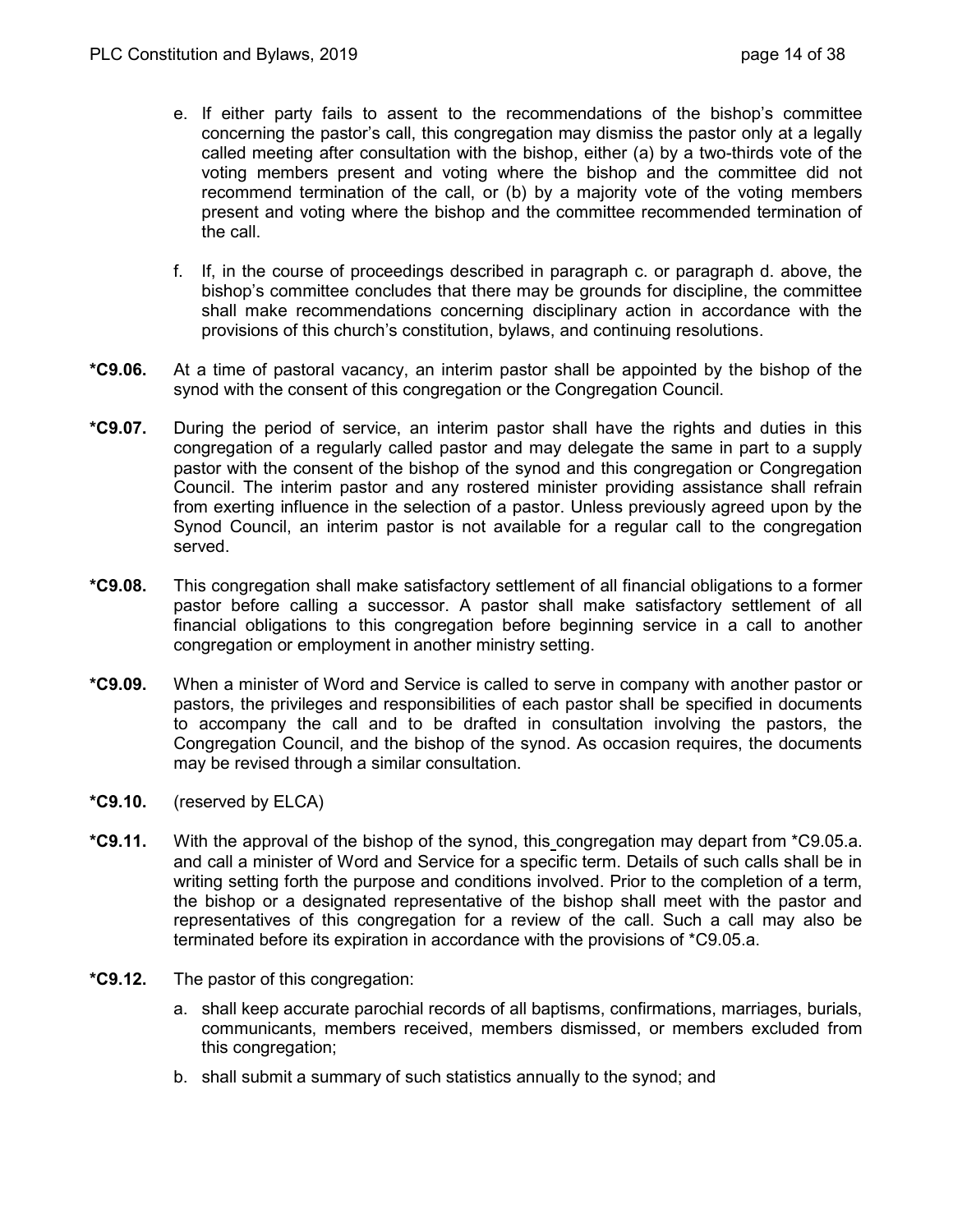- c. shall become a member of this congregation upon receipt and acceptance of the letter of call. In a parish of multiple congregations, the pastor shall hold membership in one of the congregations.
- \*C9.13. The pastor(s) shall submit a report of his or her ministry to the bishop of the synod at least 90 days prior to each regular meeting of the Synod Assembly.
- \*C9.14. The parochial records of this congregation shall be maintained by the pastor and shall remain the property of this congregation. The secretary of this congregation shall attest in writing to the bishop of this synod that such records have been placed in his or her hands in good order by a departing pastor before the installation of that pastor in another Call or approval of a request for change in roster status
- C9.15. Under special circumstances, subject to the approval of the synod bishop and the concurrence of this congregation, a minister of Word and Sacrament of a church body with which the Evangelical Lutheran Church in America officially has established a relationship of full communion may serve temporarily as pastor of this congregation under a contract between this congregation and the pastor in a form proposed by the synodical bishop and approved by this congregation.
- $C916. C9.20. -$  (reserved by ELCA)
- \*C9.21. Authority to call a deacon shall be in this congregation by at least a two-thirds vote of voting members present and voting at a meeting legally called for that purpose. Before a call is issued, the officers, or a committee elected by [this congregation] [the Congregation Council] to recommend the call, shall seek the advice and help of the bishop of the synod.
- \*C9.22. Only a member of the roster of Ministers of Word and Service of the Evangelical Lutheran Church in America or a candidate for the roster of Ministers of Word and Service who has been recommended for this congregation by the synodical bishop may be called as a deacon of this congregation.
- \*C9.23. Consistent with the faith and practice of the Evangelical Lutheran Church in America, every minister of Word and Service shall:
	- a. Be rooted in the Word of God, for proclamation and service;
	- b. Advocate a prophetic diakonia that commits itself to risk-taking and innovative service on the frontiers of the Church's outreach, giving particular attention to the suffering places in God's world;
	- c. Speak publicly to the world in solidarity with the poor and oppressed, calling for justice and proclaiming God's love for the world, witnessing to the realm of God in the community, the nation, and abroad;
	- d. Equip the baptized for ministry in God's world that affirms the gifts of all people;
	- e. Encourage mutual relationships that invite participation and accompaniment of others in God's mission;
	- f. Practice stewardship that respects God's gift of time, talents, and resources;
	- g. Be grounded in a gathered community for ongoing diaconal formation;
	- h. Share knowledge of this church and its wider ministry of the gospel and advocate for the work of all expressions of this church; and
	- i. Identify and encourage qualified persons to prepare for ministry of the gospel.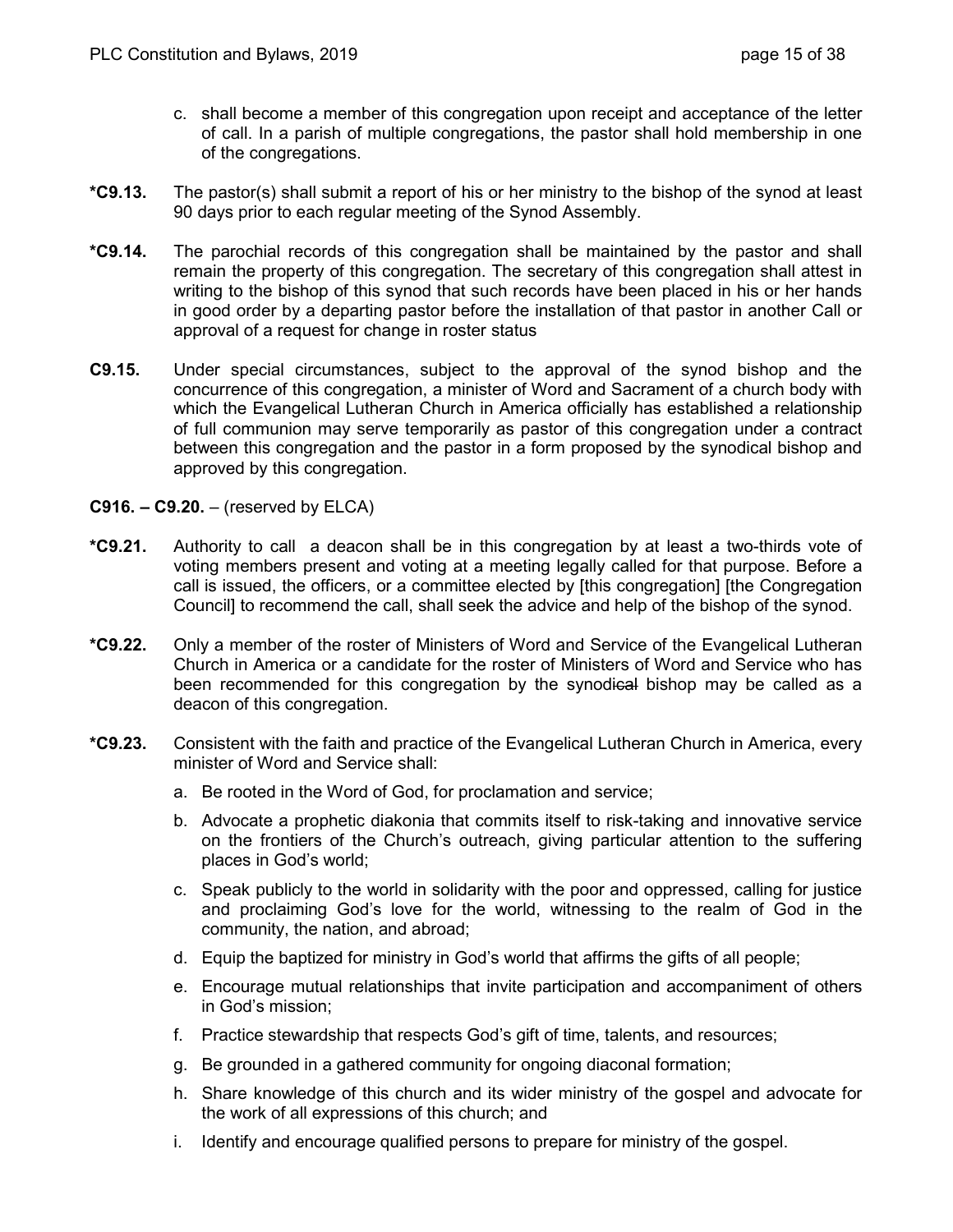- \*C9.24. The specific duties of the deacon, compensation, and other matters pertaining to the service of the deacon shall be included in a letter of call, which shall be attested by the bishop of the synod.
- \*C9.25. The provisions for termination of the mutual relationship between a minister of Word and Service and a congregation shall be as follows:
	- a. The call of a congregation, when accepted by a deacon, shall constitute a continuing mutual relationship and commitment, which shall be terminated only by the deacon's death or, following consultation with the synodical bishop, for the following reasons:
		- 1) mutual agreement to terminate the call or the completion of a call for a specific term;
		- 2) resignation of the deacon, which shall become effective, unless otherwise agreed, no later than 30 days after the date on which it was submitted;
		- 3) inability to conduct the ministry of Word and Service effectively in this congregation in view of local conditions;
		- 4) physical disability or mental incapacity of the deacon;
		- 5) suspension of the deacon through discipline for more than three months;
		- 6) resignation or removal of the deacon from the roster of Ministers of Word and Service of this church;
		- 7) termination of the relationship between this church and this congregation;
		- 8) dissolution of this congregation or the termination of a parish arrangement; or
		- 9) suspension of this congregation through discipline for more than six months.
	- b. When allegations of physical disability or mental incapacity of the deacon under paragraph a.4) above, or ineffective conduct of the office of minister of Word and Service under paragraph a.3) above, have come to the attention of the bishop of this synod,
		- 1) the bishop in his or her sole discretion may investigate such conditions personally together with a committee of two rostered ministers and one layperson, or
		- 2) when such allegations have been brought to the synod's attention by an official recital of allegations by the Congregation Council or by a petition signed by at least one-third of the voting members of this congregation, the bishop personally shall investigate such conditions together with a committee of two rostered ministers and one layperson.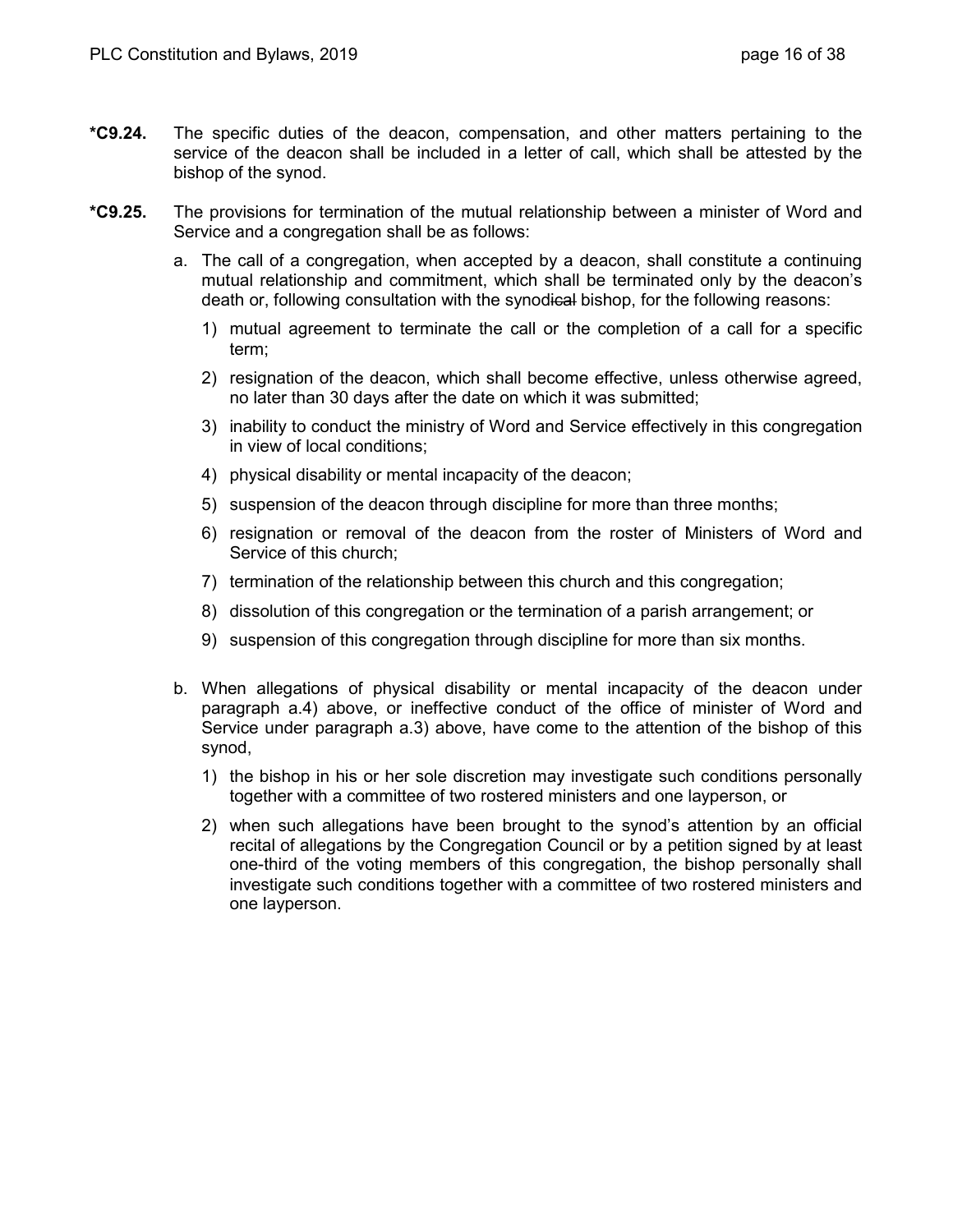- c. In case of alleged physical disability or mental incapacity under paragraph a.4) above, the bishop's committee shall obtain and document competent medical opinion concerning the deacon's condition. When a disability or incapacity is evident to the committee, the bishop of this synod may declare the position vacant. When the position is declared vacant, the Synod Council shall list the deacon on the roster of Ministers of Word and Service with disability status. Upon removal of the disability and the restoration of the deacon to health, the bishop shall take steps to enable the deacon to resume the ministry, either in the congregation last served or in another appropriate call.
- d. In the case of alleged local difficulties that imperil the effective functioning of this congregation under paragraph a.3) above, the bishop's committee shall endeavor to hear from all concerned persons, after which the bishop together with the committee shall present their recommendations first to the deacon and then to this congregation. The recommendations of the bishop's committee must address whether the deacon's call should come to an end and, if so, may suggest appropriate severance arrangements. The committee may also propose other actions that should be undertaken by this congregation and by the deacon, if appropriate. If the deacon and congregation agree to carry out such recommendations, no further action need be taken by the synod.
- e. If either party fails to assent to the recommendations of the bishop's committee concerning the deacon's call, this congregation may dismiss the deacon only at a legally called meeting after consultation with the bishop, either (a) by a two-thirds majority vote of the voting members present and voting where the bishop and the committee did not recommend termination of the call, or (b) by a simple majority vote of the voting members present and voting where the bishop and the committee recommended termination of the call.
- f. If, in the course of proceedings described in paragraph c. or paragraph d. above, the bishop's committee concludes that there may be grounds for discipline, the committee shall make recommendations concerning disciplinary action in accordance with the provisions of this church's constitution, bylaws, and continuing resolutions.
- \*C9.26. This congregation shall make satisfactory settlement of all financial obligations to a former deacon before calling a successor. A deacon shall make satisfactory settlement of all financial obligations to this congregation before beginning service in a call to another congregation or employment in another ministry setting,
- \*C9.27. When a deacon is called to serve in company with another rostered minister or other rostered ministers, the privileges and responsibilities of each rostered minister shall be specified in documents to accompany the call and to be drafted in consultation involving the rostered ministers, the Congregation Council, and the bishop of the synod. As occasion requires, the documents may be revised through a similar consultation.
- \*C9.28. With the approval of the bishop of the synod, this congregation may depart from \*C9.25.a. and call a deacon for a specific term. Details of such calls shall be in writing setting forth the purpose and conditions involved. Prior to the completion of a term, the bishop or a designated representative of the bishop shall meet with the deacon and representatives of this congregation for a review of the call. Such a call may also be terminated before its expiration in accordance with the provisions of \*C9.25.a.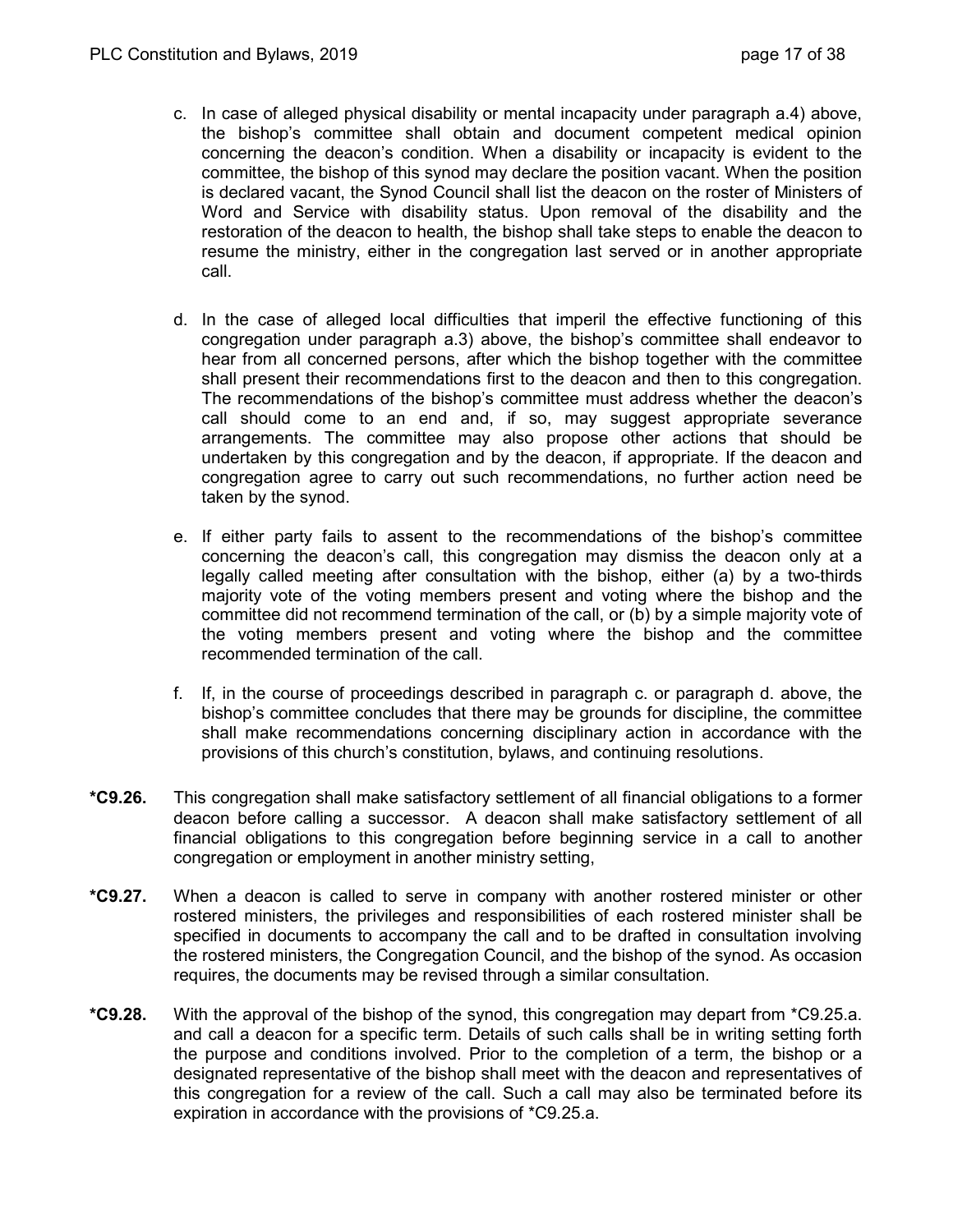- \*C9.29. The deacon shall become a member of this congregation upon receipt and acceptance of the letter of call. In a parish of multiple congregations, the deacon shall hold membership in one of the congregations.
- \*C9.31. The deacon(s) shall submit a report of his or her ministry to the bishop of the synod at least 90 days prior to each regular meeting of the Synod Assembly.

#### CONGREGATION MEETING

- C10.01. The regularly scheduled meetings of this congregation shall be held as specified in the bylaws. A regular Congregation Meeting shall be held at least once a year.
- C10.01.01. Semi-annual meetings of the congregation will be held in the first and fourth quarter of the year. The first quarter meeting is defined as the annual meeting. The fourth quarter meeting is defined as the meeting for the presentation of the budget, for election of officers and Congregation Council positions, and other business. The Congregation Council may vote to adjust the date of a meeting as long as notice provisions per C10.08.01 and C10.08.02 are met.
- C10.01.02. No Congregation Meeting shall be held without the knowledge of the pastor and/or the Executive Committee of this congregation.
- C10.02. A special Congregation Meeting may be called by
	- a. the pastor,
	- b. the Congregation Council,
	- c. the Executive Committee,
	- d. the president of this congregation upon the written request of twenty-five voting members, or
	- e. the president of the Congregation Council upon request of the synodical bishop.

The notice for each special meeting shall specify the purpose for which it is to be held and no other business shall be transacted.

- C10.03. Notice of all meetings of this congregation shall be given to all voting members in advance of the date of the meeting. Notice shall include the date, time and place of the meeting, and the agenda topic(s). Notice shall be given by written notice as provided in C10.08.01. at least ten (10) days prior to the date of the Congregation Meeting. Also, voting members shall be notified at regular worship services as provided in C10.08.02.
- C10.04. Twenty-five voting members present at the published start time of the meeting shall constitute a quorum. If there is a challenge to the existence of a quorum at the point of casting votes, the officer presiding over the meeting must call for a check of the fulfillment of the quorum.
- C10.05. Voting by proxy or absentee ballot shall not be permitted.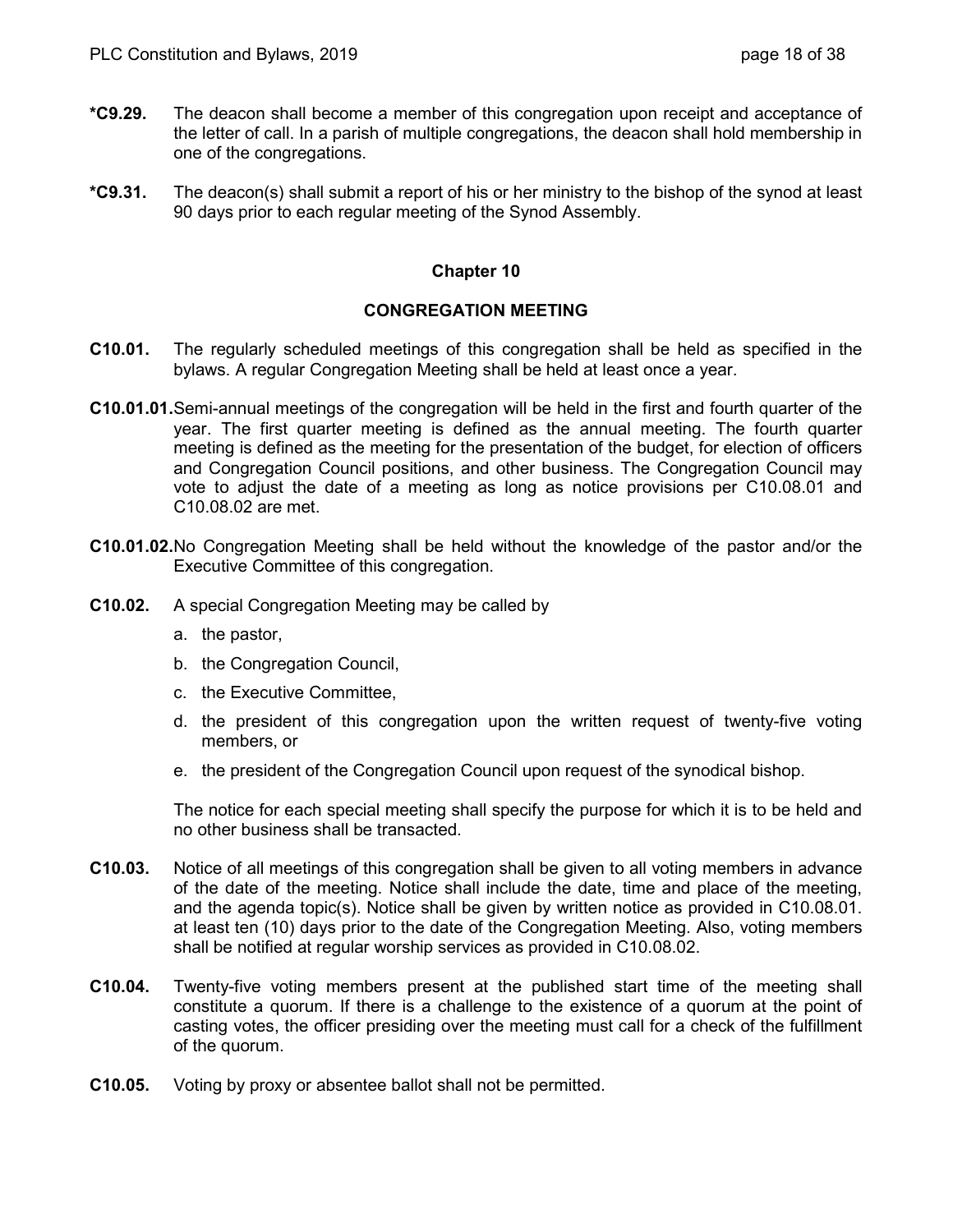- C10.06. All actions by the congregation shall be by simple majority vote except as otherwise provided in this constitution or bylaws or by state law. Examples of excluded topics are the calling or dismissal of the pastor, the amending of the constitution, or the purchase, sale or mortgaging of real property.
- C10.07. Robert's Rules of Order, latest edition, shall govern parliamentary procedures of all meetings of this congregation.
- C10.08. The voting members of this congregation shall be notified of meetings of the congregation and of official business of the congregation. Notice may be given by mail or by electronic means, as permitted by state law.
- C10.08.01. 1. The posting of written notice in the regular mail, sent to the last known address of voting members, as submitted to the office secretary, shall be sufficient for the written notice. For the purpose of this notice, regular mail is defined as printed documents sent by first class mail or mailed at a bulk rate, including the bulk mailing of a newsletter that includes the information.
	- 2. The electronic notice may be published for individual delivery (email) or may be posted for access on an internet link. Notification of the internet link may be published via email, in a newsletter, or in printed service bulletin announcements.
- C10.08.02. The notice shall be provided to the congregation at the regular worship services held on the two weekends immediately preceding the next Congregation Meeting.
	- 1. Notice shall be provided orally as an announcement.
	- 2. Written notice shall be included in the bulletin.
- C10.09 This congregation may hold meetings by remote communication, including electronically and by telephone conference as long as there is an opportunity for simultaneous aural communication. To the extent permitted by state law, all notice of all meetings may be provided electronically,

#### **OFFICERS**

- C11.01. The officers of this congregation shall be a president, vice president, secretary and treasurer.
	- 1. The officers shall be voting members of this congregation.
	- 2. Duties of the officers shall be specified in the bylaws.
	- 3. Each officer shall
		- a. agree to abide by and become knowledgeable with the governing documents of this congregation and the ELCA, and
		- b. attend regular and special meetings of the congregation, the Congregation Council, the Executive Committee, and other special purpose meetings that may be called.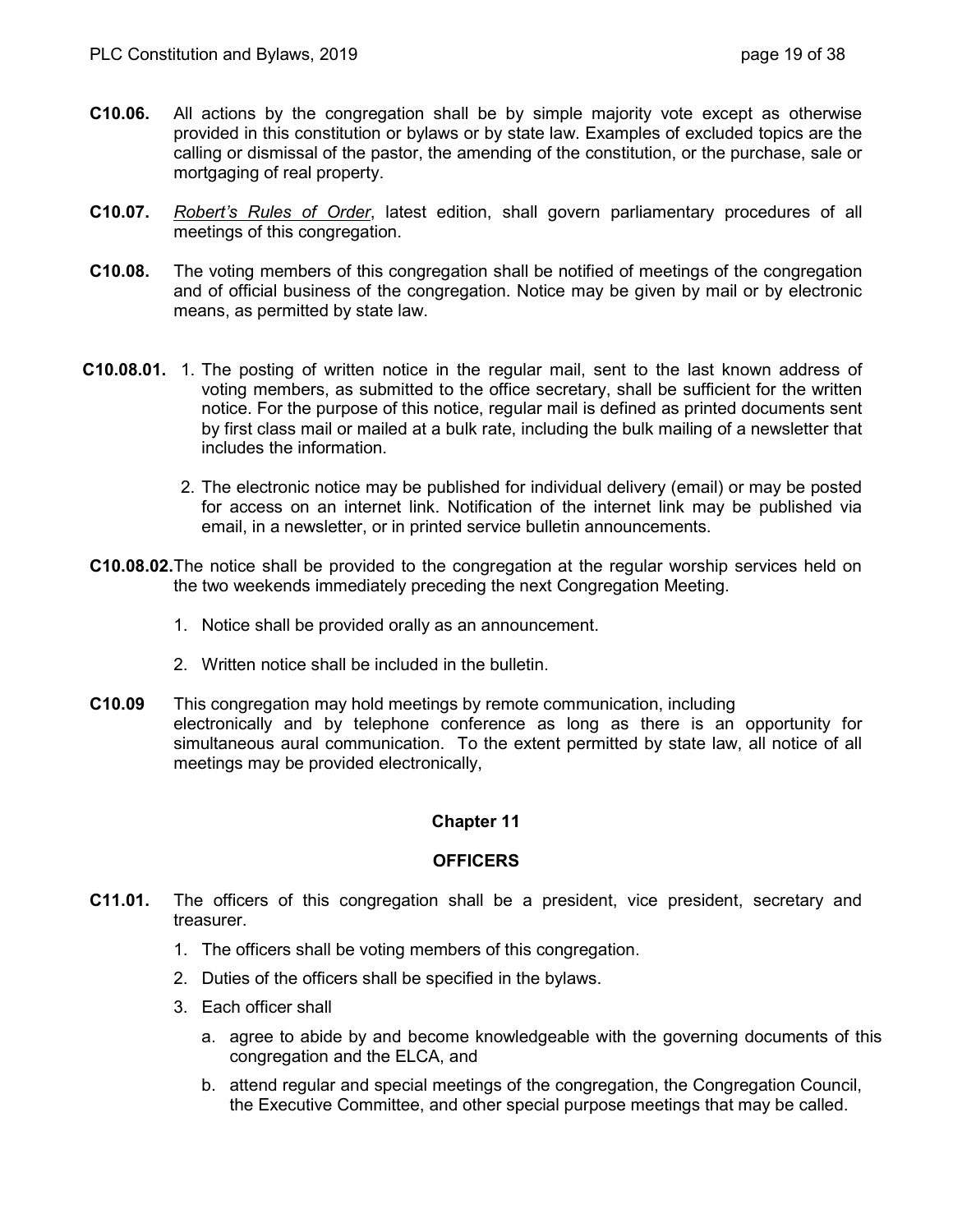C11.01.01. The duties of the president are:

- 1. Serve as chair of the Congregation Council.
- 2. Provide leadership to the congregation, the Congregation Council, and the Executive Committee.
- 3. Conduct regular and special meetings of the congregation, the Congregation Council, the Executive Committee, and other special purpose meetings that may be called.
	- a. President shall be aware of the responsibilities of the Congregation Council, the congregation and each of the ministries, committees and programs, and shall keep the meetings meaningful in content.
	- b. President shall be respectful of volunteer time commitments and keep meetings focused and productive.
	- c. President shall provide for an orderly delivery of the meetings by using the basic elements of Roberts Rules of Order. Meetings shall have an agenda. President shall maintain an awareness of prevalent issues.
- 4. Maintain open communication with the pastor by meeting regularly with the pastor to discuss upcoming and ongoing issues.
- 5. The president is an ex officio member of all standing committees except for the Nominating Committee and shall meet occasionally with each standing Ministry Committee to hear of the issues they are addressing, to offer insight from an overall perspective, and to let them know that they have the president's support and attention.
- 6. Demonstrate good people-skills and be willing and capable of handling conflict resolution and be able to resolve minor issues before they become larger challenges.
- 7. Appoint members of the Congregation Council to the committees as may be prescribed by the constitution and bylaws.
- 8. Create newly formed committees, with the help of the Executive Committee, to meet specific needs.

C11.01.02. The duties of the vice-president are:

- 1. In the absence of the president, conduct regular and special meetings of the congregation, the Congregation Council, the Executive Committee, and other special purpose meetings that may be called.
- 2. Have the primary responsibility to see that the duties of the Executive Committee, as provided in C13.01., C13.01.01. and C13.01.02., are exercised.
- 3. Serve as chairperson of the Nominating Committee as provided in C13.02.01.
- 4. Lead and manage the planning and execution of special projects.
- 5. Ensure that a roster of voting members is available for review for each meeting of the congregation as stipulated in C8.02.01.
- 6. Provide leadership as follows: maintain open communication with the pastor, the Executive Committee, the Congregation Council and all ministries, provide support to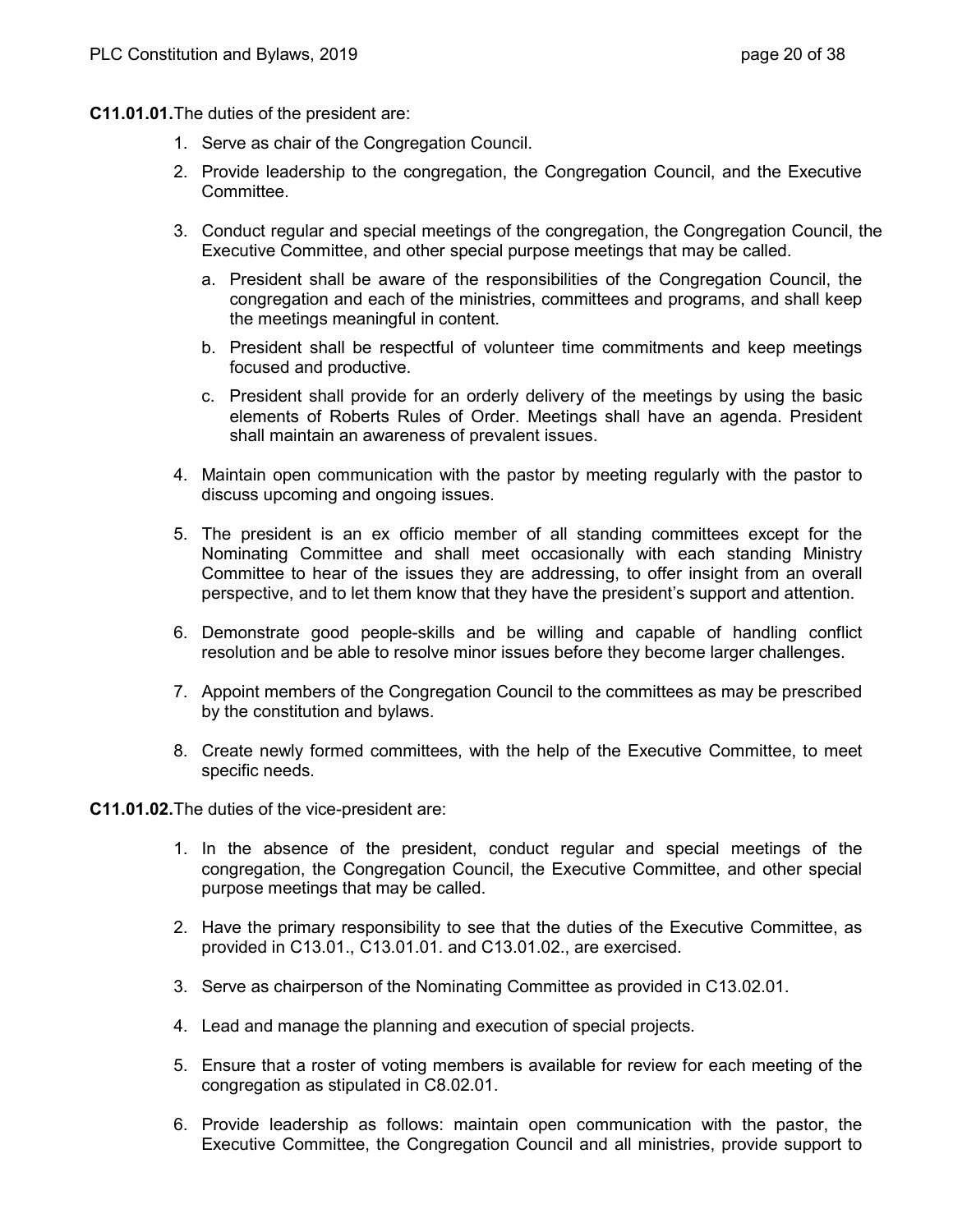all ministries, and manage conflicts.

- C11.01.03. The duties of the secretary are:
	- 1. Prepare the minutes of all meetings. Distribute minutes of meetings of the Congregation Council and the Executive Committee. Submit minutes of the meetings of the congregation for inclusion in the annual report. File electronic copies of minutes and reports.
	- 2. Receive, assemble and distribute the regular reports of each Ministry as prepared according to the bylaws.
	- 3. Prepare information about scheduled meetings and due dates for reports for inclusion in the congregation's published documents.
	- 4. For meetings of the Congregation Council, maintain a record of attendance, and receive, assemble and distribute the regular reports of each Ministry as prepared according to the bylaws.
	- 5. Participate in special projects as identified by the Executive Committee.
	- 6. Prepare announcements (including the agenda) of meetings of the congregation for inclusion in the congregation's published documents and file electronic copies of announcements.
	- 7. Handle communication with the synod as specified in the constitution and bylaws.
	- 8. Maintain the ongoing library of electronic records of meetings of the Congregation and the Congregation Council.
- C11.01.04. The duties of the treasurer are:
	- 1. The treasurer is an ex officio member of the Stewardship Ministry Committee with voice and vote.
	- 2. Prepare monthly and annual financial statements for the Executive Committee and for the Congregation Council.
	- 3. Prepare the financial reports for the Parma Hunger Center.
	- 4. Monitor Certificates of Deposit for maturity dates and rates and make recommendations to Stewardship Ministry Committee regarding disposition at maturity.
	- 5. Explain reporting needs to the bookkeeper so that detail information may be prepared appropriately for use in reports.
	- 6. Keep track of all dedicated funds, as well as all endowment interest funds, both income and expenses. Keep track of and disburse any monies contributed for a specific cause other than the congregation's general fund.
	- 7. Maintain awareness of any financial dealings within the congregation and monitor how that may affect the congregation's financial status.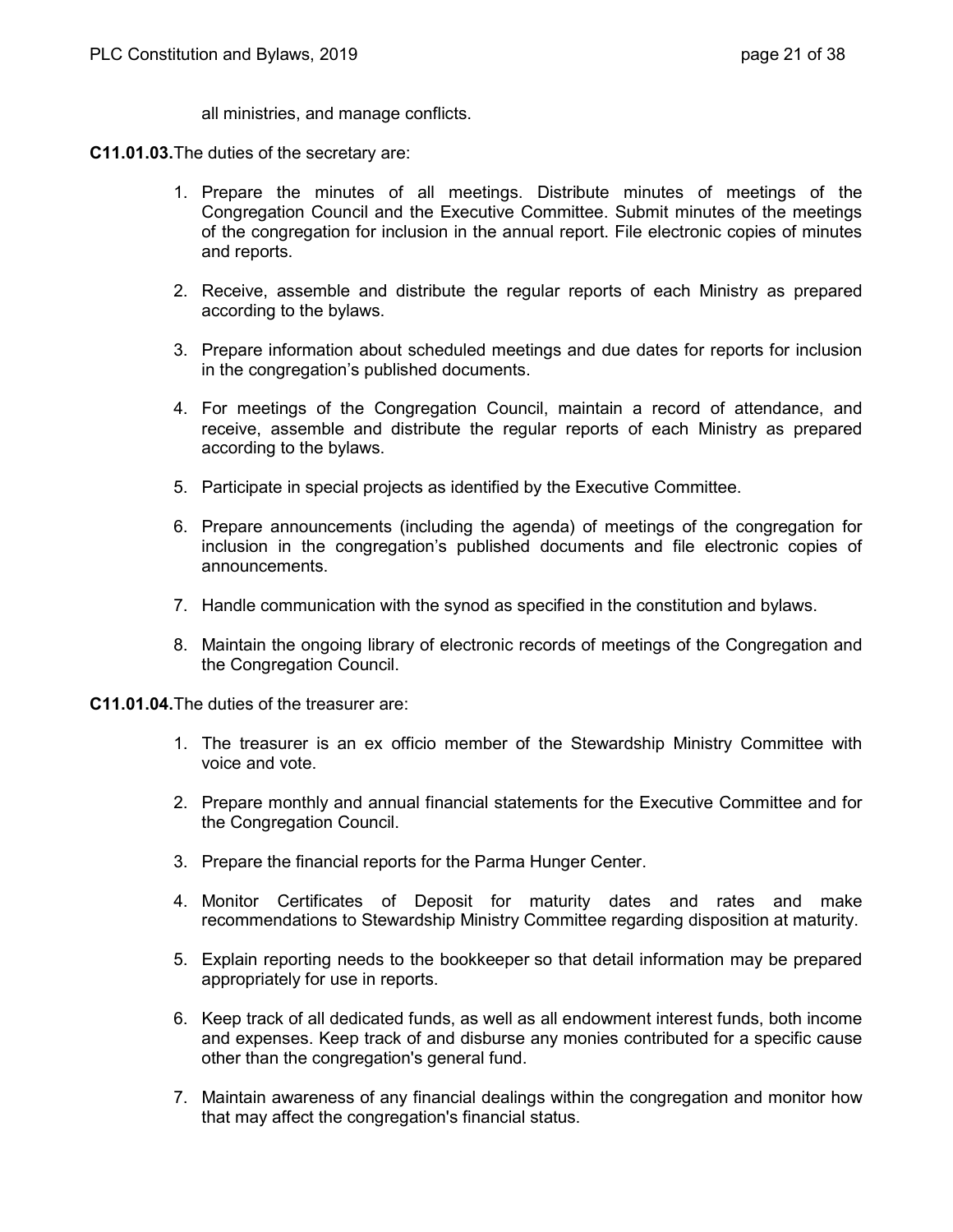- 8. Monitor whether contributions and donations are being recorded and/or used appropriately.
- 9. Ensure that any staff salary changes are reported to the payroll processing company.
- 10. Prepare all required financial reports, such as the semi-annual workers' compensation report.
- C11.02. The congregation shall elect its officers and they shall be officers of this congregation and of the Congregation Council. Election procedures shall be stated in the bylaws.
- C11.03. No officer shall hold more than one office at a time. No elected officer shall be eligible to serve more than two consecutive terms (four years) in the same office. An officer who has served a partial term that was less than half of a full term (per C12.03), shall not have that partial term count in their consecutive terms.
- C11.03.01. The officers of the congregation shall be elected at a legally called meeting of the congregation during the fourth quarter.
	- 1. The officers shall be elected by voice/written ballot.
	- 2. The officers shall serve for a term of two (02) years.
	- 3. Newly elected officers shall
		- a. assume their duties on January 1, and
		- b. be installed at regular worship services in January.

#### CONGREGATION COUNCIL

- C12.01. The voting membership of the Congregation Council shall consist of the pastor(s), the officers of this congregation and the elected members of the Congregation Council. Any voting member of this congregation may be elected to the Congregation Council, subject only to the limitations on the length of continuous service permitted in that position. A member's place on the Congregation Council shall be declared vacant if the member a) ceases to be a voting member of this congregation or b) is absent from four (04) successive regular meetings of the Congregation Council without cause. Consistent with the laws of the State of Ohio, this congregation may adopt procedures for the removal of a member of the Congregation Council in other circumstances.
- C12.02. The members of the Congregation Council, except the pastor(s), shall be elected at a legally called meeting of the congregation during the fourth quarter.
	- 1. The council members shall be elected by voice/written ballot.
	- 2. The council members shall serve for a term of two (02) years.
	- 3. Newly elected Council members shall
		- a. assume their duties on January 1,
		- b. be installed at regular worship services in January.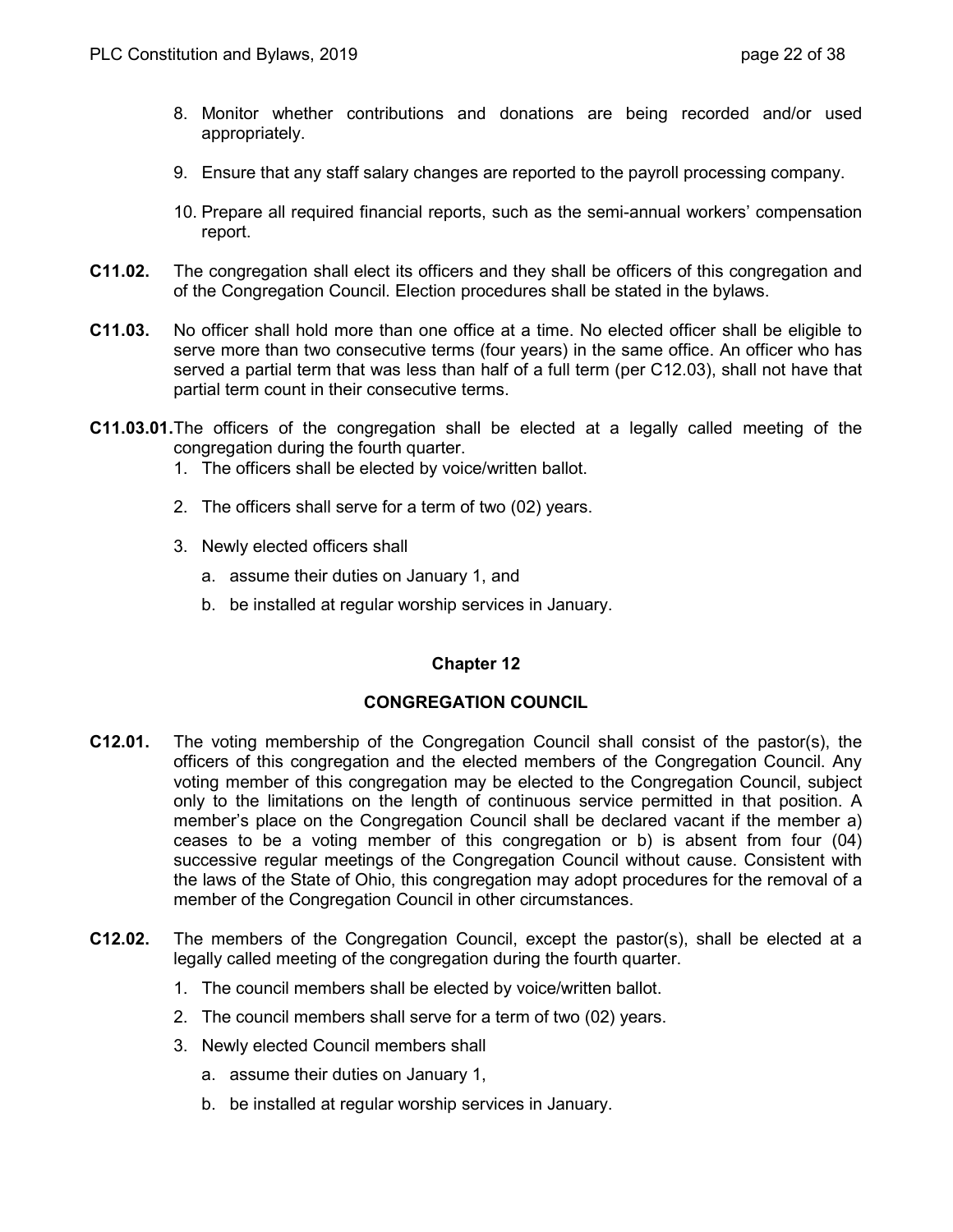- C12.02.01. All Congregation Council members and officers shall be elected by the congregation. Elections shall be conducted at the fourth quarter Congregation Meeting.
	- 1. Additional nominations may be offered by the congregation at services on the weekend two weeks prior to the election. After that, the nominations are closed.
	- 2. A simple majority of the votes shall be required to elect a candidate. A written ballot shall be required for a contested office.
	- 3. All elected Congregation Council members and officers shall assume the duties of their respective offices on January 1<sup>st</sup>, following their election.
	- 4. Newly elected Congregation Council members and officers shall be installed into office in January.
- C12.02.02. In order to qualify for any office on the Congregation Council, any voting member shall be a communicant and voting member for a period of one year (twelve months) immediately preceding their election to said office and shall be at least eighteen years of age.
- C12.02.03. The order to be observed in the election shall be:
	- a. One president to serve one two-year term.
	- b. One vice-president to serve one two-year term.
	- c. One secretary to serve one two-year term.
	- d. One treasurer to serve one two-year term.
	- e. One member elected to each Congregation Council ministry committee representative position that is eligible for election to serve one two-year term.
	- f. Three members of the Nominating Committee to serve one one-year term.
	- g. No member shall serve continuously in the same elective office for a period of time longer than four consecutive years, excluding a partial term per C12.03.
- C12.02.A12. Every effort shall be made to provide for a smooth annual transition of officers and Congregation Council representatives by staggering the terms so that each year approximately half of the Congregation Council positions and half of the Executive Committee positions are at term completion and eligible for the nomination and election process.
- C12.03. Should a member's place on the Congregation Council be declared vacant, the Congregation Council shall elect, by majority vote, a temporary successor to fill the vacancy until the next annual election cycle at which time an election shall be held to fill the office for the unexpired term. Individuals who have served in a temporary capacity for less than one-half of a regular term shall be eligible for nomination and possible election to a full term.
- C12.04. The Congregation Council shall have general oversight of the life and activities of this congregation, and in particular its worship life, to the end that everything be done in accordance with the Word of God and the faith and practice of the Evangelical Lutheran Church in America. The duties of the Congregation Council shall include the following:
	- a. To lead this congregation in stating its mission, to do long-range planning, to set goals and priorities, and to evaluate its activities in light of its mission and goals.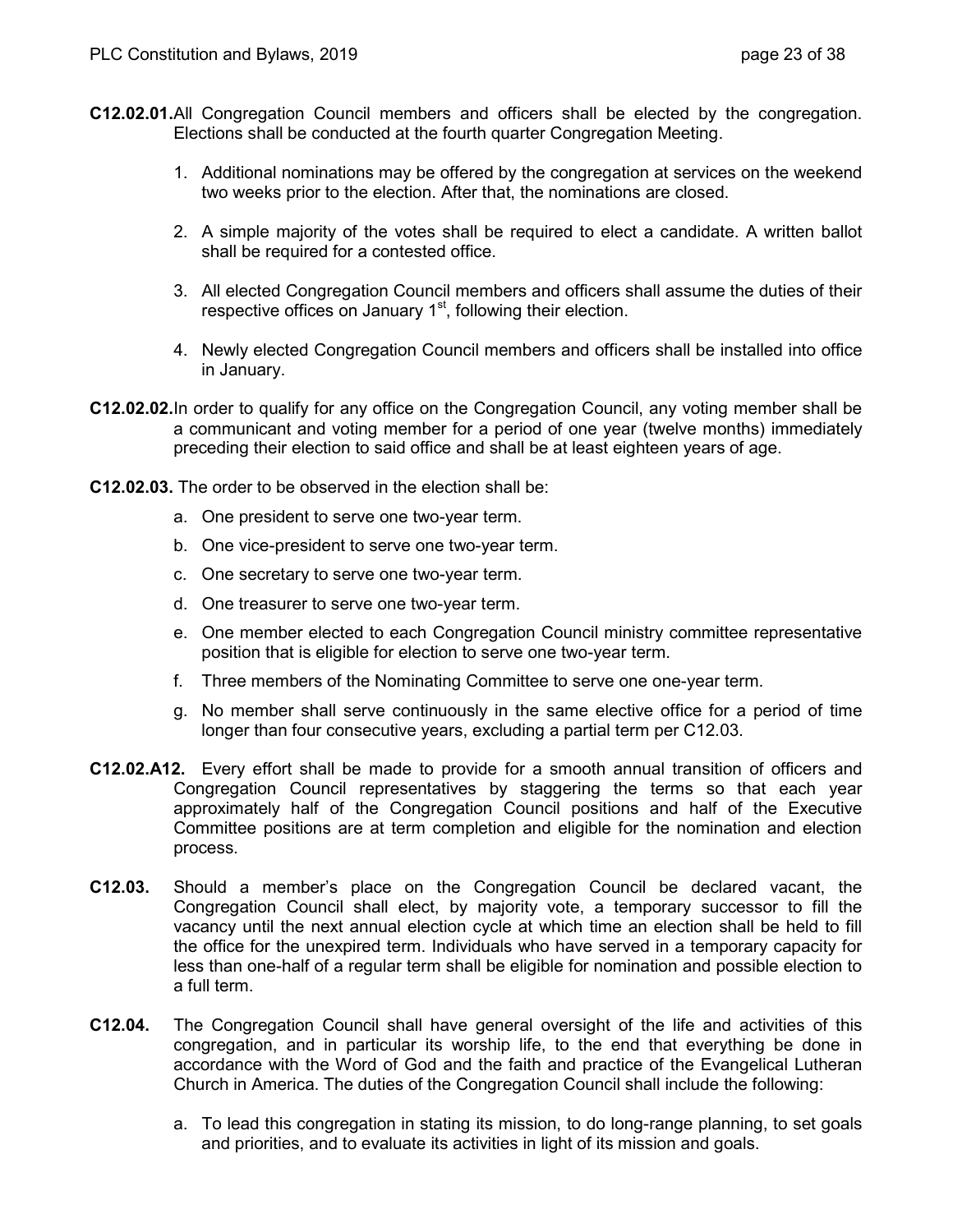- b. To seek to involve all members of this congregation in worship, learning witness, service and support.
- c. To oversee and provide for the administration of this congregation to enable it to fulfill its functions and perform its missions.
- d. To be examples individually and corporately of the style of life and ministry expected of all baptized persons.
- e. To promote a congregational climate of peace and goodwill, and, as difference and conflicts arise, to endeavor to foster mutual understanding.
- f. To arrange for pastoral service during the sickness or absence of the pastor.
- g. To emphasize support of the synod and churchwide organization of the Evangelical Lutheran Church in America as well as cooperation with other congregations, both Lutheran and non-Lutheran, subject to established policies of the synod and the Evangelical Lutheran Church in America.
- h. To recommend and encourage the use of program resources produced for or approved by the Evangelical Lutheran Church in America.
- i. To seek out and encourage qualified persons to prepare for the ministry of the Gospel.
- C12.05. The Congregation Council shall be responsible for the financial and property matters of this congregation.
	- a. The Congregation Council shall be the Board of Directors of this congregation, and as such shall be responsible for maintaining and protecting its property and management of its business and fiscal affairs. It shall have the powers and be subject to the obligations that pertain to such Boards under the laws of the State of Ohio, except as otherwise provided herein.
	- b. The Congregation Council shall not have the authority to buy, sell or encumber real property unless specifically authorized to do so by a meeting of this congregation.
	- c. The Congregation Council may enter in contracts for items not included in the budget in accordance with the limitations as set by the Congregation.
	- d. The Congregation Council shall give preliminary approval of a proposed annual operating budget, as assembled by the Stewardship Ministry Committee for adoption by the congregation, shall supervise the expenditure for funds in accordance therewith following its adoption. The Congregation Council may incur obligations in excess of the anticipated receipts only after approval by a Congregation Meeting. The budget shall include this congregation's full-indicated share in support of the wider ministry being carried on in collaboration with the synod and churchwide organizations.
	- e. The Congregation Council shall ascertain that the financial affairs of this congregation are being conducted efficiently, giving particular attention to the prompt payment of all obligations and to the regular forwarding of mission support monies to the synodieal treasurer.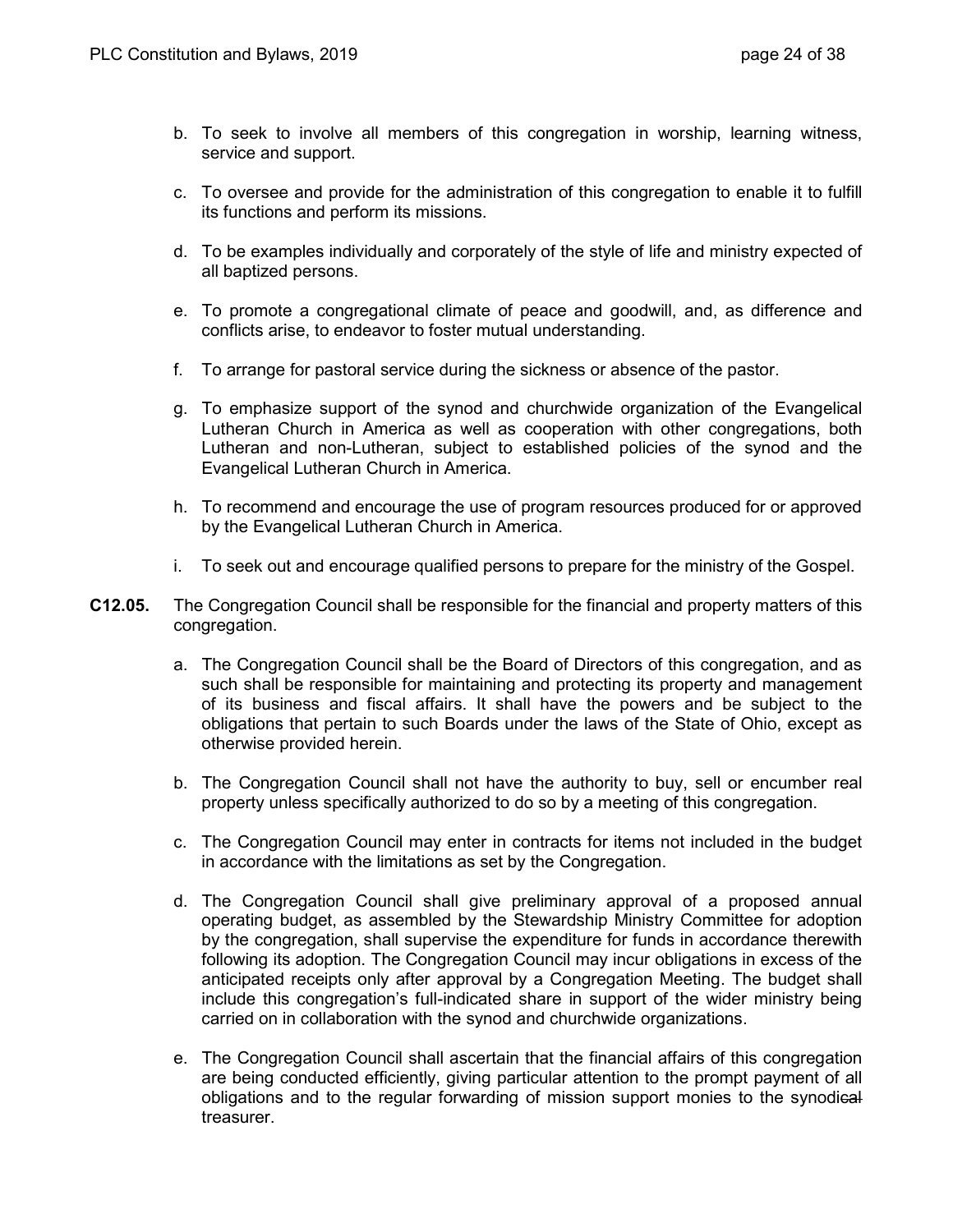- f. The Congregation Council shall be responsible for this congregation's investments and its total insurance program.
- C12.05.01. The Congregation Council shall be responsible for the control of expenditures of this congregation.
	- 1. Purchase of specific goods or services may be made in accordance with the annual congregation budget at any time after the approval of the budget by the congregation.
	- 2. Expenditures within the provisions of the budget or special funds shall be made upon the approval of the group responsible for that respective budgetary item or special funds.
	- 3. Expenditures beyond, or not included in, the annual budget must have prior approval of the congregation except:
		- a. emergency repairs to property of the congregation requiring immediate action
		- b. designated gifts and proceeds from specific fund-raising activities
		- c. The Congregation Council may authorize expenditures in excess of a specific committee's or function's approved budget when budgeted funds of another category have not been expended, provided that total congregation expenditures do not exceed the total approved budget.
	- 4. Purchase vouchers shall be approved by the chairperson of the responsible group except for utilities, routine maintenance contracts, car and housing allowances, and salaries.
	- 5. It shall be the responsibility of the treasurer, with the assistance of the office staff, to ascertain that payments of monies are made for properly authorized items only. It shall further be the duty of the treasurer to report at each meeting of the Congregation Council the amount expended in each of the budget accounts.
	- 6. A petty cash fund of \$100.00 may be provided to the office staff. If established, the fund shall be for the office staff, the Property Ministry Committee and the custodial staff. The expenditures of the fund will be charged to the proper ministry or fund. A voucher, with a proper receipt, must be filled out by the appropriate ministry to replenish the petty cash fund.
- C12.06. The Congregation Council shall see that the provisions of this constitution, its bylaws and continuing resolutions are carried out.
- C12.07. The Congregation Council shall provide for regular, at least annual, review of the membership roster, insuring its accuracy and that it is up-to-date.
- C12.07.01. A record of all members and their membership classification shall be maintained. The Congregation Council shall determine the roster of voting members of this congregation in accordance with the provisions of the constitution and bylaws. The roster of voting members shall be available at all meetings of this congregation.
- C12.08. The Congregation Council shall be responsible for the employment and supervision of the salaried lay workers of this congregation.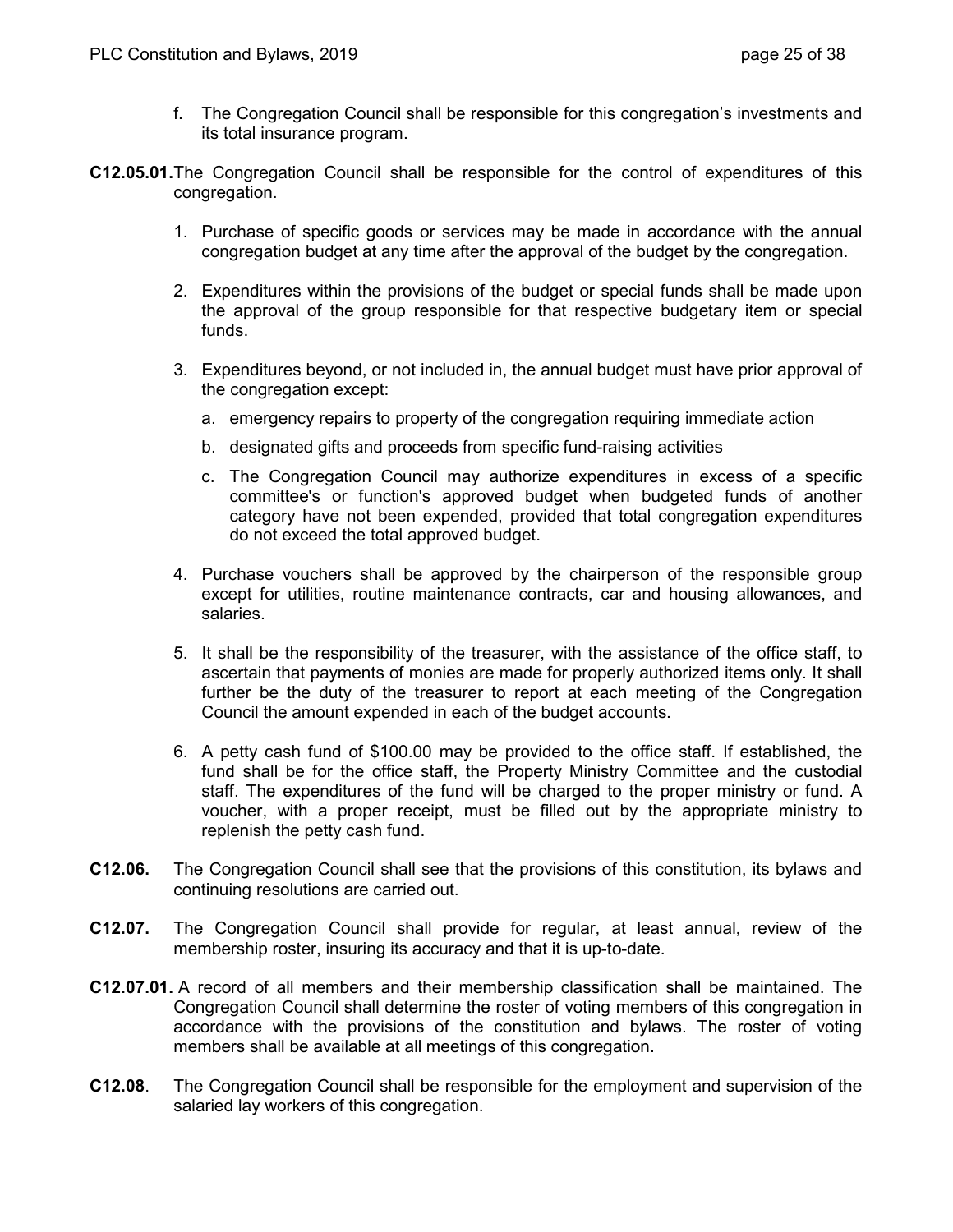- C12.09. The Congregation Council shall submit a comprehensive annual report to this congregation at the annual meeting.
- C12.10. (reserved by ELCA)
- C12.11. The Congregation Council shall normally meet once a quarter. Special meetings may be called by the pastor or president, and shall be called by the president at the request of at least one-half of the members of the Congregation Council. Notice of a special meeting shall be given to all who are entitled to be present.
- C12.11.01. Congregation Council Meetings:
	- 1. The Congregation Council shall schedule a minimum of four meetings per year. The schedule of meetings shall be published each year by the end of January.
	- 2. Special meetings of the Congregation Council may be called as provided by C12.11. Notice of any special meetings shall be made to all council members at least seven days prior to the meeting. In cases of extreme emergency, the requirement of seven days notice may be waived by the pastor, the president, or by at least one-half of the members of the Congregation Council.
	- 3. A majority of the members of the Executive Committee and a majority of the members of the Congregation Council shall constitute a quorum. A simple majority vote of those present will pass any issue in question, except those issues where the governing documents of this congregation or the ELCA indicate a different specific majority vote is required.
	- 4. No Congregation Council Meeting shall be held without the knowledge of the pastor and/or the Executive Committee of this congregation.
- C12.12. A quorum for the transaction of business shall consist of a majority of the members of the Executive Committee and a majority of the members of the Congregation Council. A simple majority vote of those present will pass any issue in question. The quorum shall include the pastor or interim pastor, except when the pastor or interim pastor requests or consents to be absent and has given prior approval to the agenda for a particular regular or special meeting, which shall be the only business considered at that meeting. Chronic or repeated absence of the pastor or interim pastor who has refused approval of the agenda of a subsequent regular or special meeting shall not preclude action by the Congregation Council, following consultation with the synodical bishop.

## CONGREGATION COMMITTEES

- C13.01. Executive Committee. The president, vice-president, secretary, and treasurer shall constitute the Executive Committee with the pastor as advisory member with the power of voice but not vote, except that the pastor may cast a tie-breaking vote in case of a tie.
- C13.01.01. The Executive Committee shall act in the place of the Congregation Council when authorized by the Congregation Council, or as reasonably necessary between meetings of the Congregation Council.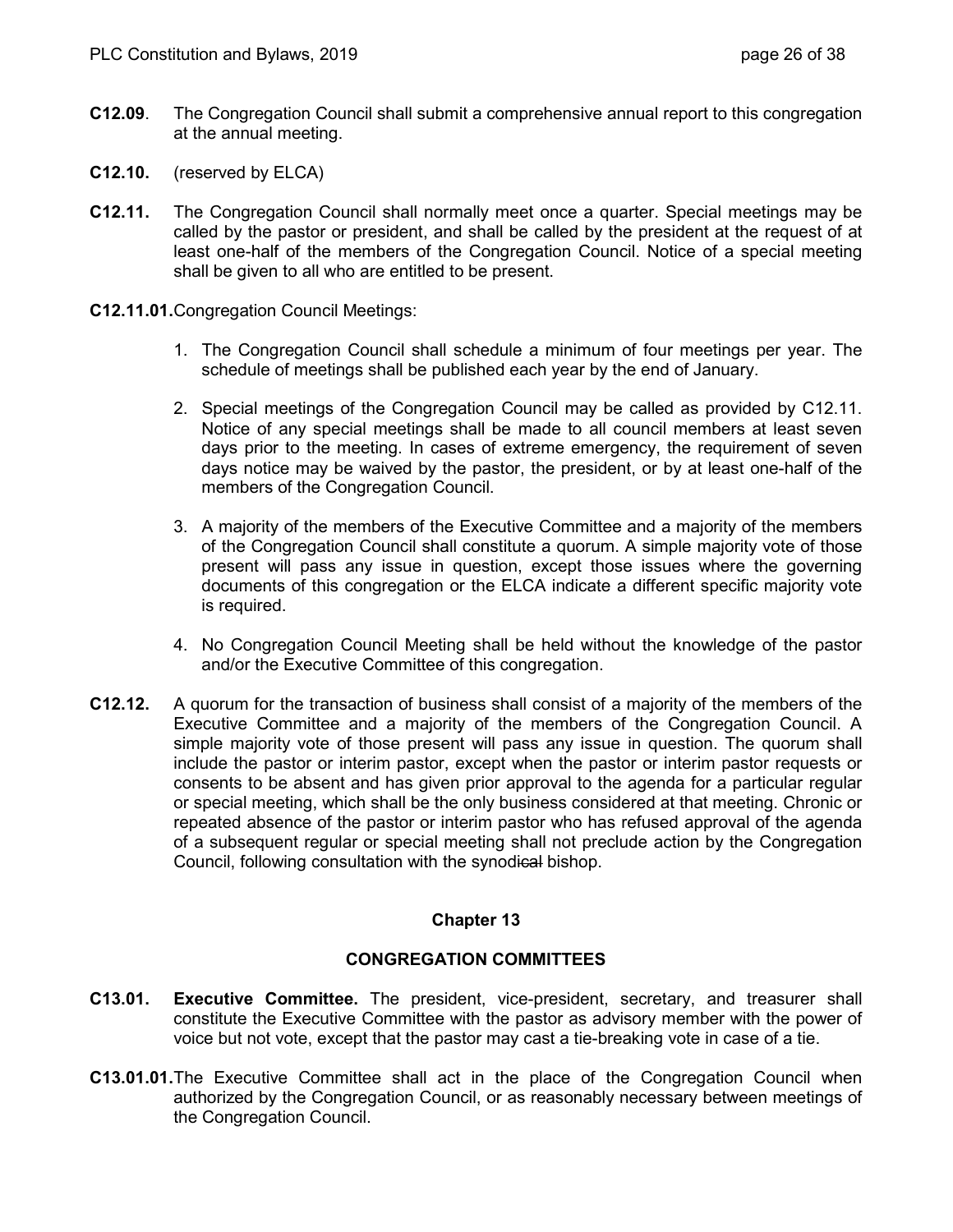- C13.01.02. The Executive Committee shall develop programs and policies regarding job descriptions, salary guidelines, vacations, fringe benefits, and evaluation guidelines and procedures for all employees of the congregation, plan the regular semi-annual Congregation Meetings, recommend guidelines for the use of the building and facilities owned by the congregation, preserve the historical records of the congregation, and recommend and review long-range plans for the congregation.
- C13.01.03. The vice-president shall have the primary responsibility to see that the duties of the Executive Committee, as set forth in C13.01, C13.01.01 and C13.01.02, are exercised.
- C13.02. Nominating Committee. The purpose of the Nominating Committee is to nominate congregation members for upcoming vacancies of the Congregation Council (specifically ministry representatives and officers of the Congregation Council), and to conduct the election process.
- C13.02.01. The Nominating Committee shall be composed of six members including the pastor. All committee members shall be voting members of the congregation (as described in \*C8.02.c. Voting members).
	- a. Three elected members from the congregation who are elected at the annual election of officers to serve a one year term. Elected members of this committee are not eligible for consecutive reelection. A vacancy in the elected membership shall be filled by an appointment by the Congregation Council president.
	- b. One appointed member shall be chosen from council by the president to serve a one year term. If possible, the appointee shall be an outgoing member of council.
	- c. The vice president shall serve as chairperson.
	- d. The pastor shall serve as an advisory member.
- C13.02.02. The Nominating Committee members shall nominate one or more candidates for each office to be filled and shall secure the consent of each candidate to serve if elected. The duties of the office shall be explained to each candidate by this committee prior to his/her nomination.
- C13.02.03. The Nominating Committee shall publish names of the candidates, and pertinent background information, to the congregation at least two (2) weeks prior to the annual election. The candidates shall be made known to the congregation in conjunction with the announcements of the special or regular meeting at which the election is to take place.
- C13.02.04. The Nominating Committee shall conduct the election at the specified congregation meeting and shall tabulate the results. As soon as the results are known, the committee chair shall review the results with the pastor, and the committee shall notify each candidate of their individual results. The committee shall prepare a written report of the election results to be published in the next weekly bulletin and the next monthly newsletter.
- C13.03. Audit Committee. The purpose of the Audit Committee is to review compliance with the constitution and bylaws. An Audit Committee of three voting members (per \*C8.02.c.) shall be elected by the Congregation Council. Audit Committee members shall not be members of the Congregation Council or of the Stewardship Ministry Committee. Term of office shall be three years, with one member elected each year. Members shall be eligible for reelection.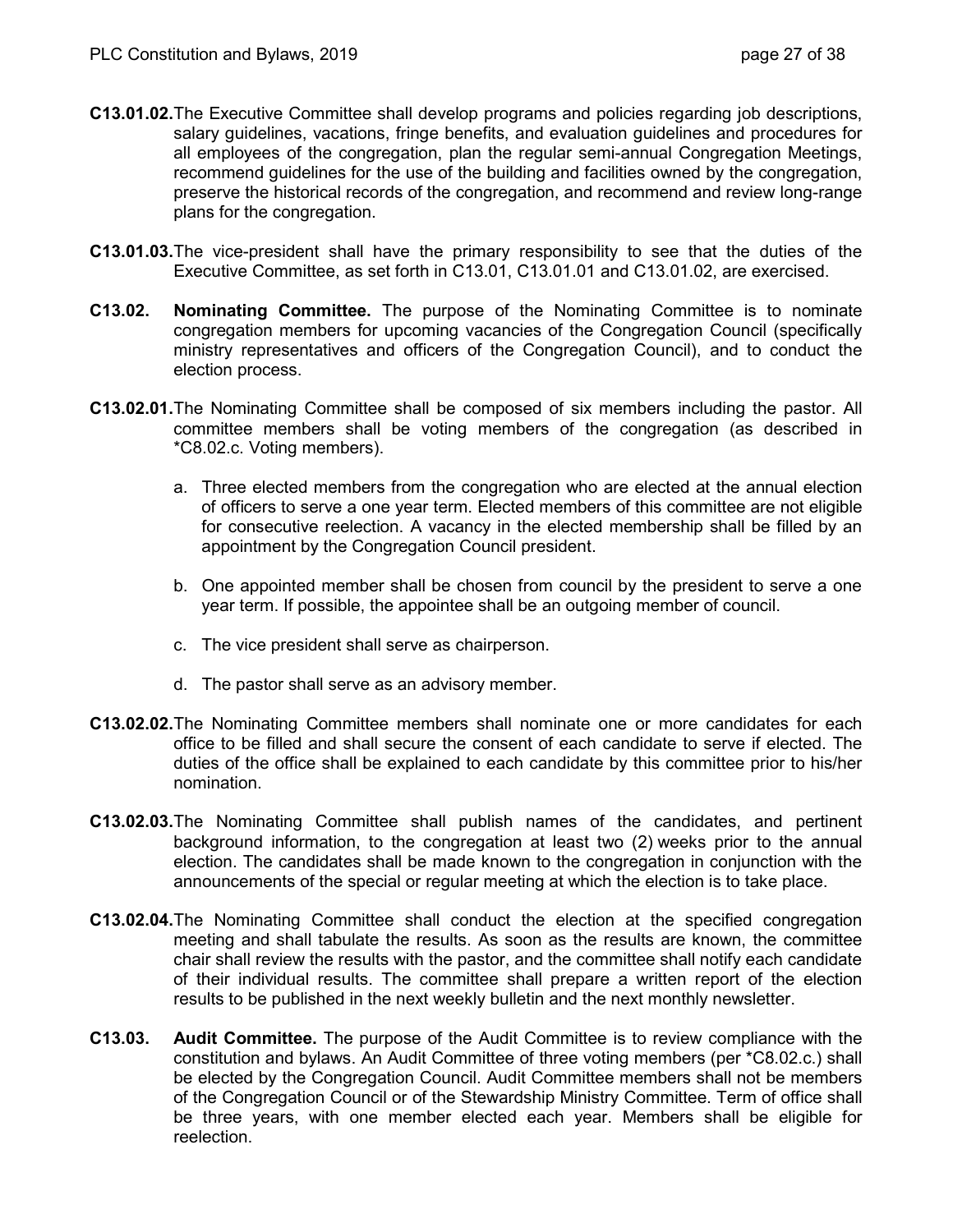- C13.04. Mutual Ministry Committee. The purpose of the Mutual Ministry Committee is to be a liaison between the pastor and the congregation. A Mutual Ministry Committee shall be appointed by the rostered minister. Term of office shall be two (02) years, with three members to be appointed each successive year. In the absence of a mutual ministry committee, the duties may be fulfilled by the executive committee at the discretion of the pastor.
- C13.05. Call Committee. The purpose of a Call Committee is to provide a vehicle for identifying candidates for a pastoral vacancy. When a pastoral vacancy occurs, a Call Committee of seven voting members shall be elected by the Congregation Council. Term of office will terminate upon installation of the newly called rostered minister.
- C13.06. Additional Congregation Committees. Other committees of this congregation may be formed, as the need arises, by decision of the congregation or the Congregation Council. The number, term and method of electing or appointing members of special committees shall be stated in the resolution or motion creating the committee.
- C13.07. Duties of committees of this congregation shall be specified in the bylaws or the continuing resolutions of the congregation.
- C13.08. The pastor of this congregation shall be ex officio a member of all committees and boards of the congregation. The president of this congregation shall be ex officio a member of all committees and boards of the congregation, except the Nominating Committee. Both the pastor and the president shall have voice but not vote on these committees.
- C13.09. Ministry Standing Committees. Within the policy framework of the Congregation Council, the various ministry committees are charged with responsibilities for initiating, planning and carrying out various aspects of the work of the congregation.
- C13.09.01. Each ministry standing committee shall be responsible to the Congregation Council, bringing regular reports to the Congregation Council and an annual written report due at least two weeks prior to the annual meeting of the congregation. Committee members shall be encouraged to attend the Congregation Council meetings and be informed on congregation issues and activities.
- C13.09.02. Each ministry standing committee shall have authority to appoint such subcommittees as may from time to time be necessary or advisable in carrying out its delegated responsibility.
- C13.09.03. The pastor is ex officio a member, with voice but not vote, and shall serve as an advisor for each of the ministry standing committees and shall be notified of all scheduled meetings. If the pastor cannot be in attendance, the respective ministry committee chairperson should review the agenda with the pastor prior to the meeting.
- C13.09.04. The president is ex officio a member, with voice but not vote, of each of the ministry standing committees, and shall serve as an advisor.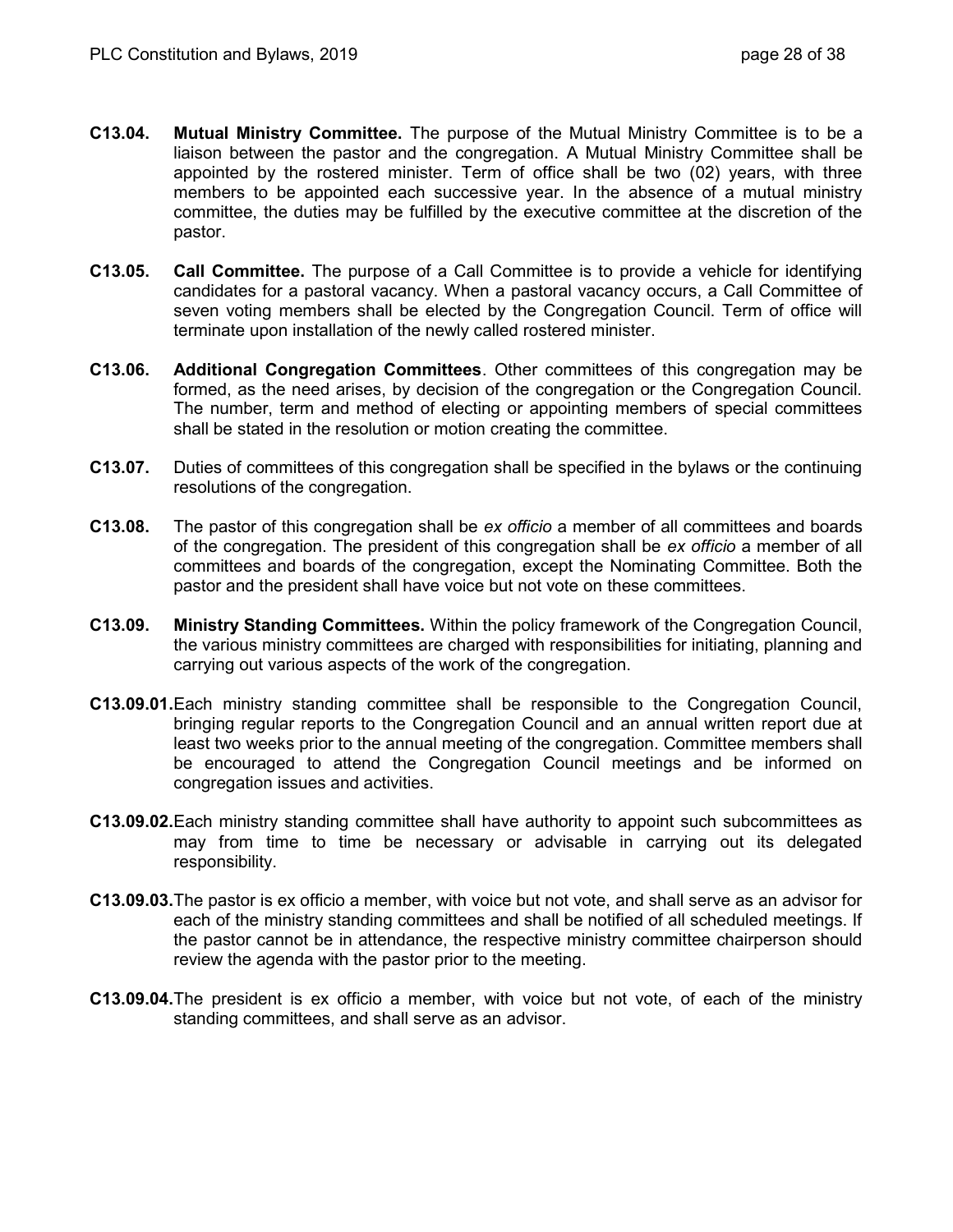- C13.09.05. Each ministry standing committee shall prepare a proposed budget annually to carry out its work effectively. This shall be presented in writing to the Stewardship Ministry Committee which will then assemble a complete proposed budget for the Congregation Council review and for congregational approval. Each ministry standing committee shall keep a running account of their expenses.
- C13.09.06. Where duties or programs of ministry standing committees overlap, the pastor, the president, and the respective ministry committee chairpersons shall endeavor to coordinate plans and work cooperatively.
- C13.09.07. A list of the Guidelines for the ministry standing committees shall be an addendum to the Constitution and By-Laws. These guidelines may be adopted, edited or changed by a simple majority vote of the Congregation Council.
- C13.09.08.The ministry standing committees and their basic responsibilities are:

### 1. Worship Ministry Committee

- a. Purpose The purpose of this committee shall be to assist the pastor in making arrangements for the worship services of this congregation, make provisions for the music program, and study and recommend ways in which the liturgies and hymnology of the church (ELCA) can be utilized in this congregation. The committee shall schedule lay persons to assist the pastor in the Holy Communion services from volunteers who are members, and shall assist in securing alternate pastoral services in the event of sickness or absence of the pastor.
- b. Membership The committee membership shall be the elected member of council, representatives of ushers, Altar Guild, Nursery, and Choir. Advisory members: organist, director of music, youth choir director, bell choir director, pastor, president. Additionally, interested members of the congregation shall be encouraged to serve on this committee.
- c. Communion The committee shall provide communion assistants. Those persons partaking of Holy Communion shall announce or report such action in the time, place and in such manner as may be designated by the Worship Ministry Committee within the tenets of the ELCA. The Worship Ministry Committee shall be responsible to schedule lay persons to assist the pastor in the Holy Communion services from volunteers who are members.

#### 2. Education and Family Ministries Committee

- a. Purpose The purpose of this committee shall be to make arrangements for the educational program of the church, provide for the recruitment and training of teachers and workers, and establish standards and policies for any effective program of religious education for people of all ages.
- b. Membership The committee membership shall be the elected member of council, representatives of Sunday School, Library, and Adult Education. Advisory members: Director of Education and Family Ministries, pastor, president. Additionally, interested members of the congregation shall be encouraged to serve on this committee.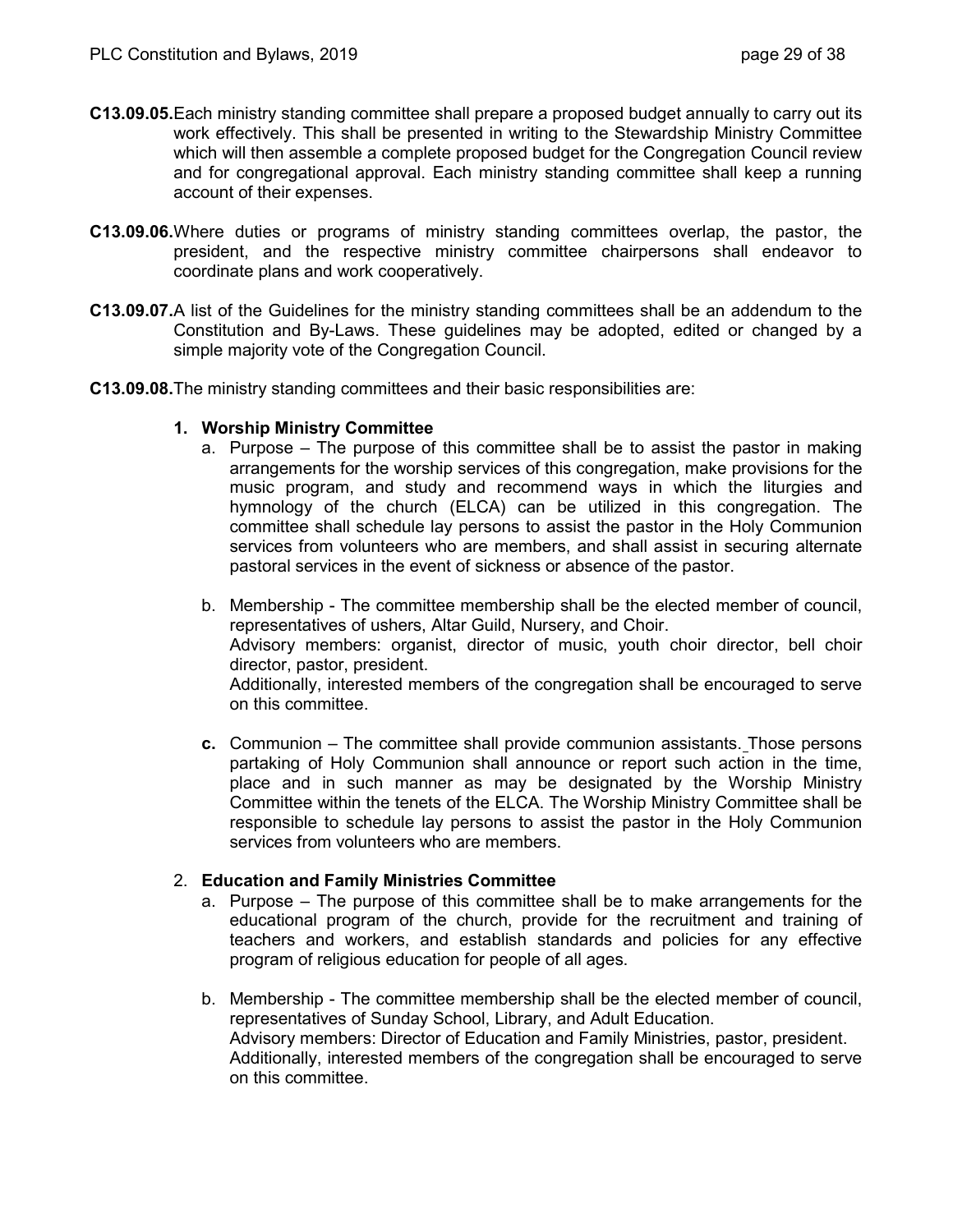## 3. Youth and Young Adult Ministries Committee

- a. Purpose The purpose of this committee shall be to supervise the youth program of the congregation, providing opportunities of education, recreation, worship, and fellowship, and recommending programs and projects for an effective youth ministry.
- b. Membership The committee membership shall be the elected member of council, one member appointed by the Youth Group with full voting rights, an adult sponsor of the Youth Group.

Advisory members: Director of Youth and Young Adult Ministries, pastor, president. Additionally, interested members of the congregation shall be encouraged to serve on this committee.

## 4. Membership Ministry Committee

- a. Purpose The purpose of this committee shall be to develop programs and procedures which will help members of the congregation to be faithful to Christ and the Church, arranging for a program of visitation of the sick, shut-ins and other persons who need the loving attention, care and support by the members of the congregation, and of those persons who have become lax in their membership responsibilities, and recommend policies and procedures for identifying members to be considered for removal from membership in accordance with the procedures outlined in the Constitution.
- b. Membership The committee membership shall be the elected member of council. Advisory members: pastor, president. Additionally, interested members of the congregation shall be encouraged to serve on this committee.

#### 5. Fellowship Ministry Committee

- a. Purpose The purpose of this committee shall be to coordinate a variety of fellowship activities for the congregation, including such things as banquets, family nights, picnics, retreats, camping, and recreation; publicizing these events, and enlisting persons to serve as sponsors, resource persons, and staff.
- b. Membership The committee membership shall be the elected member of council. Advisory members: pastor, president. Additionally, interested members of the congregation shall be encouraged to serve on this committee.

## 6. Evangelism Ministry Committee

- a. Purpose The purpose of this committee shall be to provide a zealous and sound evangelism program for the congregation, plan a program of visitation of prospective members and recruit and train workers needed for such visitation programs, with the cooperation of the pastor, to proclaim the Gospel and Jesus Christ as savior to all persons.
- b. Membership The committee membership shall be the elected member of council. Advisory members: pastor, president. Additionally, interested members of the congregation shall be encouraged to serve on this committee.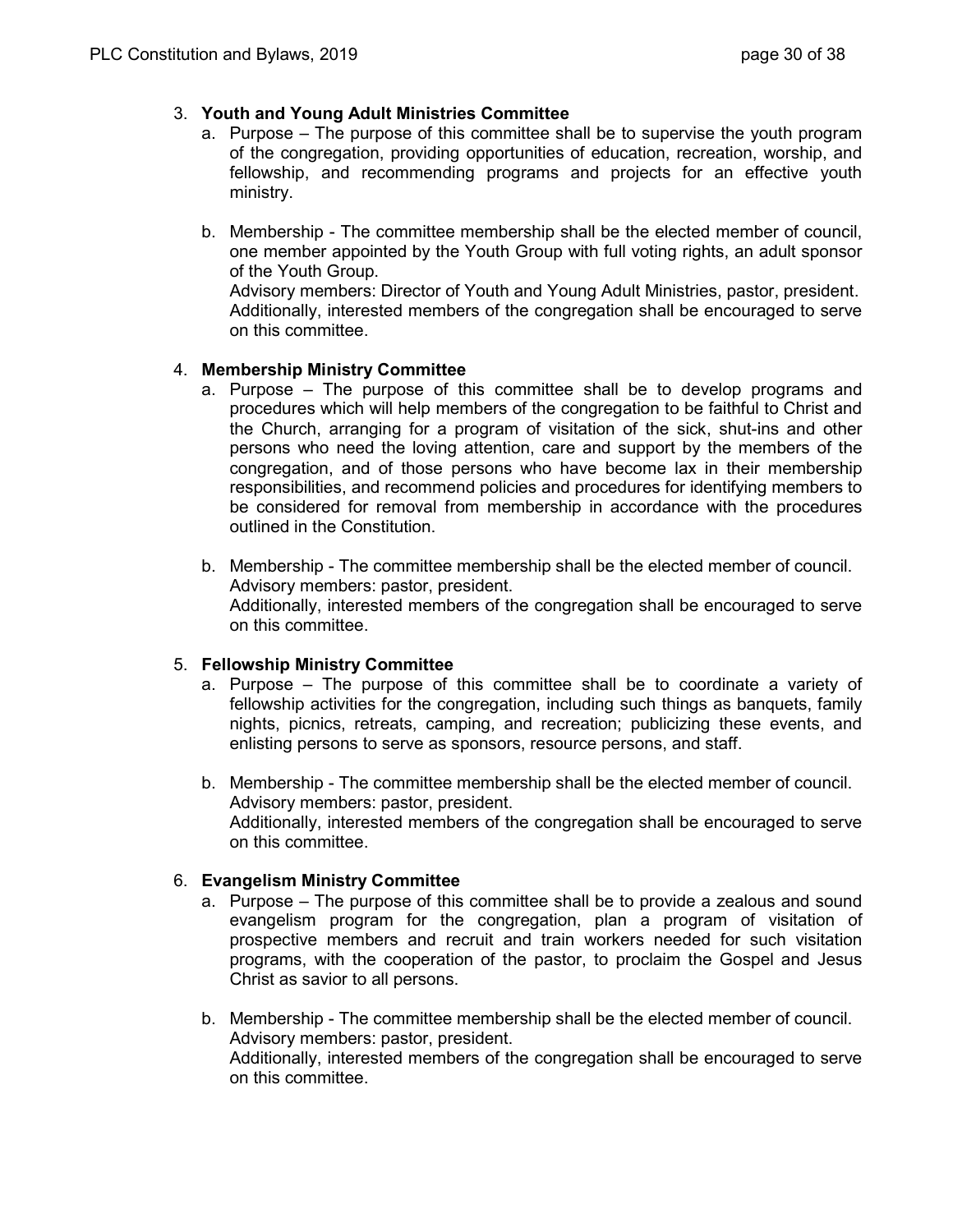## 7. Property Ministry Committee

- a. Purpose The purpose of this committee shall be to supervise the upkeep and repair of the buildings and property owned by the congregation, providing security and insurance protection, and recommending the purchase of supplies and equipment.
- b. Membership The committee membership shall be the elected member of council. Advisory members: pastor, president. Additionally, interested members of the congregation shall be encouraged to serve on this committee.

## 8. Stewardship Ministry Committee

- a. Purpose The purpose of this committee shall be to make arrangements for the collection, counting and distribution of all funds received in the name of the church, keeping an accurate giving record of the members of the congregation, making arrangements for proper bonding of workers, keeping the congregation informed of the financial status of the congregation, and assembling and presenting a proposed annual budget for review and approval by the Congregation Council, and for congregation action. The committee shall also be responsible for collection, investment, accounting and administration of the Endowment and Memorial Funds The committee shall also be responsible for ongoing stewardship education and programs.
- b. Membership The committee membership shall be the elected member of council, the treasurer, and a representative from the congregation's money counting program.

Advisory members: pastor, president.

Additionally, interested members of the congregation shall be encouraged to serve on this committee.

## 9. Community Ministry Committee

- a. Purpose The purpose of this committee shall be to survey the needs of the congregation and community requiring Christian concern and action, cooperate with other congregation and community agencies, in their social education, social service, and social action, help the members of the congregation understand the issues that concern the community, nation and world and the impact of Christian faith upon them, and stimulate and coordinate volunteer activity in the area of social needs and concerns of the community.
- b. Membership The committee membership shall be the elected member of council. Advisory members: pastor, president. Additionally, interested members of the congregation shall be encouraged to serve on this committee.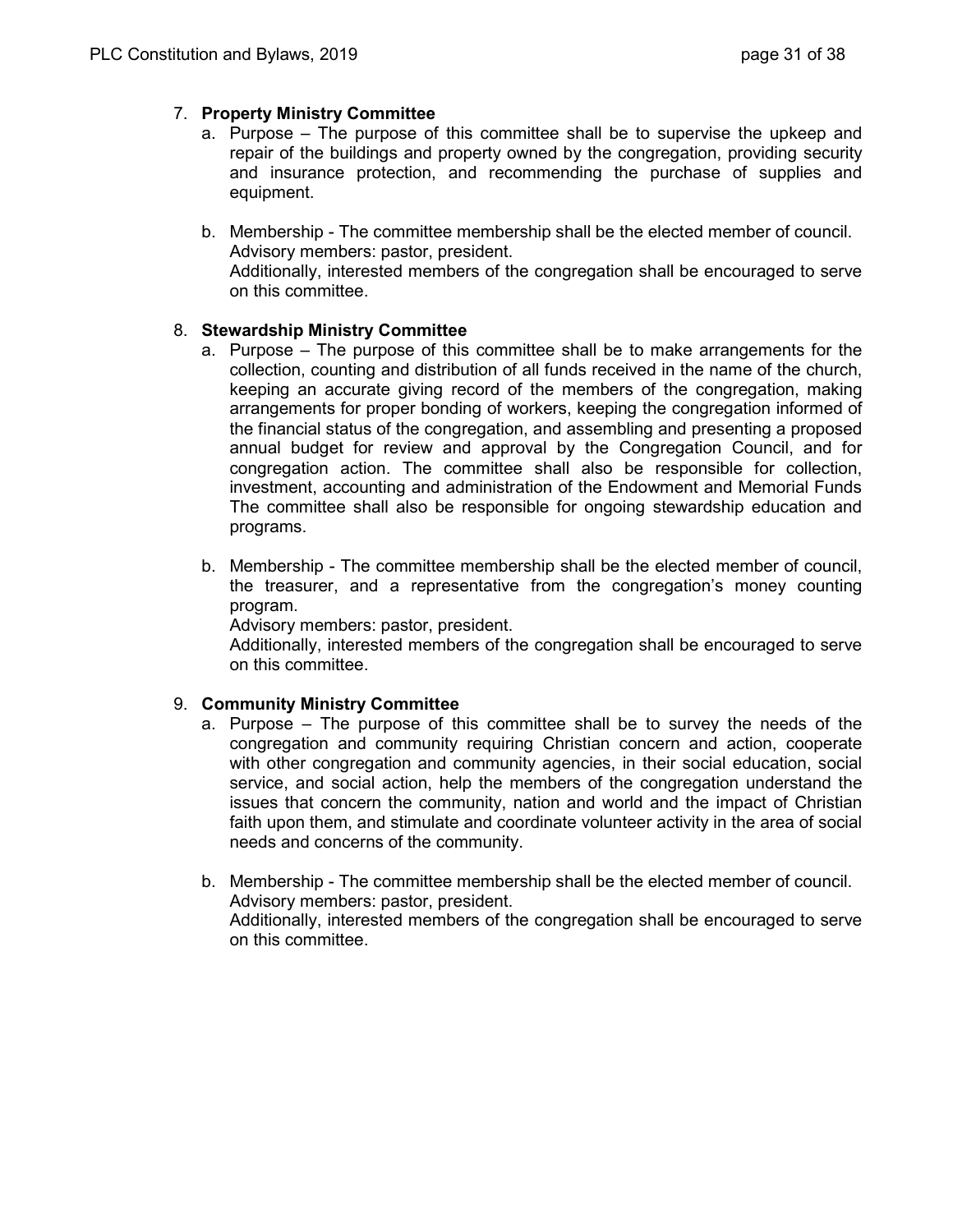C13.10. This congregation shall have Memorial Funds and an Endowment Fund.

#### C13.10.01. Memorial Funds

- 1. This congregation shall receive memorial funds from bequests, devises, donations or contributions specifically given as a memorial. If a donation is received that is nonmonetary, such as jewelry or real property or stock or other non-monetary valuables, it shall be immediately converted to cash and processed as a monetary donation. The donor may or may not designate a specific purpose for the use of the memorial funds.
- 2. The Stewardship Ministry Committee shall be responsible for the investment management, disbursement and accounting of such memorial funds, as set forth herein.
	- a. Designated memorials The donor may designate a specific purpose for the use of the memorial funds. The resulting use of the funds should be at the discretion of the family with the advice of the pastor. Upon receipt, these funds shall be directed to the designated purpose as quickly as possible. If the designated expense will be incurred in the future, the funds shall be held in an established Designated Funds account with the purpose properly identified, and shall be available when needed. It shall be the particular responsibility of the committee to expedite and carry out the specific wishes and directions by the donors of the funds designated for a specific purpose.
	- b. Undesignated memorials In those cases where the donor does not designate a specific purpose for the use of the funds, the funds shall be processed through an established Undesignated Memorial Fund account. It shall be the particular responsibility of the committee to oversee and approve proper expenditures of memorial funds donated without a designation for a specific purpose, or specifically identified as an undesignated memorial.
- 3. An annual accounting of all funds received as Memorial Funds, including a summary of the income and disbursements which occurred during the calendar year, shall be made and published and presented to the congregation at the annual Congregation Meeting.

#### C13.10.02. Endowment Funds

- 1. There shall be an Endowment Fund of Parma Evangelical Lutheran Church into which shall be placed each bequest, devise, donation or contribution to this congregation which has been designated by the donor for the Endowment Fund.
- 2. The present funds held by this congregation, which meet the definition of endowment funds set out in C13.10.02.-1., shall be placed in the Endowment Fund.
- 3. The Stewardship Ministry Committee shall be responsible for the investment management, disbursement and accounting of such endowment funds, as set forth herein, in compliance with the guidelines set forth.
- 4. The principal funds and accrued income may be commingled with funds in the Memorial Fund (subject to the restrictions herein above) for investment purposes, provided that an accurate accounting of the Endowment Fund is maintained so that the Endowment Funds and accrued income do not lose their identity as such.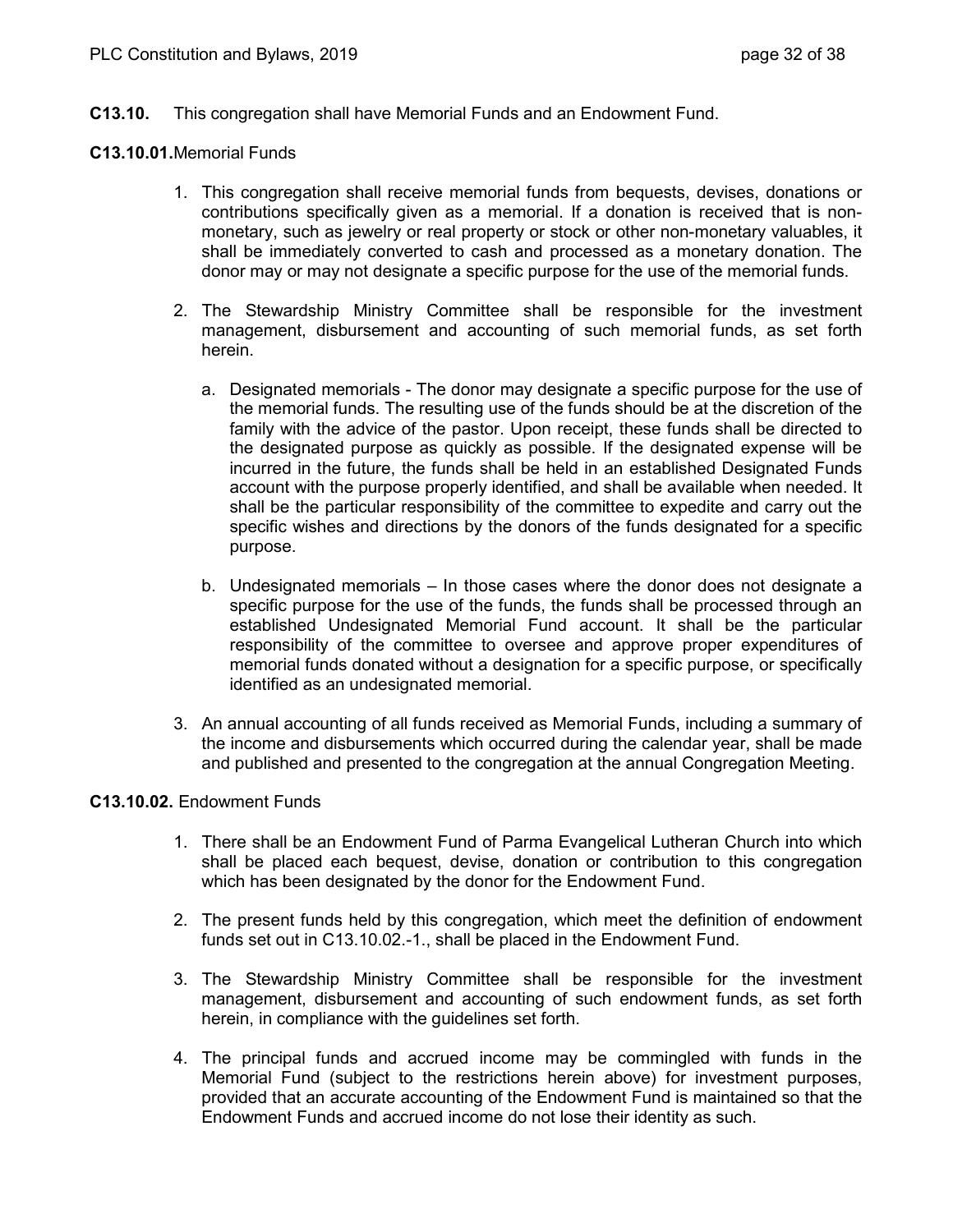5. The Stewardship Ministry Committee shall obtain the prior approval by the Congregation Council, or by the Executive Committee should the situation require immediate action and the obtaining of such Congregation Council approval would be impossible or impractical, for all actions of investment of funds and for all actions of expenditure of funds from the Memorial Fund and the Endowment Fund of this congregation.

## C13.10.03. Endowment Funds – Additional Provisions

- 1. The Stewardship Ministry Committee and the Congregation Council shall have no authority to make an expenditure from the principal funds of the Endowment Fund, unless such action has been authorized by the affirmative vote of a simple majority of the voting members present at a Congregation Meeting. The voting members shall be provided with the subject matter of the proposed expenditure from the principal by written notice as provided in C.10.08.01. at least ten (10) days prior to the date of the Congregation Meeting. Also, voting members shall be notified at regular worship services as provided in C10.08.02. .
- 2. The treasurer of the congregation, at the direction of the Stewardship Ministry Committee, shall hold in safe keeping all the monies entrusted to the treasurer and shall make such transfers of funds for investment or expenditure as have been properly authorized. A procedure and policy for the purpose of maintaining a minimum amount in the Endowment Fund should be established. Any need to move below this minimum needs to be approved by a simple majority congregation vote at a specially called, or regularly held, meeting of the congregation.
- 3. Seventy-five percent (75%) of the earned income in each calendar year (whether expended within the calendar year or not) shall be subject to expenditure for benevolent purposes which may benefit other persons or the members of this congregation, or for programs of this congregation, or programs of an educational, musical, social, cultural or religious nature.
- 4. Twenty percent (20%) of the earned income in each calendar year (whether expended within the calendar year or not) shall be subject to expenditure for benevolent purposes which benefit persons other than the membership of this congregation.
- 5. Five percent (5%) of the interest must be returned to the Endowment Fund.
- 6. The Stewardship Ministry Committee, subject to the approval by this congregation as specified, shall exercise the following duties:
	- a. To make recommendations for expenditures from the earned, or accrued income (other than minimum balance) of the Endowment Fund of this congregation, consistent with the adopted guidelines for the Endowment Fund, as set forth herein.
	- b. To make recommendations for the investment and management of the principal and accrued income of the Endowment Fund of this congregation, which by its nature and restrictions require such investment and management.
	- c. To make an annual accounting of all funds in the Endowment Fund of this congregation, including a summary of the income and disbursements which occurred during the calendar year, such accounting to be published and presented to the congregation at the annual Congregation Meeting.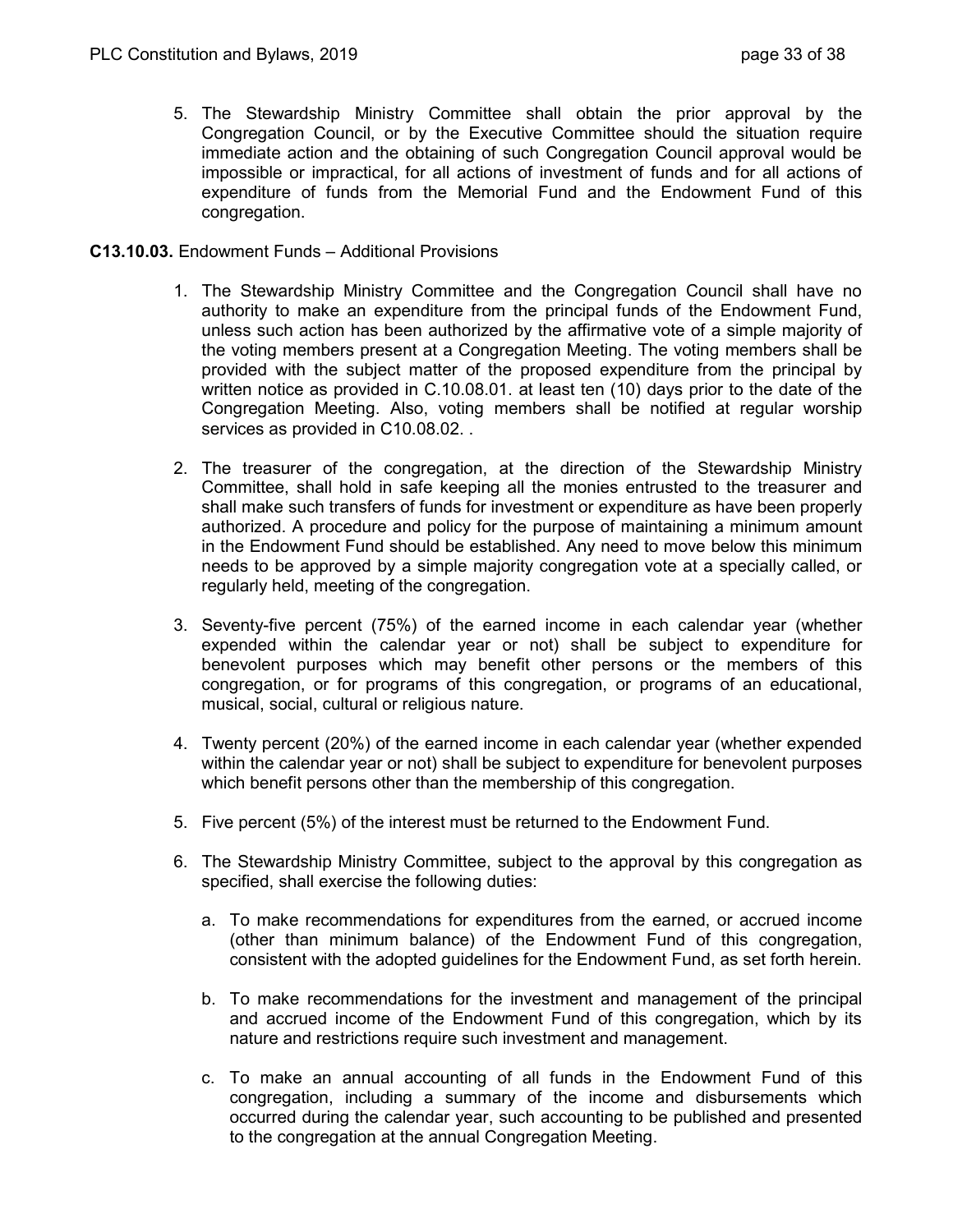#### ORGANIZATIONS WITHIN THIS CONGREGATION

- C14.01. All organizations within this congregation shall exist to aid it in ministering to the members of this congregation and to all persons who can be reached with the Gospel of Christ. As outgrowths and expressions of this congregation's life, the organizations are subject to oversight and direction. This congregation at its meetings shall determine their policies, guide their activities and receive reports concerning their membership, work and finances.
- C14.02. Special interest groups, other than those of the official organizations of the Evangelical Lutheran Church in America, may be organized only after authorization has been given by the Congregation Council and specified in a continuing resolution.

## Chapter 15

#### DISCIPLINE OF MEMBERS AND ADJUDICATION

- \*C15.01. Persistent and public denial of the Christian faith, willful or criminal conduct grossly unbecoming a member of the Church of Christ, continual and intentional interference with the ministry of this congregation, or willful and repeated harassment or defamation of member(s) of this congregation is sufficient cause for discipline of a member. Prior to disciplinary action, reconciliation and repentance will be attempted following Matthew 18:15–17, proceeding through these successive steps, as necessary:
	- a) private counsel and admonition by the pastor,
	- b) censure and admonition by the pastor in the presence of two or three witnesses,
	- c) written referral of the matter by the Congregation Council to the vice president of the synod, who will refer it to a consultation panel drawn from the Consultation Committee of the synod, and
	- d) written referral of the matter by the consultation panel to the Committee on Discipline of the synod.

If, for any reason, the pastor is unable to administer the admonitions required by paragraphs a. and b. hereof, those steps may be performed by another pastor chosen by the Executive Committee of the Congregation Council.

\*C15.02. The process for discipline of a member of this congregation shall be governed as prescribed by the chapter on discipline in the Constitution, Bylaws, and Continuing Resolutions of the Evangelical Lutheran Church in America. If the counseling, censure, and admonitions pursuant to C15.01 do not result in repentance and amendment of life, charges against the accused member(s) that are specific and in writing may be prepared by the Congregation Council, signed, and submitted to the vice president of the synod. The vice president shall select from the synod's Consultation Committee a panel of five members (three lay persons and two ministers of Word and Sacrament). A copy of the written charges shall be provided to the consultation panel and the accused member(s). The consultation panel, after requesting a written reply to the charges from the accused member(s), shall consider the matter and seek a resolution by means of investigation, consultation, mediation, or whatever other means may seem appropriate. The panel's efforts to reach a mutually agreeable resolution shall continue for no more than 45 days after the matter is submitted to it.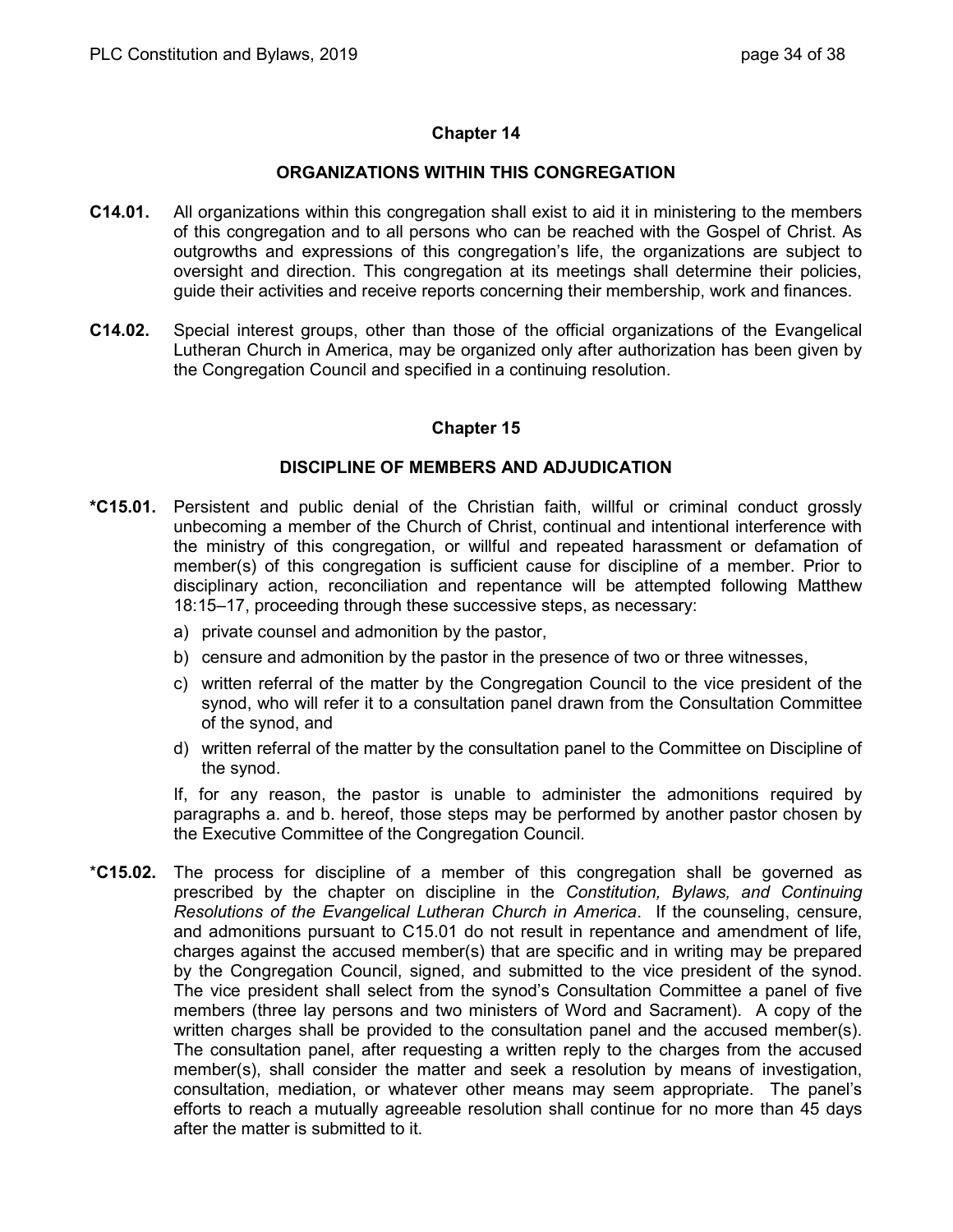- \*C15.03. If the consultation panel fails to resolve the matter, that panel shall refer the case in writing, including the written charges and the accused member's reply, to the Committee on Discipline of the synod for a hearing. A copy of the panel's written referral shall be delivered to the vice president of the synod, the Congregation Council, and the accused member(s) at the same time it is sent to the Committee on Discipline of the synod. The Executive Committee of the Synod Council shall then select six members from the Committee on Discipline to decide the case, and shall appoint a member of the Synod Council to preside as nonvoting chair. Those six members plus the nonvoting chair comprise the discipline hearing panel for deciding the case. The Congregation Council and the accused member(s) are the parties to the case.
- \*C15.04. The discipline hearing panel shall commence and conduct the disciplinary hearing in accordance with the provisions governing discipline of congregation members prescribed in the Constitution, Bylaws, and Continuing Resolutions of the Evangelical Lutheran Church in America.
- \*C15.05. By the vote of at least two-thirds of the members of the discipline hearing panel who are present and voting, one of the following disciplinary sanctions can be imposed:
	- a. suspension from the privileges of congregation membership for a designated period of time;
	- b. suspension from the privileges of congregation membership until the pastor and Congregation Council receive evidence, satisfactory to them, of repentance and amendment of life;
	- c. termination of membership in this congregation; or
	- d. termination of membership in this congregation and exclusion from the church property and from all congregation activities.
- \*C15.06. The written decision of the discipline hearing panel shall be sent to the vice president of the synod, the accused member(s), and the Congregation Council as required by the Constitution, Bylaws, and Continuing Resolutions of the Evangelical Lutheran Church in America. The decision of the discipline hearing panel shall be implemented by the Congregation Council and recorded in the minutes of the next council meeting.
- \*C15.07. No member of the congregation shall be subject to discipline a second time for offenses that a discipline hearing panel has heard previously and decided pursuant to this chapter.

 $C15.08. - C15.09$ . (reserved by ELCA)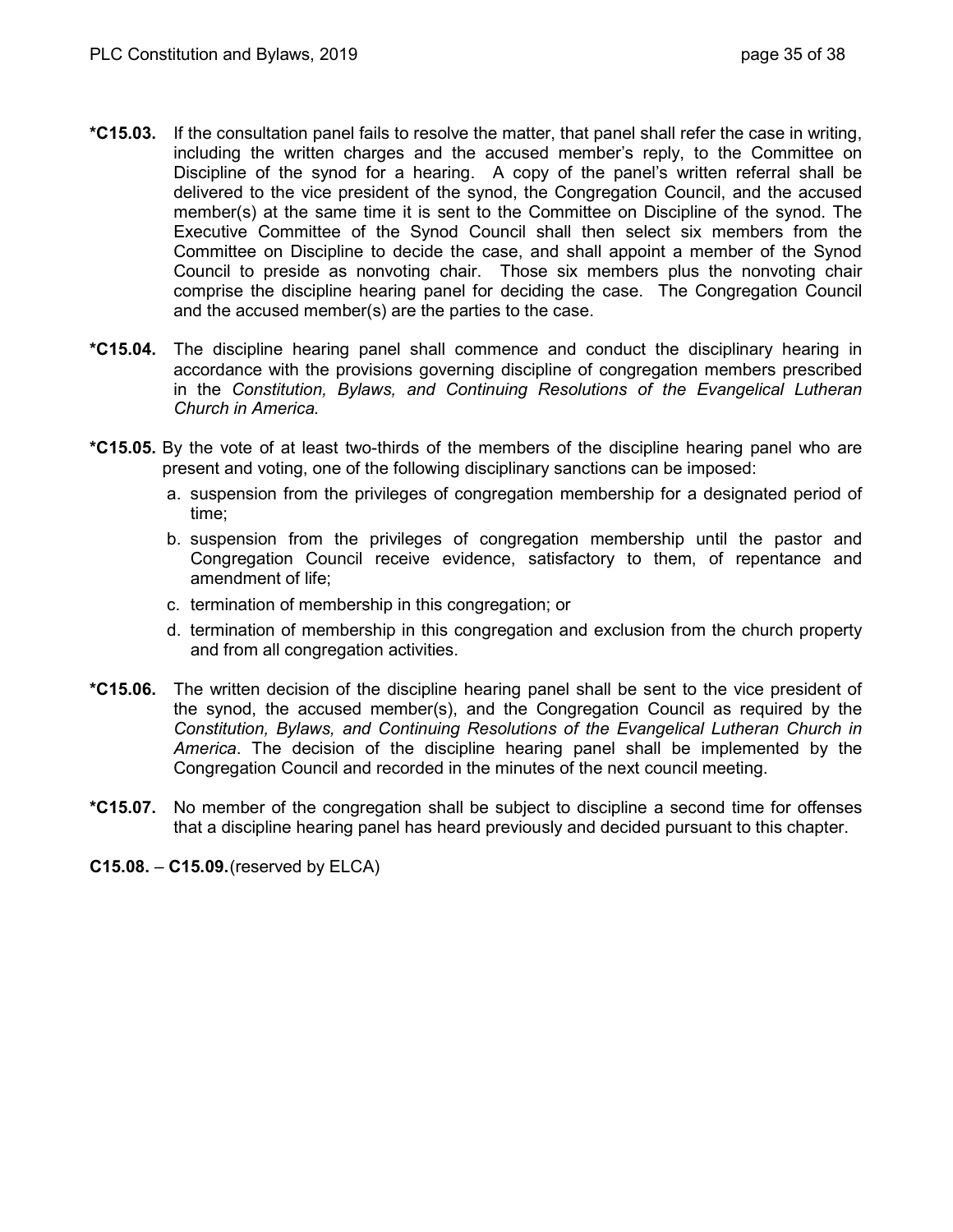#### \*C15.10. Adjudication

\*C15.11. When there is disagreement between or among factions within this congregation on a substantive issue which cannot be resolved by the parties, members of this congregation may petition the synod bishop for consultation after informing the president of this congregation of their intent to do so. The synod bishop shall seek a timely resolution of the dispute. If the issue relates directly to the pastor, the bishop may begin the process in S14.18d. In all other matters, if the bishop's consultation fails to resolve the issue, the bishop shall refer the matter to the Consultation Committee of the synod, which shall undertake efforts to find an appropriate solution. If the Consultation Committee efforts fail to resolve the dispute, the entire matter shall be referred to the Synod Council for adjudication by whatever process the Council deems necessary. The Synod Council's decision shall be final.

### Chapter 16

#### **AMENDMENTS**

- \*C16.01. Unless provision \*C16.04. is applicable, those sections of this constitution that are not required, in accord with the Model Constitution for Congregations of the Evangelical Lutheran Church in America, may be amended in the following manner. Amendments may be proposed by at least twenty-five voting members or by the Congregation Council. Proposals must be filed in writing with the Congregation Council 60 days before formal consideration by this congregation at a regular or special Congregation Meeting called for that purpose. The Congregation Council shall notify this congregation's members of the proposal together with the council's recommendations at least 30 days in advance of the meeting. Notification may take place by mail or electronic means, as permitted by state law.
- C16.01.01. Voting members shall be informed in advance of the content of the amendments and shall be provided with notice as provided in C10.08.01. at least thirty (30) days prior to the date of the Congregation Meeting. Also, voting members shall be notified at regular worship services as provided in C10.08.02.
- \*C16.02. An amendment to this constitution, proposed under \*C16.01., shall:
	- a. be approved at any legally called meeting of this congregation by a majority vote of those voting members present and voting;
	- b. be ratified without change at the next regular meeting of this congregation pursuant to C10.01. by a two-thirds vote of those voting members present and voting; and
	- c. have the effective date included in the resolution and noted in the constitution.
- C16.02.01. Such an effective date must be stated in relation to the requirements of \*C16.03. to allow time for synodical review of the amendment.
- \*C16.03. Any amendments to this constitution that result from the processes provided in \*C16.01. and \*C16.02. shall be sent by the secretary of this congregation to the synod. The synod shall notify this congregation of its decision to approve or disapprove the proposed changes; the changes shall go into effect upon notification that the synod has approved them.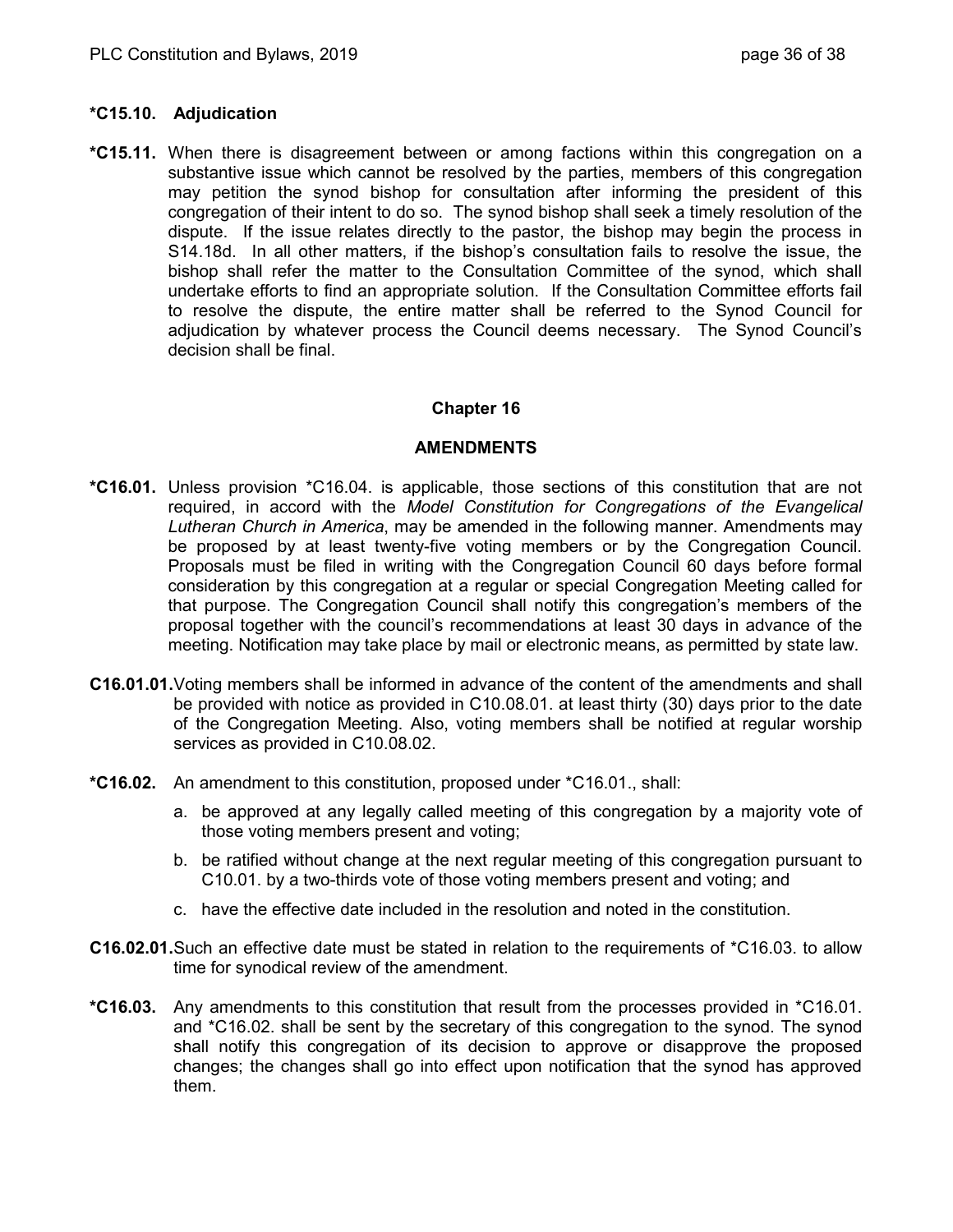- \*C16.04. This constitution may be amended to bring any section into conformity with a section or sections, either required or not required, of the Model Constitution for Congregations of the Evangelical Lutheran Church in America as most recently amended by the Churchwide Assembly. Such amendments may be approved by a majority vote of those voting members present and voting at any legally called meeting of this congregation without presentation at a prior meeting of this congregation, provided that the Congregation Council has submitted by mail or electronic means, as permitted by state law, notice to this congregation of such an amendment or amendments, together with the council's recommendations, at least 30 days prior to the meeting. Upon the request of at least two (2) voting members of this congregation, the Congregation Council shall submit such notice. Following the adoption of an amendment, the secretary of this congregation shall submit a copy thereof to the synod. Such provisions shall become effective immediately following a vote of approval.
- C16.05. Voting members shall be informed in advance of the content of the amendments and shall be provided with written notice as provided in C10.08.01. at least thirty (30) days prior to the date of the Congregation Meeting. Also, voting members shall be notified at regular worship services as provided in C10.08.02.

## **BYLAWS**

- \*C17.01. This congregation may adopt bylaws. No bylaw may conflict with this constitution.
- \*C17.02. Bylaws may be adopted or amended at any legally called meeting of this congregation with a quorum present by a two-thirds vote of those voting members present and voting.
- C17.02.01. The congregation may adopt, amend, or repeal by-laws for the conduct of its affairs, consistent with the provisions of this constitution, by the affirmative vote of a simple majority of the voting members present at any regular or special meeting of this congregation. Voting members shall be informed in advance of the content of the changes and shall be provided with written or electronic notice as provided in C10.08.01. at least ten (10) days prior to the date of the Congregation Meeting. Also, voting members shall be notified at regular worship services as provided in C10.08.02.
- \*C17.03. Changes to the bylaws may be proposed by any voting member, provided that such additions or amendments be submitted in writing to the Congregation Council at least 60 days before a regular or special Congregation Meeting called for that purpose. The Congregation Council shall notify this congregation's members of the proposal with the council's recommendations at least 30 days in advance of the Congregation Meeting. Notification may take place by mail or electronic means, as permitted by state law.
- \*C17.04. Adopted or amended bylaws shall be sent by the secretary of this congregation to the synod.